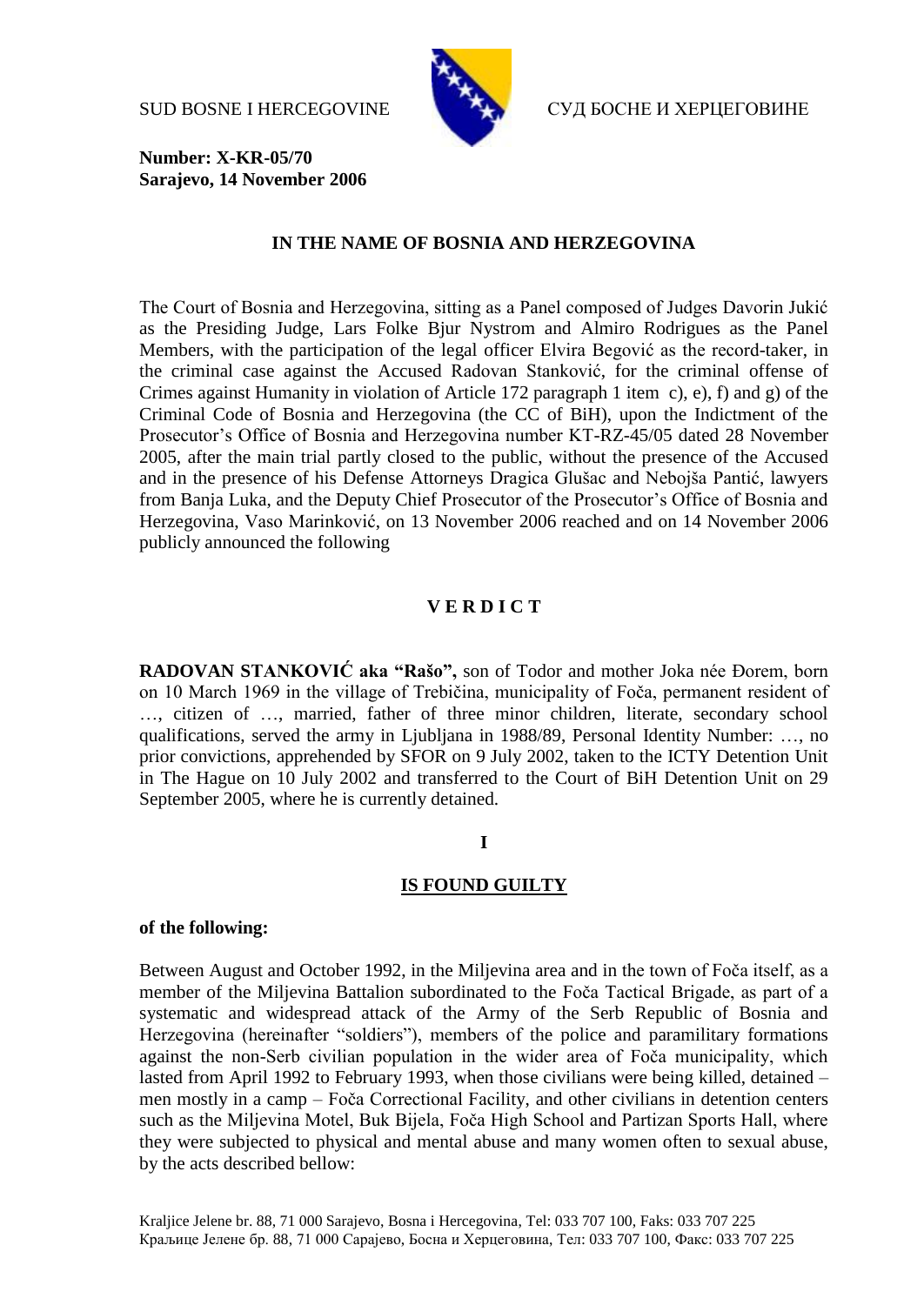- In a house belonging to Nusret Karaman, located in the village of Miljevina, municipality of Foča, in the immediate vicinity of the Miljevina Battalion Headquarters, after on 3 August 1992 Dragoljub Kunarac aka "Žaga" brought to Miljevina four girls, specifically A., D., B. and C., who had previously been detained and abused in an apartment at 16 Osmana Đikića Street in Foča, and handed them over to the Battalion Commander, and at his order the accused Radovan Stanković together with other persons established a women's detention center at the Karaman's house, which was referred to by the soldiers as the "Brothel", where they brought and detained and supervised the detention center, where at least nine female persons were detained, specifically: A., D., N., B., M., AB., J., JG., C. most of whom were underage, while AB. and JG. were 12-year-old girls,

the accused removed AB. in Foča from a bus going to Goražde in the presence of her mother, and took her to the detention center, and she has been missing ever since,

incited other soldiers, who occasionally visited the detention center, to rape and abuse the detainees, having full control over their lives and bodies, and after the Commander assigned B. to him, whom he forced to sleep in the same bed with him but did not rape her because he did not like her, the accused claimed C. for himself; another person claimed JG., another person claimed J., while two detainees D. and A. were claimed by another person, and like M., N. and AB. were raped by other soldiers who occasionally visited the detention center, including soldiers and civilians who were allowed in the house by the accused Radovan Stanković and other persons, while the accused himself brought some persons to the detention center, whom he assigned the following detainees to rape: AS., who was raped by one person, and A., who was raped by another person;

2. In the same detention center the detainees, specifically: A., D., N., B., M., AB., J., JG., C., were compelled to forced labor, which included cooking for the soldiers, cleaning the house, washing uniforms and bathing soldiers. He also ordered three detainees A., D. and C. to do physical labor outside the detention center, which included cleaning apartments and rooms and painting window-frames in apartment blocks and apartments in Miljevina, including the cleaning of the apartment used by the accused Radovan Stanković, who would, during that time, verbally insult the detainees and call them "Bule" or other derogatory names;

3. During the same time period, at the same detention center, from among the detainees: A., D., N., B., M., AB., J., JG., C., the accused claimed the detainee C. for himself and forcibly engaged in sexual intercourse with her (vaginal, oral and anal) every night, except for a couple of days when he was wounded, with her in the living room, often in the presence of other people, and also in the bathroom, while on one occasion, in the presence of C., he raped her underage sister D. and then, in the month of October 1992, he took her from the detention center to an apartment in the center of Miljevina, where he kept her in detention for about 10 days and then moved her to an apartment in the apartment block called "Lepa Brena" in Foča and kept her in detention in that apartment until 1 November 1992 and during this entire time of her detention he continued forcibly engaging in sexual intercourse with her, also compelling her to forced labor which included washing his clothes, cooking, cleaning the apartments where she was detained, and then, on 1

1.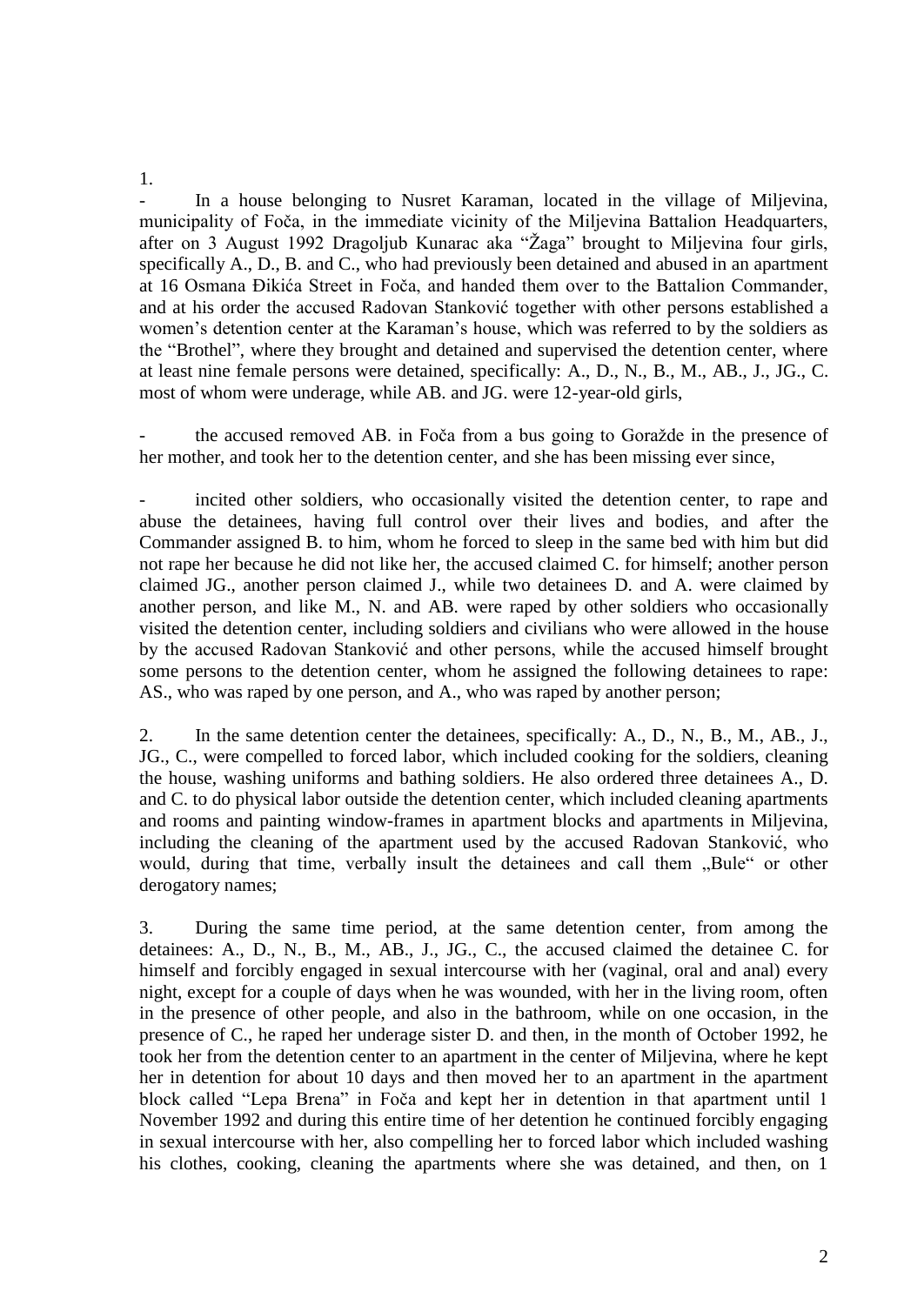November 1992, he transported her illegally across the state border between Bosnia and Herzegovina and Montenegro and on 2 or 3 November 1992 took her to the bus station in Nikšić and released her;

4. During the same time period, on an unknown day and date, at the detention center, during the daytime, the accused forcefully took the underage D., sister of C., to a room upstairs in the house and forcibly raped her, while on another occasion, in the evening hours, after she was forced to drink alcohol, he took her to the living room in the house, where he had previously sent her sister C., and ignoring the fact that she was crying and begging him to stop, he forcibly engaged in sexual intercourse with her in the presence of her sister, and he forcibly raped and abused her on several other occasions by hitting her and causing visible injuries, such as bruises and swellings, to her face;

## **Whereby**

Under Counts 1-4 he committed the criminal offense of Crimes against Humanity in violation of Article 172, paragraph 1, item c), e), f) and g) of the CC of BiH,

Count 1, item c), f) and g) of the CC of BiH;

Count 2, item c) and f) of the CC of BiH;

Count 3, item e), f) and g) of the CC of BiH;

Count 4, item f) and g) of the CC of BIH;

Therefore, the Court, in accordance with the above stated provisions and pursuant to Article 42 and Article 48 the CC of BiH, hereby

### **SENTENCES HIM TO 16 /sixteen/ YEARS OF IMPRISONMENT**

Based on the application of the legal provision under Article 56 of the CC of BiH, the time the Accused spent in custody, commencing on 9 July 2002, shall be credited towards the sentence of imprisonment.

Pursuant to Article 188, paragraph 4 of the CPC of BiH, the Accused shall be relieved of the duty to reimburse the costs of criminal proceedings.

Pursuant to Article 198, paragraph 2 of the CPC of BiH, the injured parties -- protected witness A., B., C., D., E., G., H., I., J., K. and N. are hereby referred to take civil action with their claims under property law.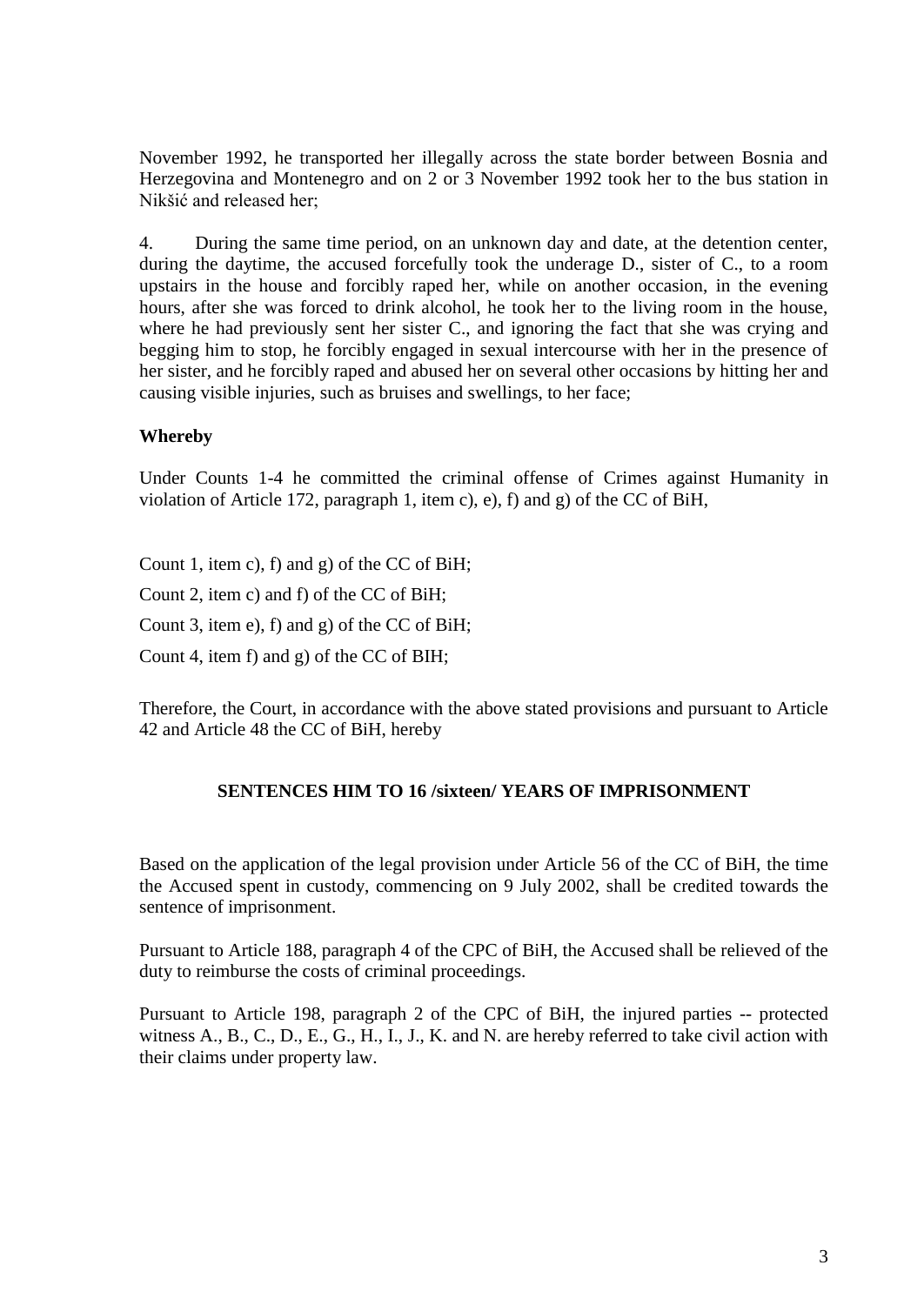Pursuant to Article 283, item c) of the Criminal Procedure Code of Bosnia and Herzegovina, the following charges against the Accused Radovan Stanković are hereby

#### **DISMISSED**

1. In the month of May 1992, on an unknown day, in the afternoon hours, he came to the detention center located at the Miljevina Motel, municipality of Foča, where civilians from the area of Foča municipality were detained, and armed with a rifle and intoxicated he went to one of the rooms where H. was detained, he forcibly undressed her and forcibly engaged in sexual intercourse with her despite her protests.

#### III

Pursuant to Article 284, item c) of the Criminal Procedure Code of Bosnia and Herzegovina, the Accused Radovan Stanković is hereby

### **ACQUITTED OF THE CHARGES**

### **That**

1. Between June and December 1992, armed with a rifle and a knife, he went to the hospital in Foča, where G. was admitted as a patient, and forcibly took her out of the hospital and to an apartment in Foča, where he forcibly raped her and then took her back to the hospital comforting her and saying that he was going to become very good friends with her.

Pursuant to Article 189, paragraph 1 of the CPC of BiH, the costs of criminal proceedings referring to the part of the verdict dismissing the charges and acquitting the accused of the charges shall be paid from within budget appropriations.

#### **Reasoning**

#### **I**

#### 1. Transfer of the case from the ICTY

By the Third Amended Indictment of the Prosecutor of the International Criminal Tribunal for the Prosecution of Persons Responsible for Serious Violations of International Humanitarian Law Committed in the Territory of the Former Yugoslavia since 1991 (ICTY), the accused Radovan Stanković was charged with individual criminal responsibility pursuant to Article 7(1) of the ICTY Statute, under four counts for Crimes against Humanity (two counts for Enslavement in violation of Article 5 (c) and two counts for Rape in violation of Article 5 (g)); and under four counts for Violations of the Laws or Customs of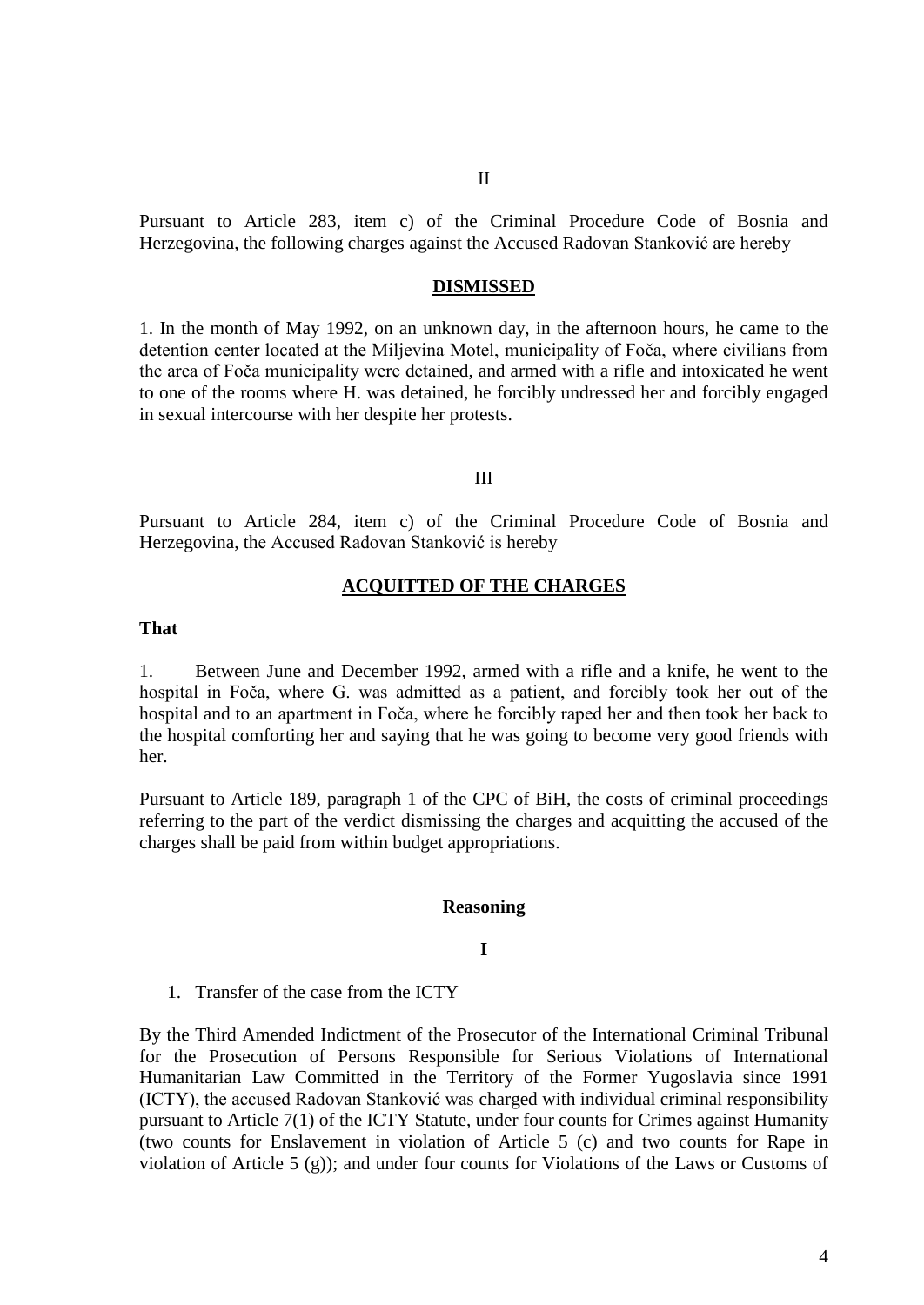War (two counts for Rape and two for Outrages Upon Personal Dignity in violation of Article 3), indicating that the above mentioned criminal offenses were committed in the area of the Municipality of Foča in Bosnia and Herzegovina.

Pursuant to Rule 11bis of the Rules of Procedure and Evidence of the International Criminal Tribunal for the former Yugoslavia, the Decision on Referral rendered on 17 May 2005 by the Referral Bench of the International Tribunal in The Hague, which became final by the Decision of the Appeals Chamber of that Court dated 1 September 2005, the case against the Radovan Stanković was referred to the authorities of Bosnia and Herzegovina, which were to forward the case to the competent court without delay (in the concrete case it is the Court of Bosnia and Herzegovina) for trial in Bosnia and Herzegovina.

On 29 September 2005, the accused Radovan Stanković was transferred from the UN Detention Unit in The Hague to the authorities of Bosnia and Herzegovina and surrendered to this Court for further proceedings.

By the Indictment of the Prosecutor's Office of Bosnia and Herzegovina, number KT-RZ-45/05 dated 28 November 2005, which pursuant to the Law on the Transfer of Cases from the ICTY to the Prosecutor's Office of BiH and the Use of Evidence Collected from the ICTY in the Proceedings Before the Courts in BiH (Law on Transfer) was accepted as adapted in respect to Counts 1 through 4, and in respect to Counts 5 and 6 it was confirmed on 7 December 2005, Radovan Stanković aka Rašo was charged, by the actions described in Counts 1 through 6 of the Indictment, with the commission of the criminal offense of Crimes against Humanity in violation of Article 172, paragraph 1, item c), e), f) and g) of the Criminal Code of Bosnia and Herzegovina.

The accused Radovan Stanković did not enter the plea of guilty or not guilty for the criminal offense he is charged with because he was removed from the courtroom for disruptive conduct.

## 2. Presented Evidence

The Prosecutor presented the following evidence:

On the proposal of the Prosecutor's Office of BiH, the following persons were heard as witnesses: protected witness with pseudonyms: A., B., C., D., E., G., H., I., J., K. and N. At the main trial, the Court also heard Prof. Dr. Abdulah Kučukalić, neuropsychiatrist, as a forensic expert witness.

The Court notes that it has the personal data of the protected witnesses, which are declared confidential, therefore, they will not be indicated in the Verdict.

In terms of the provisions set forth in Article 273, paragraph 2 of the CPC of BiH, the statement of the witness N. was read out. In other words, Prof. Dr. Abdulah Kučukalić, in the capacity as a forensic expert, carried out a psychiatric evaluation of this witness, in order to establish the mental condition of the witness and whether the witness is capable to testify in this criminal case. In his findings and opinion, the expert witness, among other things, said that he had carried out a psychiatric examination of the witness and that "the subject is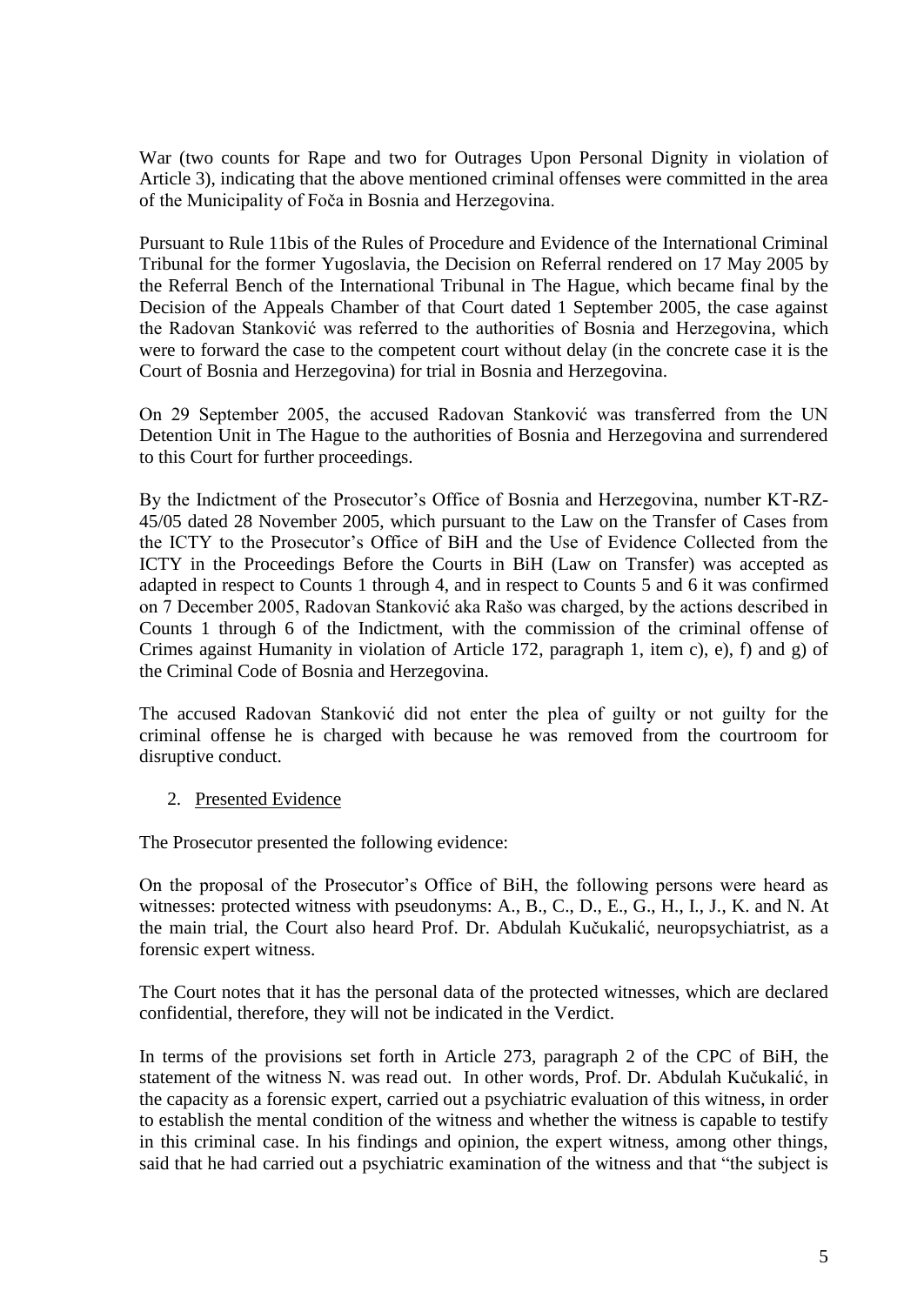not demonstrating symptoms of temporary mental disorder or of a permanent mental disease of psychotic character, she is not mentally retarded …..", that she is "currently ongoing an intensification of …." Finally, the expert proposed in his findings that the witness "should not participate in … the proceedings as a witness because it would be…a strong secondary traumatization…." At the main trial, during which the expert witness presented his findings and opinion, he explained and stated definitely that although it was indicated in the findings that the witness did not demonstrate symptoms of temporary mental disorder or of a permanent mental disease of psychotic character, the witness did have a …, which is a …**,**  and as such is registered in medicine and assigned a special code. Following such explanation of the expert, the Court decided to allow the reading of the statement of the witness N. The objection of the defense that the statement of the witness should not be read out was refused as ungrounded considering the mentioned explanation of the expert referring to fact that the witness suffered from …. In reference to the motion of the defense that the Victim and Witness Protection Section of the Court of BiH should psychologically prepare the witness to testify, the Court took into consideration that the Section had tried to do that but after a contact with the witness an official note was made according to which the witness was traumatized and not able to testify.

Furthermore, during the main trial, the Court inspected the following evidence submitted by the Prosecutor's Office of BiH: Record on the statement of the protected witness A. No. KT-RZ-45/05 dated 30 December 2005 conducted on the premises of the Prosecutor's Office of BiH; Record on the statement of the witness A. conducted before the ICTY in the period 15-18 November 1995, on 6 March 1998 and on 20, 21 and 22 October 2003, in Bosnian and English language; Record on the statement of the witness B. No. KT-RZ-45/05 dated 27 October 2005 conducted on the premises of the Prosecutor's Office of BiH; Record on the statement of the witness B. conducted before the ICTY dated 8 June 1998 in Bosnian and English language; Record on the statement of the witness G. No. KT-RZ-45/05 dated 17 November 2005 conducted on the premises of the Prosecutor's Office of BiH; Record on the statement of the witness J. No. KT-RZ-45/05 dated 28 October 2005 conducted on the premises of the Prosecutor's Office of BiH; Record on the statement of the witness I. No. KT-RZ-89/05 dated 25 October 2005 conducted on the premises of the Prosecutor's Office of BiH; Record on the statement of the witness H. No. KT-RZ-45/05 dated 17 November 2005 conducted on the premises of the Prosecutor's Office of BiH; Record on the statement of the witness C. No. KT-RZ-45/05 dated 12 November 2005 conducted on the premises of the Prosecutor's Office of BiH; Record on the statement of the witness C. before the ICTY in the period 11-12 October 2003 and 6 December 2003, in Bosnian and English language; Record on the statement of the witness E. before the ICTY dated 21 August 1997, in Bosnian and English language; Record on the statement of the witness K. before the ICTY dated 15 and 17 August 1997, in Bosnian and English language; Record on the statement of the witness D. before the ICTY dated 19 and 20 January 1996, in Bosnian and English language; Record on the statement of the suspect Radovan Stanković No. KT-RZ-45/05 dated 28 November 2005; ICTY Indictment against Radovan Stanković, in Bosnian and English language (Third Amended Indictment in the case number IT-96-23/2-PT dated 8 December 2003); Final Judgment of the ICTY Trial Chamber Ref. No. IT-96-23-T and IT-96-23/1-T dated 22 February 2001 in the case Dragoljub Kunarac et al.; ICTY Appeals Chamber Judgment in the case of Dragoljub Kunarac et al., Ref. No. IT-96-23 and IT-96-23/1-A dated 12 June 2001; Crime scene sketch No. 14-13/1-7-257/05 dated 18 October 2005 produced during forensic examination of the house owned by Nusret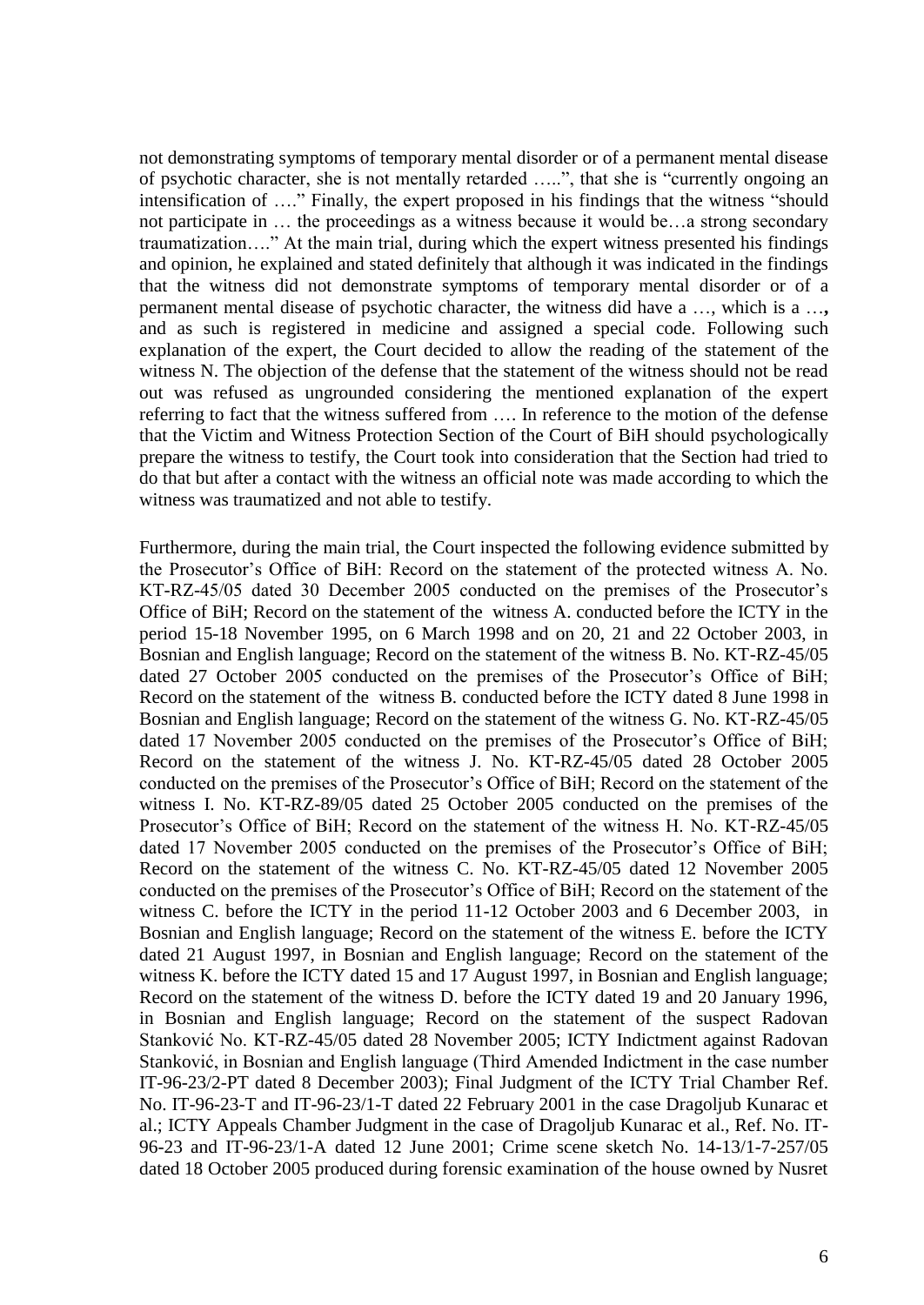Karaman; Photo documentation No. 14-13/1-7-257/05 dated 18 October 2005 compiled during forensic examination of the house owned by Nusret Karaman; Photo documentation compiled by ICTY investigators dated July 1996 (panoramic view of Foča, Partizan Sports Hall, Miljevina Motel, Karaman's house); List of occupied apartments in Miljevina dated 7 September 1992; Request to station the Garrison in Foča dated 17 March 1992 and submitted to JNA General Staff by Foča Serb Municipal Assembly; Order issued by the President of Republika Srpska, Dr. Radovan Karadžić, Ref. number 01-653/95 dated 7 April 1995, including a list of military conscripts who are to be reassigned from the Army of RS to the Ministry of Internal Affairs; Order on deblocking Goražde, Ref. number Strictly Conf. No. 01/113-1 dated 7 July 1992, issued by the Commander of the Foča Tactical Group; ICRC List of Missing Persons in the territory of BiH dated 15 January 1997, in English language; Miljevina 3rd Light Infantry Brigade List of soldiers who were wounded between 6 October 1992 and 30 September 1993, Ref. number 472/93 dated 6 October 1993; Findings and opinion of the committee of doctors in charge of the examination of persons falling under the Law on the Rights of Disabled Veterans and Families of Killed Soldiers, Ref. number 34/95 dated 28 March 1995; Certificate issued by the Foča Military Post 7141, Ref. number 05-1/640 dated 29 September 1993; Certificate issued by the Foča Military Post 7141, Ref. number 04/1-6-165 dated 22 June 1994; Document issued by the Ministry of Interior of RS, East Sarajevo, Public Security Center – Foča Public Security Station, for Radovan Stanković, Ref. number 13-1-8/02-2-248-19-479/05 dated 22 November 2005; Document of the Foča Public Security Station, Crime Police Department, criminal records No. 13-1-8/02-2-248-19-479/05 dated 22 November 2005; Report on the escape of detainee Radovan Stanković from the Foča Correctional Facility, Ref. number 56/93 dated 6 May 1993; Psychiatric Forensic Expertise of Prof. Dr. Abdulah Kučukalić on the protected witness N. No. KT-RZ-45/05 dated 26 June 2006; Official Note of the Victim and Witness Protection Section dated 14 June 2006; Konjic War Prisoners Exchange Commission records No. 01/1-114/92 dated 15 December 1992; ID card issued by the International Committee of the Red Cross under number … to the witness B.; Certificate of the Ilidža – Sarajevo Municipality War Prisoners Exchange Commission number 1110/93 dated 9 November 1993 issued to the witness B.; Certificate of the BiH State Missing Persons Commission No. 06/5-15-R-98 dated 23 March 1998 issued to the witness B.; Displaced Persons records dated 3 November 1992 regarding witness C.; Approval for Exchange issued by the BiH State War Prisoners Exchange Commission, Ref. number 02- 153-691/93 dated 24 March 1993; Report on Exchange by the Republic of BiH State War Prisoners Exchange Commission, Ref. number 02-153-692/93 dated 25 March 1993; Record on the statement of the witness N. Ref. No. KT-RZ-45/05 dated 26 October 2005.

During the main trial, the defense for the accused submitted the following evidence: List of the Logistics Platoon dated 10 August 1992; List of Jelečani-newsletter Ekskluziv dated 15 January 1993; List of Transferred Soldiers from the Logistics Platoon pursuant to the schedule of 28 August 1992; Order - Organization of Communications in the Sutjeska Battalion; Republic of Bosnia and Herzegovina-Foča Municipality-Municipal Headquarters of the Territorial Defense, Joint Solemn Oath Ref. No.-strictly confidential No. 01/1-3 dated 25 May 1992; Republic of Bosnia and Herzegovina-Foča Municipality-Municipal Headquarters of the Territorial Defense, platoon composition, Ref. No: strictly confidential No. 01/1-12/92 dated 6 June 1992.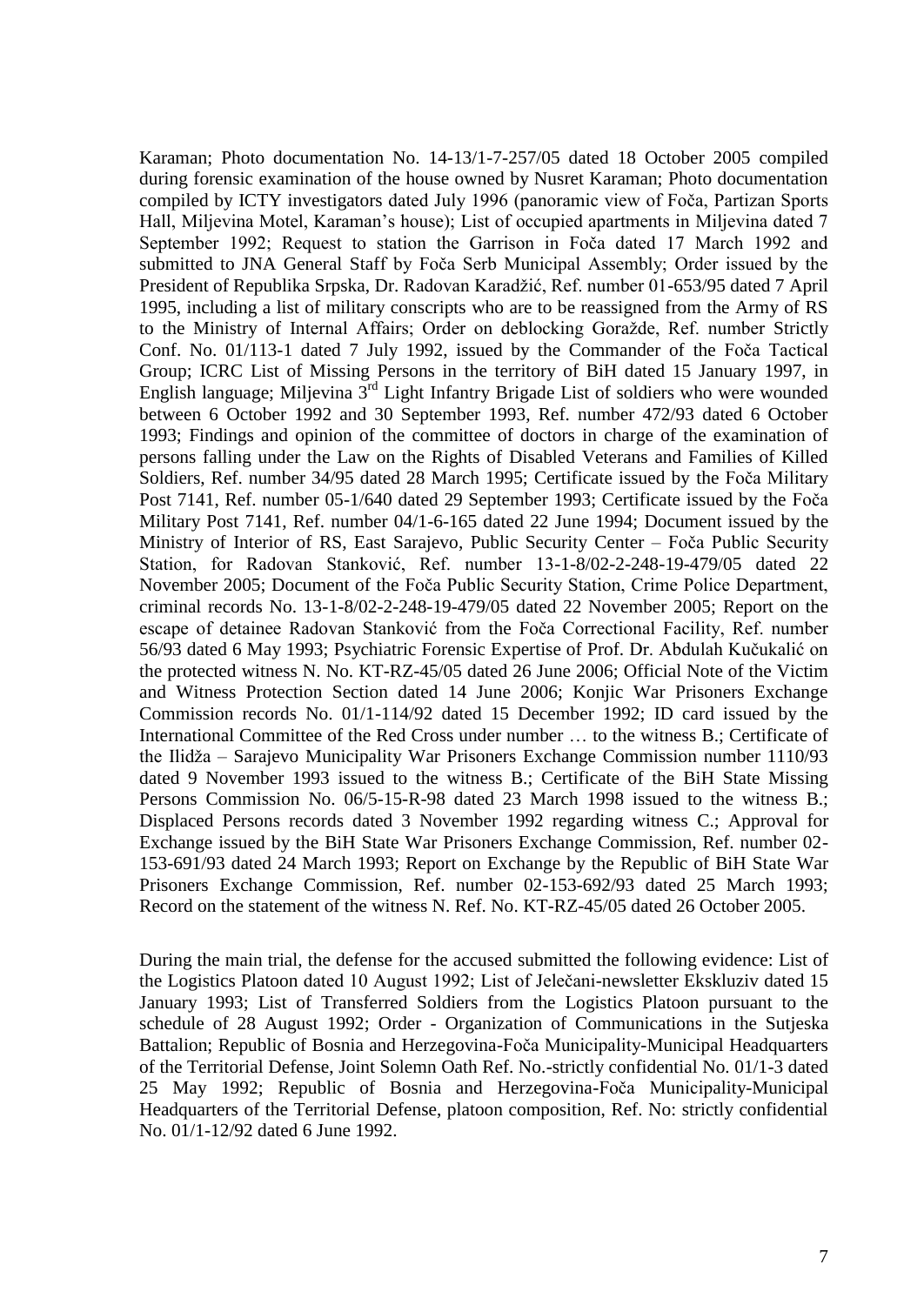Following the presentation of material evidence at the hearing held on 12 September 2006, the defense for the accused proposed his psychiatric expert evaluation to be carried out by Dr. Nera Zivlak-Radulović, psychiatrist from Banja Luka. The Court, after deliberation, accepted this proposal the same day and ordered the above mentioned doctor to carry out the expert evaluation. Based on the decision of the Court, on 27 September 2006, expert witness Dr. Nera Zivlak-Radulović came to the state-level Detention Unit, with the aim to establish contact with the accused Radovan Stanković for possible agreement on further visits and/or method of expert evaluation, however, the accused refused to meet and see doctor Zivlak-Radulović, at the same time refusing any kind of expert evaluation and indicating explicitly, in his submission to the Court dated 27 September 2006, among other things, that he "does not need any kind of expert evaluation whatsoever." In such a situation, due to the lack of possibility to make any sort of contact with the accused, the expert witness proposed to refer the accused, for observation, to the Forensic Department of the Psychiatric Clinic in Sokolac, stating that without direct observation and examination she could not reach any conclusions. She also stated that, in case of further refusal of the accused to cooperate regarding expert evaluation, in her opinion, it would not be appropriate to use force to possibly take him to Sokolac, in which case the expert evaluation could not be carried out, that is, she in the capacity as an expert witness could not offer her opinion relating to the mental condition of the accused. Before it rendered a decision, on 25 October 2006, the Court had sent a letter to the accused inviting him to finally present his opinion about the expert evaluation, and advising him that in case of further refusal it would not be carried out at all, and that if the Court did not get an answer within a set deadline or if he refused to receive the letter, it would be understood that he stood by his previous position, meaning the refusal of the expert evaluation concerned. On 26 October 2006, the Court received a submission from the accused whereby he refused any expert evaluation. Considering such position of the accused, as well as the above mentioned opinion of the expert witness that expert evaluation could not be carried out without cooperation of the accused, and the fact that in any case it would not be appropriate to use force for the purpose of expert evaluation, on 27 October 2006 the Court rendered a procedural decision according to which expert evaluation would not be carried out.

#### 3. Closing Arguments

The Prosecutor, during the presentation of closing arguments, stated that based on the evidence presented at the main trial, it could be concluded beyond any doubt that the accused Radovan Stanković was guilty on all the counts of the Indictment (except for Count 5), as well as that the presented evidence resulted in the fact that all elements of the criminal offense of Crimes against Humanity existed in this case. The existence of a widespread and systematic attack of the Bosnian Serb Forces against the Bosniak civilian population in the territory of Foča and Miljevina arises from the legally valid facts established by the ICTY in the case against Dragoljub Kunarac et al, No. IT-96-23-T and IT-96-23/1-T which the Court accepted as established. The protected witnesses with the initials A., B., C., D., E., I., J., G., E. and K. explicitly describe the difficult and dreadful events in Foča and its surroundings during the period indicated in the Indictment. The statements of these witnesses as well as the statement of the protected witness N. which was read out, in the opinion of the Prosecutor, clearly describe the situation of Bosniak civilians in the Municipality of Foča and the surrounding settlements. All the heard witnesses gave consistent statements about the above mentioned events and their statements are identical to the statements given to the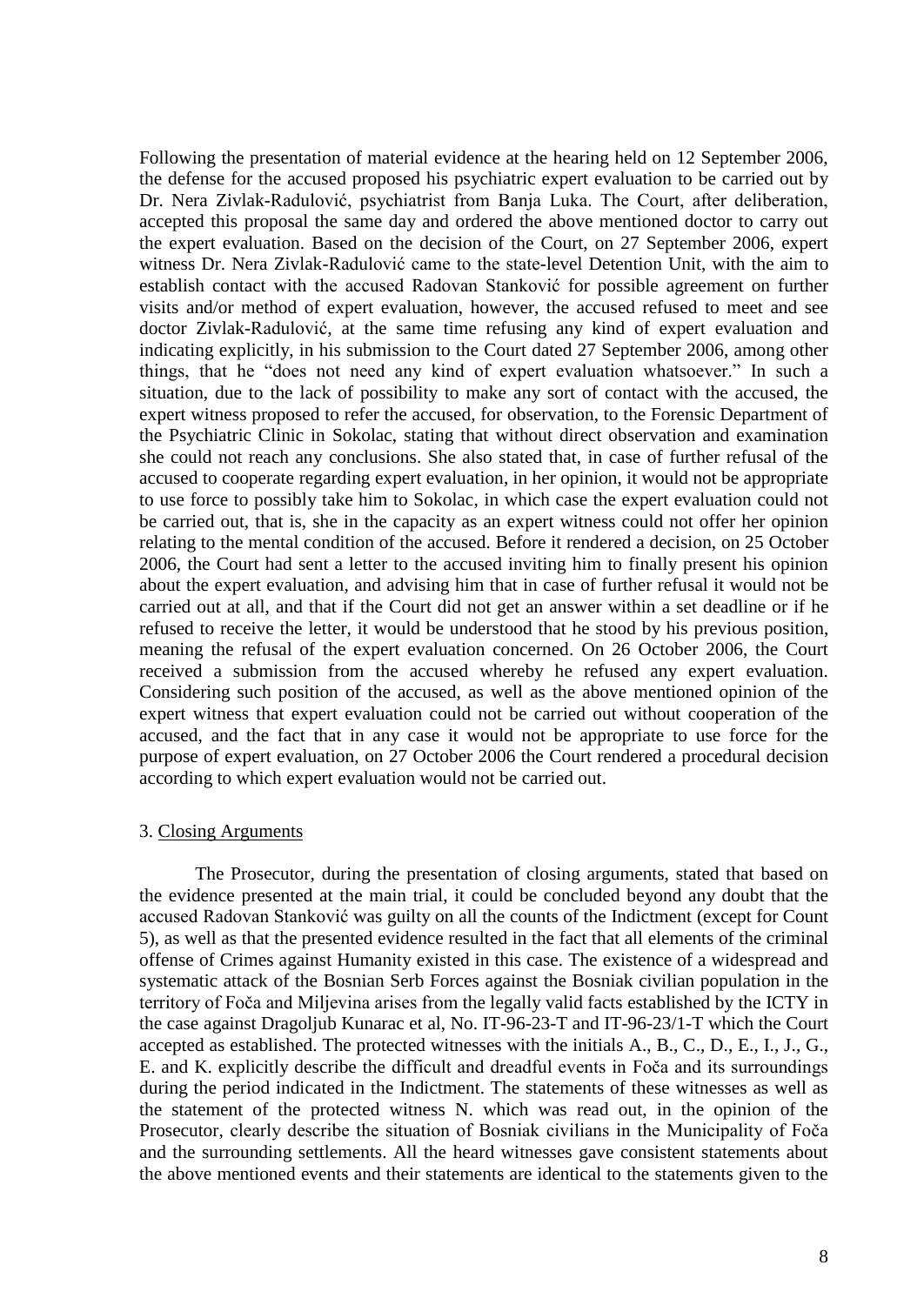ICTY investigators and some of them to the Prosecutor's Office of BiH. Then, based on the presented evidence, the trial panel can conclude beyond any reasonable doubt that the accused Radovan Stanković was a member of the Miljevina Battalion as well as that he was wounded as a member of the Army of Republika Srpska.

Further, the Prosecutor's Office stress in particular that the accused Radovan Stanković had knowledge of the attack on Bosniak civilians in the municipality of Foča and, as he stated himself, he participated in the above mentioned attack. In reference to the above mentioned, the accused was particularly aware of the situation of Bosniak women, primarily of young women and little girls, that is, that they had no protection and were under the control of Serb military and paramilitary forces. The majority of heard witnesses, who were victims of rape and sexual abuse in Karaman's house, stated that the Accused was in charge of the house and living in that house and, according to the statement of the witness K., the accused was present on the Drina bridge in Foča and removed underage girl A.B. from the bus, meaning that the accused was present and aware of the sufferings experienced by Bosniak civilians in Foča, that is, within the widespread and systematic attack of the Army of Republika Srpska and paramilitary formations against Bosniak civilians in Foča, having knowledge of such an attack, he committed the following: enslavement, imprisonment or other severe deprivation of physical liberty in violation of fundamental rules of international humanitarian law, torture, coercing another by force or threat of immediate attack upon his life to sexual intercourse, sexual slavery and any other form of sexual violence of comparable gravity. Based on the evidence presented at the main trial, primarily based on hearing the protected witnesses A., B., C. and D. and the read-out statement of the protected witness N., it can be concluded with certainty that the accused Radovan Stanković participated in the establishment of a women's detention center in Karaman's house in Miljevina, where the witnesses with initials A., B., C. and D. were detained for several months, and where other young women, even 12-year-old girls, were brought later. The witness with initials A. specifically describes the fate of the underage girl A.B., who was 12 years old at the time and has been missing ever since, who had told the witness that on the Drina bridge in Foča the accused Radovan Stanković had removed her from a bus transporting Bosniak civilians from Miljevina to Goražde, separated her from her mother and two sisters and brought her to the detention center in Karaman's house. This statement is fully consistent with the statements of the protected witnesses J., I. and K. All the witnesses who were detained in Karaman's house and testified at the main trial stated that the underage A.B. was in Karaman's house and that she had been subjected to rapes and sexual abuse by the soldiers who had lived in Karaman's house as well as by the soldiers who had been allowed to enter the house and rape the girls. The witness B. explained in details her apprehension and taking to the school in Kalinovik and later to Foča, after which, together with the witnesses A., C. and D. she was moved to Miljevina, to Karaman's house. The witness states that she was originally assigned to the accused Radovan Stanković and forced to sleep with him for a couple of days but that he did not rape her or insist on sexual intercourse because she looked very bad after she had been raped by another soldier in Foča. The key witness for the Prosecutor's Office is the witness with the initial C., who, identically to the statements of the witnesses A. and D., describes the apprehension of civilians and their taking to detention centers such as Buk Bijela, Foča High School, Partizan Sports Hall as well as to buildings and apartments in Foča and finally Karaman's house. The witness C. described in the same manner the situation in the Karaman's house. The witness, as well as previous witnesses, points out that she was originally assigned to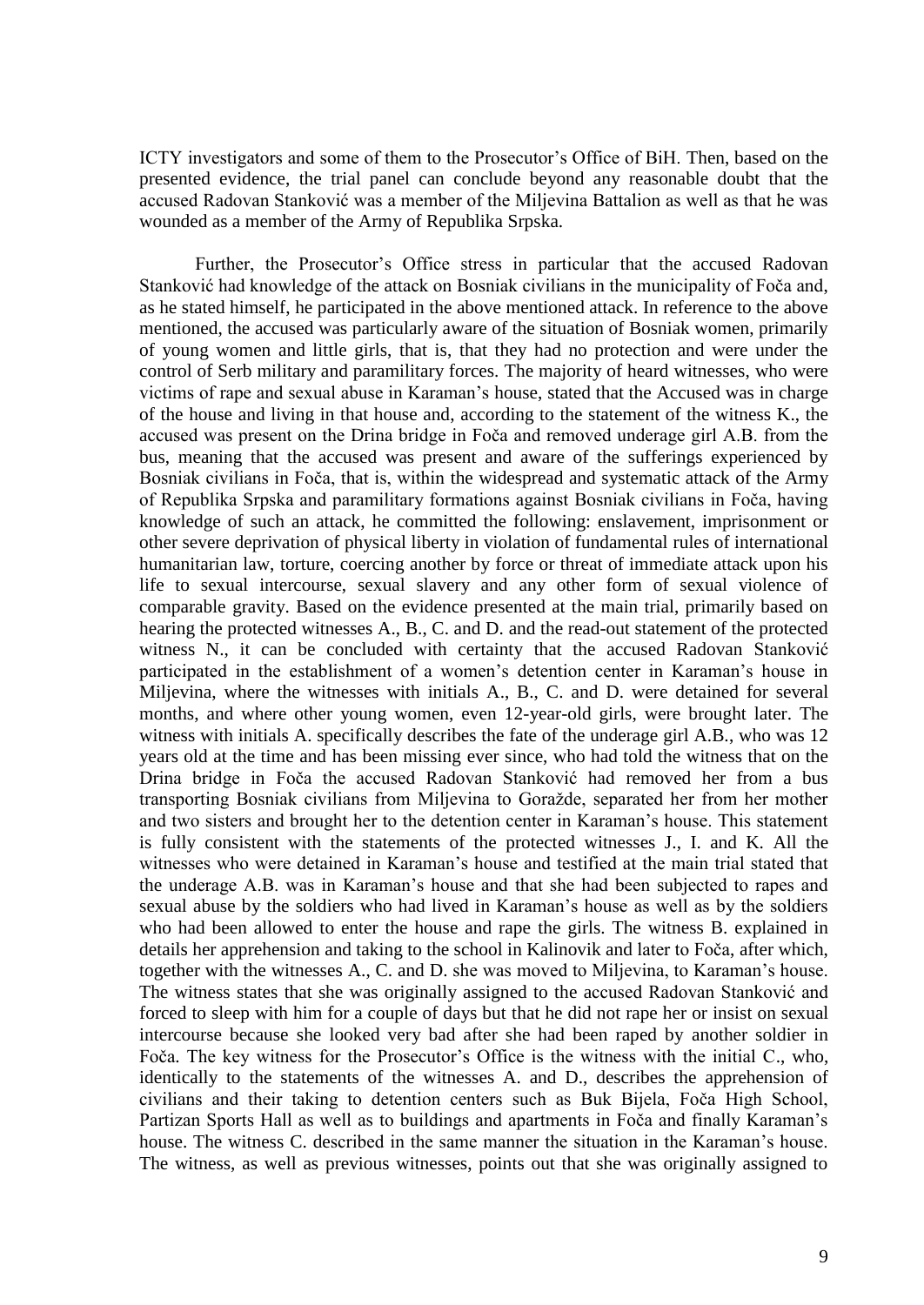other person, who did not rape her during the first days of her stay in Karaman's house. In particular, the witness C. describes the event related to the accused Radovan Stanković and the manner in which Radovan Stanković claimed her from another person as his own, stressing the fact that the accused Stanković raped her on a daily basis while she stayed in Karaman's house. The witnesses gave precise testimonies in respect to the fact that the accused Stanković compelled them to forced labor outside Karaman's house. The witness C. gave a particularly moving description of the rape committed against her sister by the accused Radovan Stanković, which fully corresponds to the statement of the protected witness D., who indicates that she was raped by the accused in Karaman's house. The witness D. really cannot remember whether the accused raped her in front of her sister because she was not aware of it. Correlating the statements of the witnesses C. and D., the Prosecutor suggests that the panel should be able, beyond any reasonable doubt, to establish the existence of criminal offenses referred to in Count 2, 3 and 4 of the Indictment, while correlating the statements of the witnesses C. and D. and statements of the witnesses A. and B. and the read-out statement of the protected witness N., the panel should be able, beyond any reasonable doubt, to conclude that the accused committed the criminal offenses described under Count 1 of the Indictment. During the main trial, the trial panel was also able to hear statements of the protected witnesses with initials I., J., E. and K., who repeated their statements given to the ICTY investigators, that is, to the Prosecutor's Office of BiH, and who described their situation in Foča, Miljevina and surrounding places in a consistent manner. The witness K. in her statement clearly described the situation in Miljevina in 1992, the persecution of the Bosniak population from Miljevina, as well as how the underage A.B. was removed from the bus by the accused Radovan Stanković. When the statement of this witness is linked with the statements of the witness A., who confirmed that the underage girl A.B. told her in Karaman's house that the accused had separated her from her mother and taken to Karaman's house, it could be clearly concluded that the accused has committed the above mentioned offense. The statement of the witness K. is supported by the statement of the witness I., who stressed that the accused Stanković addressed A.B. when entering the buses and told her to get off the bus. The statement of the witness J. is consistent with the statements of the above mentioned witnesses. Also, based on the statement of the witness E., the trial panel could satisfy itself that the statement of the witness given to the Prosecutor's Office of BiH is true. This witness confirmed that she had seen C. and D. and two other frightened girls in front of Karaman's house. In the opinion of the Prosecutor, during the testimony of the protected witness under pseudonym G., the trial panel could satisfy itself that the accused Radovan Stanković committed the criminal offenses described under Count 6 of the Indictment because the witness G. clearly stated that the accused Radovan Stanković had forcibly taken her out of the Foča hospital, where she had been hospitalized, and moved her to an apartment in Foča, where he raped her, and then took her back to the hospital, comforting her and saying that he was going to become very good friends with her.

Finally, the Prosecutor deems that considering all the above mentioned statements as well as material evidence, the trial panel can, beyond any reasonable doubt, establish the facts described under Counts 1-4 and 6 of the Indictment, and render a decision finding the accused Radovan Stanković guilty of the incriminated criminal offenses. In respect to the severity of the punishment, the Prosecutor deems that the aggravating circumstances justify imposing a long-term imprisonment sentence, which would be appropriate to the crime committed and serve the purpose of punishment in terms of general and special prevention.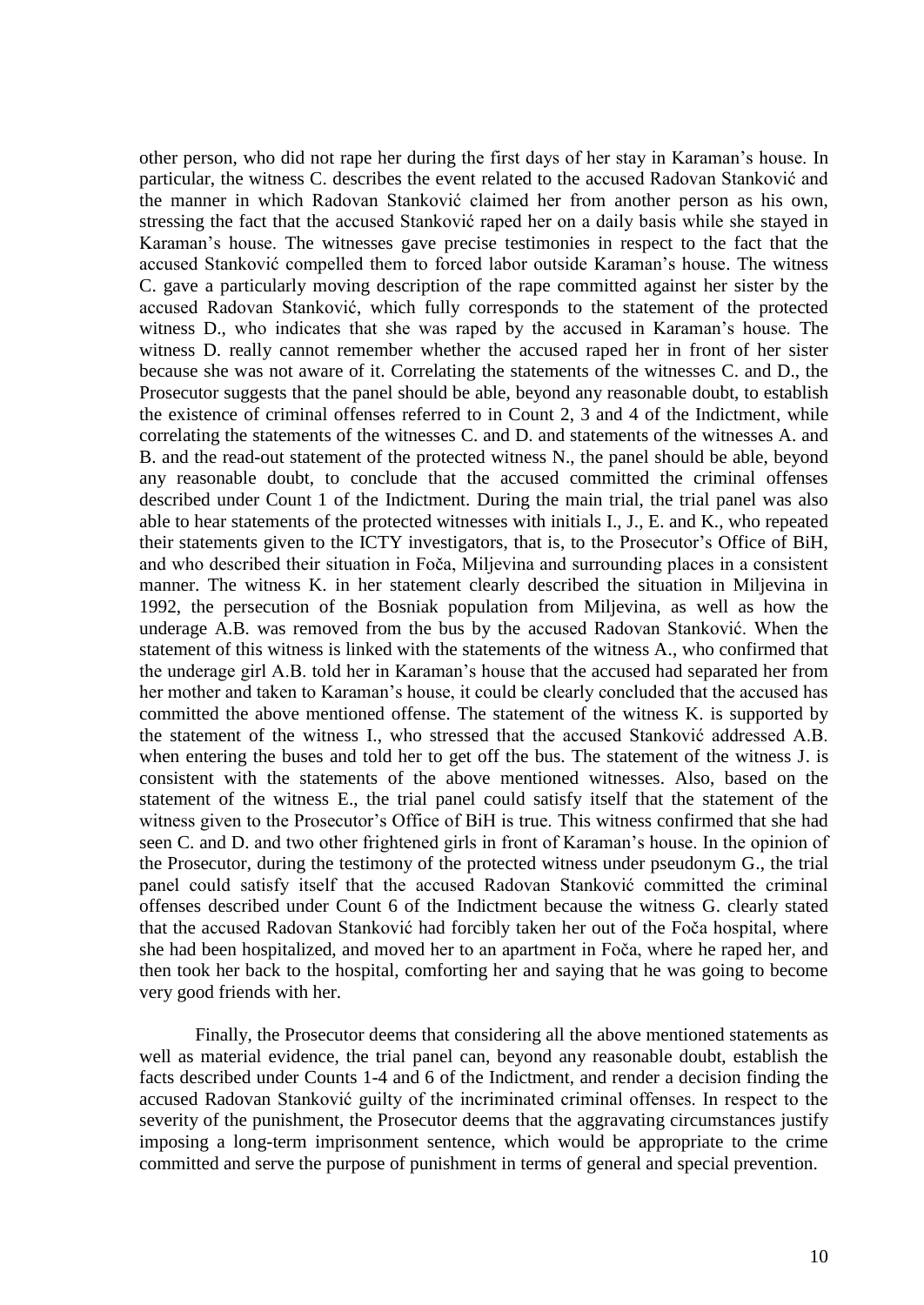The Defense Attorney for the accused, Dragica Glušac, presenting the defense of the accused in the closing arguments, in the first place stressed the following objections referring to the criminal proceedings against the accused Radovan Stanković: in the concrete case the law applicable at the time of commission of the criminal offense should be applied, that is, the law which is more lenient to the perpetrator, that is, the Criminal Code of the Socialist Federal Republic of Yugoslavia (CC SFRY). In reference to the above mentioned, the Indictment against Radovan Tanovic has not been adequately adapted by the Prosecutor's Office, because he is not charged with criminal offenses committed pursuant to the law applicable at the time of commission of the criminal offense. Then, as for the right to a fair trial in terms of Article 6 paragraph 1 of the European Convention on Human Rights and Fundamental Freedoms (hereinafter: ECHR), the accused should be entitled to be present at the trial, whilst in the case concerned the entire proceedings were conducted without the presence of the accused, whereby he was prevented to follow the course of the main trial and rebut the evidence, which, as deemed by the defense, violated his right to a fair trial. The defense further alleges that no force should be applied against the accused, but also that abandoning the expert evaluation that had previously been accepted is contradictory and that the Court should have found appropriate manners and methods to conduct the expert evaluation. Then, the defense is of the view that accepting the facts established by another trial panel is prejudiced and violating the imminent presentation and adversarial principle. Finally, in reference to the presented evidence of hearing of the protected witnesses for the Prosecution, the defense holds that they were "rigged" and prepared, and the reasons for testimonies were of personal, political or even emotional nature. The accused Radovan Stanković was a member of the Miljevina Battalion, but he was an ordinary soldier and his contribution was negligible in relation to others who made decisions, and he could possibly be liable for having been a member of the RS Army. Due to all the above mentioned, the defense moves the Court, if it finds the accused guilty, to credit the time spent in custody, including the proceedings before the ICTY, to the term of the pronounced sentence, given that the duration of custody is sufficient for the sentence and proportionate to the circumstances. Finally, the defense kindly asks the Court, in the decision-making process, not to evaluate the conduct of the accused within the context of aggravating circumstances but to judge all the circumstances of cumulative events in this area and terminate custody against the accused.

The accused voluntarily did not attend the main trial at which closing arguments were presented, that is, he refused to answer the summons of the Court to attend the scheduled hearing. In reference to the refusal of the accused to attend the trial, on 4 July 2006, the Court rendered the decision to hold the trial without the presence of the accused (the decision is elaborated hereinafter).

#### 4. Procedural Decisions of the Court:

The accused Radovan Stanković was transferred from the ICTY to the jurisdiction of the Prosecutor's Office of BiH and the Court of BiH pursuant to the provisions of the Law on Transfer. Since then, the Court has rendered several procedural decisions which are either a direct consequence of the transfer of this criminal case or a consequence of and an answer to the conduct of the accused before the Court of BiH.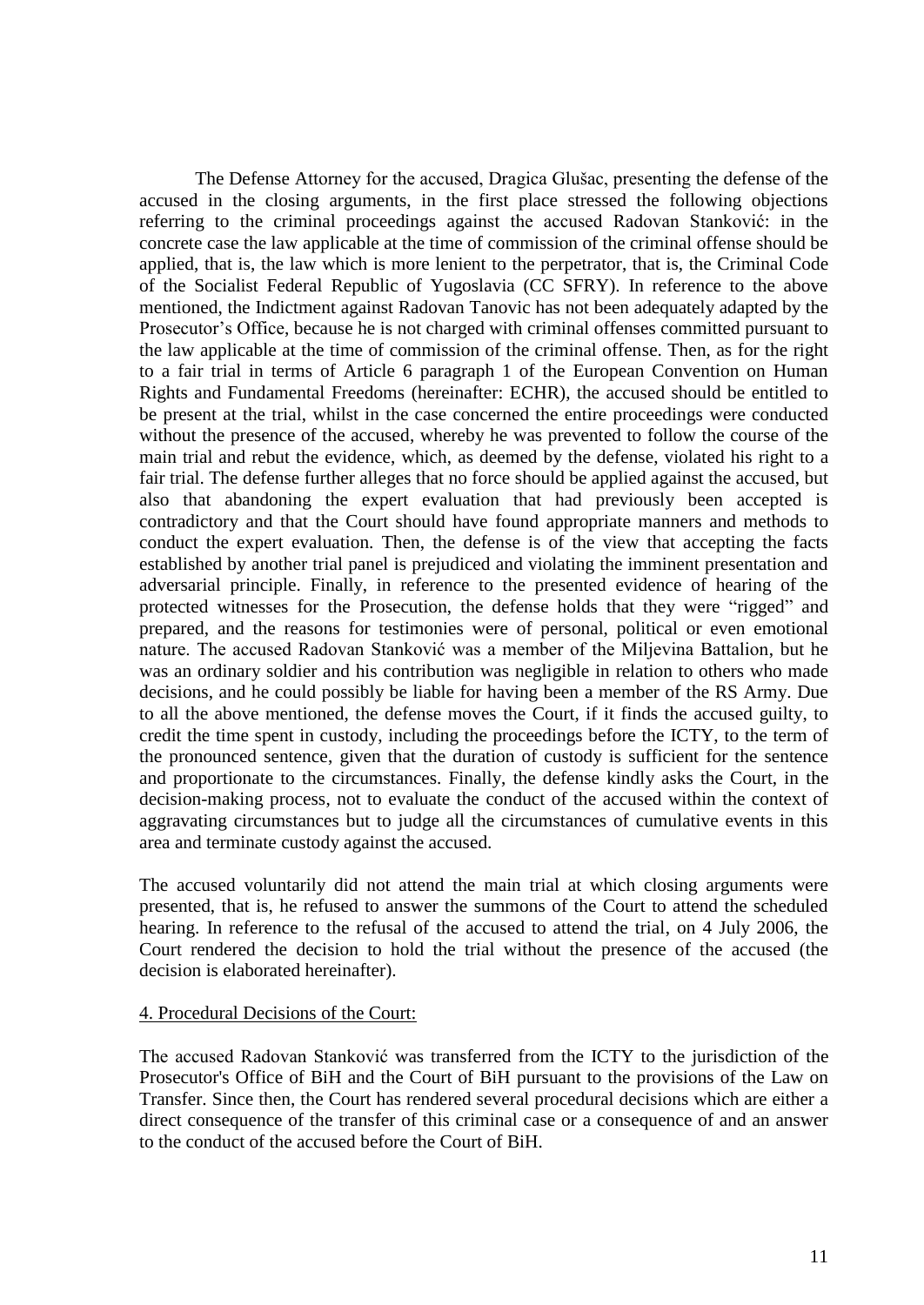# A) Decisions on Protection of the Witnesses

By the Decisions (3 decisions) number X-KRO-05/70 dated 28 November 2005, the Court ordered protection measures for 14 witnesses in total in these proceedings, while a certain number of them were already granted protection measures in the proceedings against the accused Radovan Stanković before the ICTY. By these decisions all the personal details of the protected witnesses, real names and surnames and other personal data were declared confidential, while during the proceedings the witnesses were enabled to testify behind a screen or utilizing electronic distortion of the voice of the witness or the image of the witness, or both the image and the voice, by using technical means for transferring image and sound. On 5 June 2006, the Court rendered the Decision on changing the previously assigned pseudonyms for increased and more appropriate protection of personal data and identity of the witnesses.

During the proceedings, the protected witnesses were enabled to testify from another room, utilizing electronic distortion of voice or image; however, this possibility was used only by the protected witnesses with pseudonyms A. and H., while the other protected witnesses testified in the courtroom without electronic distortion of voice or image, in a manner that those present in the courtroom could directly see and hear them. They made such a decision after they were informed by the Court that the public was excluded from the main trial and that the accused Radovan Stanković was not present in the courtroom. The reasons for the absence of the accused from the main trial during the evidentiary procedure are explained in the Decision of the Court dated 4 July 2006 and elaborated hereinafter.

The Court was mindful of the protection of identity of the protected witnesses during the entire proceedings, making sure that no identity data would be mentioned, so even in the Verdict these witnesses are not fully named but are mentioned under assigned pseudonyms, while the complete data on the protected witnesses are included in the court case file which is also specially protected.

B) Decision on Exclusion of the Public

At the hearing held on 23 February 2006, the Prosecutor of BiH moved the Court to exclude the public for the entire course of the proceedings, while the Defense Attorney for the accused did not want to state her opinion in reference to this motion given that on the hearing held on 23 February 2006 the accused Radovan Stanković was removed from the courtroom due to disruptive conduct in violation of Article 242, paragraph 2 of the CPC of BiH. The Court instructed the Defense Attorney to consult the accused and allowed time for that purpose.

After hearing the Prosecutor and the Defense Attorney for the accused, pursuant to Article 235 of the CPC of BiH, the Court decided to exclude the public for the entire main trial as a rule. In the opinion of the panel, that was necessary to preserve morality and protect the personal and intimate life of the injured parties and the interests of the witnesses, given that these are the witnesses who should testify in respect to a great number of rapes and other humiliating procedures, which might tarnish their reputation and damage family life, that majority of them were very young at the time of commission of the criminal offense who, in the meantime, founded their families and have new personal and family life. Testifying in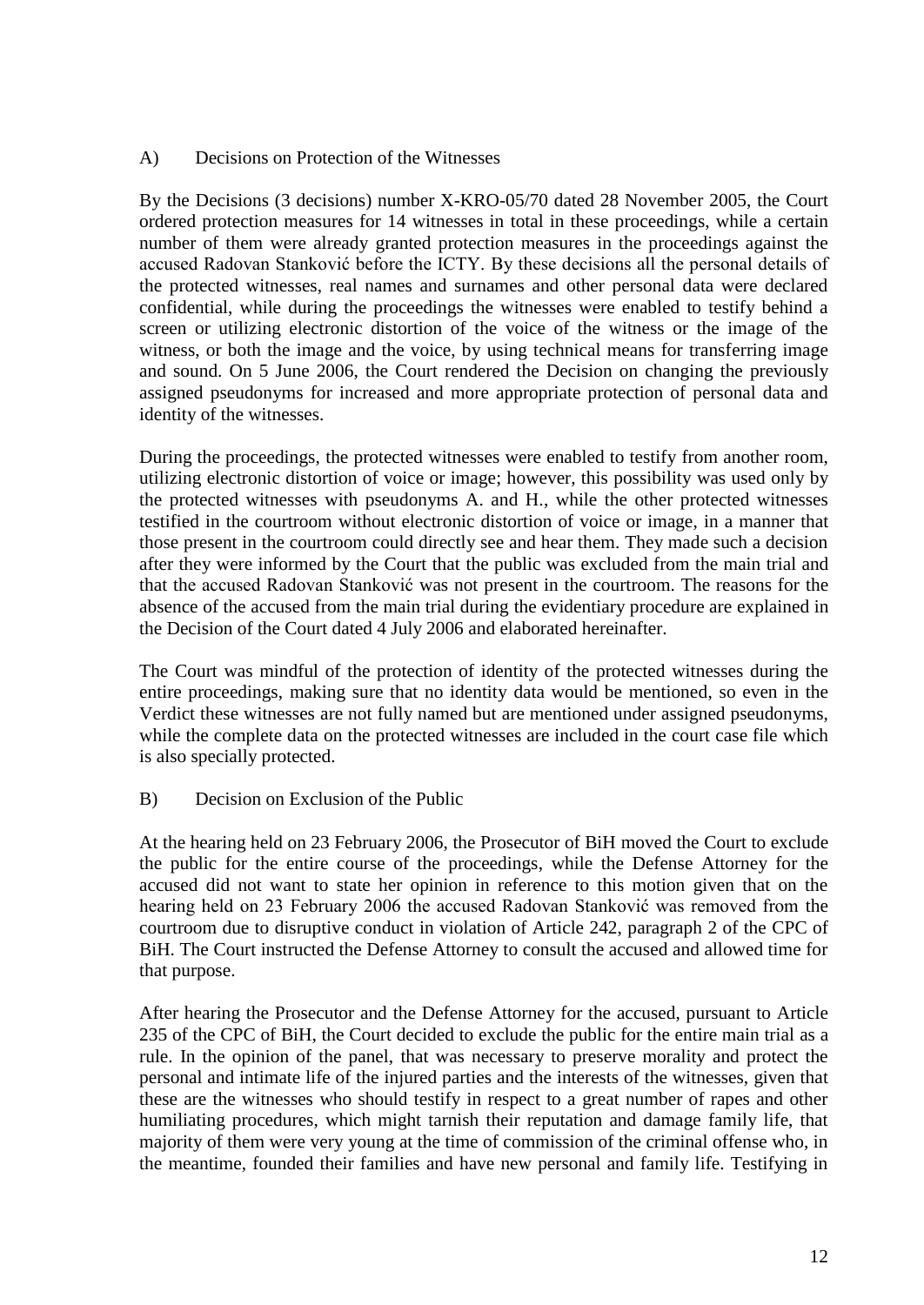public about such delicate and sensitive matters, even with certain measures of protection, in the opinion of the Court, always represents a risk for private and personal lives of the witnesses-victims, because in a small community a not controlled small detail of the story might be enough to reach the identity of a protected witness. The Court also took into consideration the fact that the accused Stanković threatened before the Hague Tribunal to disclose the identities and addresses of the witnesses for the prosecution, and he did it at the status conference in this case held on 20 November 2003, threatening to disclose the identities and photographs of the witnesses. He repeated the same threat in his letter sent to the trial chamber of the Tribunal dated 28 November 2003. Therefore, the Court deemed necessary rendering the decision on the exclusion of the public both for protection of personal lives of the witnesses-victims and for fear that the accused would disclose the names of protected witnesses, in which case the damage resulting from the disclosure of the identities of witnesses would be absolutely beyond repair.

Meanwhile, in terms of the provisions of Article 236 paragraph 2 of the CPC of BiH, the Court allowed that officials, that is, representatives of the OSCE and other international institutions - trial monitoring teams, be present at the main trial from which the public is excluded.

Some exceptions were made to the exclusion of the public at the stage of the Prosecutor's presentation of evidence. However, after hearing the witnesses for the Prosecution, the continuation of the main trial was public, except at times, when the subject of discussion was protected witnesses or their statements.

# C) Decision Refusing the Request of the Accused to Self-Representation

On 6 April 2006, the Court decided to refuse the request of the accused Radovan Stanković to defend himself in person in this case, due to the fact that Article 45 of the CPC of BiH stipulates that the accused must be represented by defense counsel. In addition to that, the Court observes that the accused has no professional qualifications required to defend himself in person adequately in such a complex case, in which it is an absolute priority and duty of the Court to provide the Accused with a quality defense, that is, a defense requiring particular legal expertise, considering the right of the accused to defense in terms of the Criminal Procedure Code of Bosnia and Herzegovina and Article 6 of the ECHR. Further, the Court observed that according to the jurisprudence of the European Court of Human Rights there is no violation of Article 6 of the ECHR if the Court appoints a defense attorney against the will of the accused, if it is done in the interest of justice and adequate defense (See Croissant v. Germany, Judgment of 25 September 1992). Finally, the Court holds that the concrete case is such that the Court has to take into account the balance and need to protect the rights of the accused to adequate defense as well as the rights of vulnerable witnesses-victims in this case, therefore, it was necessary for the Accused to be represented by persons qualified for the job, that is, by lawyers. In reference to the defense of the accused, the Court also considers the fact that the Trial Chamber I of the ICTY, by its decision dated 19 August 2005, refused the request of the accused Radovan Stanković for self-representation. The final Decision in writing No. X-KRN/05/70 dated 6 April 2006, specifies the reasons for such decision. The decision also includes the dismissal of the former defense attorney for the accused on his request due to the deteriorated relations as well as lack of cooperation with the accused, and the appointment of new defense attorneys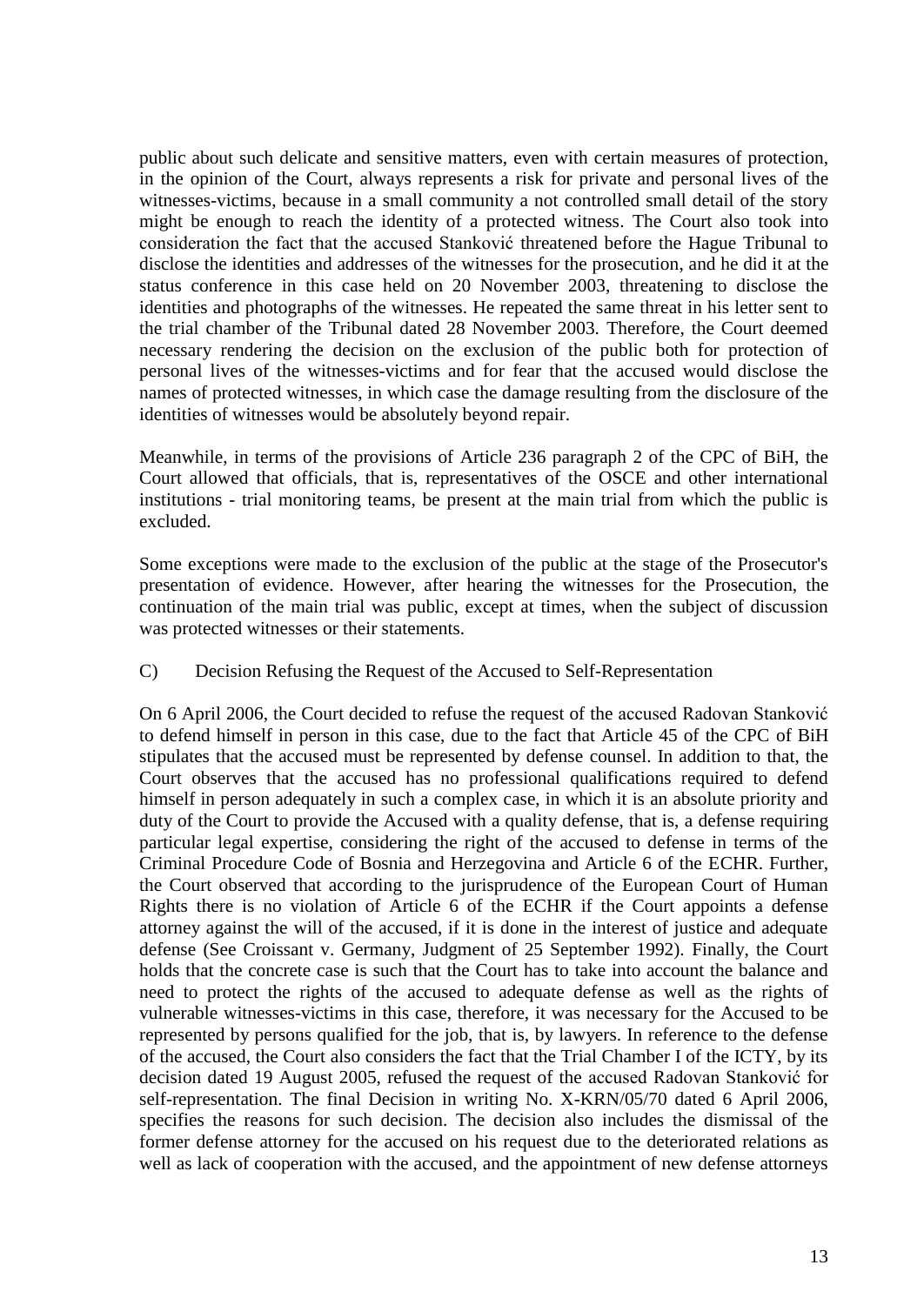for the accused – a lead counsel and an additional counsel, in the interest of justice and efficient conduct of the proceedings.

# D) Decision on Communication Limitations with Outside World

On 28 June 2006, the Court decided to restrict the accused Radovan Stanković's communication and his right to correspondence with the outside world pursuant to the provisions of Article 144 of the CPC of BiH, in order to preserve the authority and dignity of the judiciary, to ensure proper, timely and efficient conduct of the criminal proceedings, to protect effectively the life, the rights to privacy and security of the protected witnesses, and to prevent the defendant from committing a criminal offense under Article 240 or under Article 241 of the CC of BiH by influencing those witnesses or by revealing their identity. The final Decision in writing No. X-KRN/05/70 dated 28 June 2006 specifies different restrictions of communications of the accused and presents the grounds which guided the Court in decision-making, and in doing so the Court also took into account the jurisprudence of the European Court of Human Rights, as indicated in the Decision.

On 29 September 2006, the Court rendered the decisions in writing, prohibiting telephone communication and visits to the accused due the fact that his aggressive behavior had intensified over the previous couple of months, ever since when the accused, in a very brutal and offensive manner, using extremely vulgar language, in his submissions displayed hatred and made threats against representatives of judicial institutions in Bosnia and Herzegovina, especially against the trial panel members in this case. This, in the opinion of the Court, represented realistic endangerment to the life and health of people. Therefore, the Court, pursuant to the provision of Article 144, paragraph 4 of the CPC of BiH, in conjunction with Article 141, paragraph 2 of the same Law, and Article 10 of the ECHR, rendered the Decision prohibiting the accused any communication with the outside world except for the closest family members and defense attorneys. This Decision was confirmed by the decision of the Appellate Panel of the Court of BiH No. X-KR-05/70 dated 31 October 2006.

## E) Decision to Hold the Main Trial without Presence of the Accused

At the hearing held on 23 February 2006, the accused Radovan Stanković, after several warnings by the Presiding Judge, had to be removed from the courtroom for disruptive conduct pursuant to Article 242, paragraph 2 of the CPC of BiH. Then, at the hearing held on 6 June 2006, due to insults to the Court and members of the Panel the accused was transferred to a special room from which he could follow the trial, wherefrom, due to continued disruptive conduct, he had to be removed from this hearing too and from the premises of the Court pursuant to Article 242 of the CPC of BiH. The accused refused to come to the hearing scheduled for 16 June 2006, and then also the hearing scheduled for 4 July 2006, to which, according to the official notes of the authorized officer of the State Level Detention Unit, he refused to appear, sending a message that he could only be brought to the Court with the use of force in which case he would appear at the trial in his underwear. Furthermore, as of 29 September 2005, when he was transferred to the Court of BiH, State Level Detention Unit, the accused has constantly demonstrated aggressive conduct, either in his submissions sent to the Court or each time he came to the hearing. Therefore, on 4 July 2006, due to all the above mentioned, the Court rendered the Decision that the main trial in the Radovan Stanković case should be held even without his presence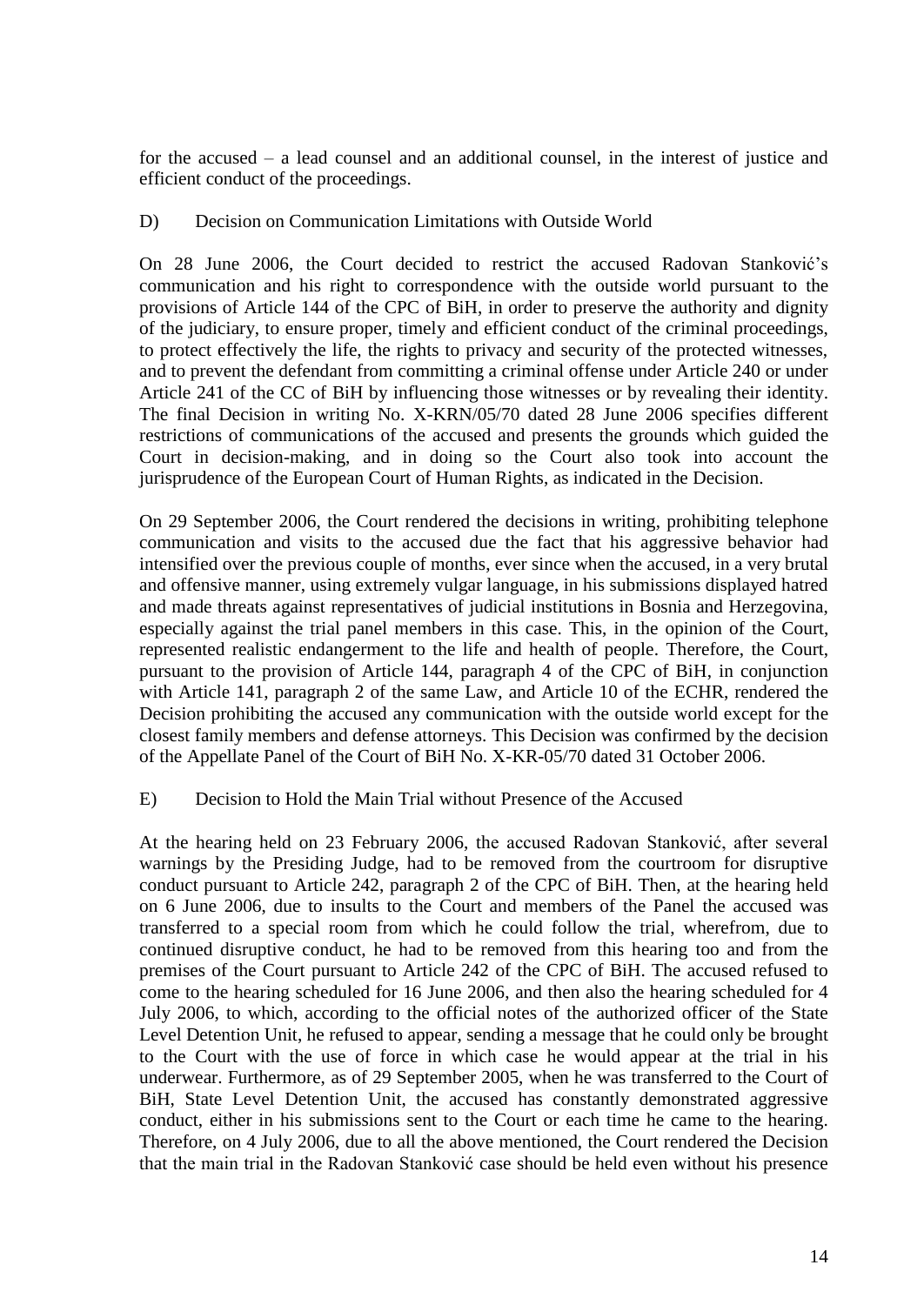in case the accused refuses to attend the scheduled session to which he was duly summoned. Pursuant to this Decision, during the course of the main trial, the accused shall have the right to appear before the Court at all times (the right which he never exercised). Also, pursuant to the Decision, the defense attorneys attended the hearings held without the presence of the accused. During the entire course of the proceedings, the Court was reviewing this decision and estimating its applicability. However, the circumstances and reasons for rendering the decision in question did not change by the time the proceedings were completed. The accused was informed on regular basis about the course of the proceedings without delay, in a manner that the recording of the entire proceedings would be forwarded to him on the day of the hearing, but the accused kept on refusing to accept recordings from the day of rendering of the decision until the end of the trial, which is confirmed by the official notes of the authorized officers of the State Level Detention Unit included in the case file.

Therefore, based on the overall conduct of the accused, including the refusal to appear before the Court of BiH, the Court concluded that it was a calculated conduct, the aim of which was to hinder and delay the criminal proceedings, that is, the failure of the accused to attend the scheduled hearings was an act of free will of the accused not to appear at the trial. On the other hand, forceful apprehension of the accused duly summoned pursuant to Article 246 paragraph 1 of the CPC of BiH refers to the situation in which the accused is out of custody, and its primary purpose is to inform the accused about the criminal proceedings against him when he is not available to the court and make the accused aware of the consequences. Thus, forceful apprehension and use of physical force are not an adequate manner to give notice to the accused that the trial will continue even without his physical presence, because he is in custody, already a measure to secure his presence and successful conduct of the criminal proceedings in accordance with Article 123 and Article 131 paragraph 1 of CPC of BiH and Article 5 of the ECHR. Indeed, bringing the accused to the court in his underwear, with the use of physical force, could actually represent inhumane treatment against the accused, and would, at the same time, contribute to undermining the authority and dignity of the Court, while bearing in mind the conduct of the accused at the previous sessions, it was reasonable to expect that bringing him in with the use of force would only contribute to the accused repeating the conduct which results in his removal from the courtroom.

Such a position of the court is also known in international jurisprudence (See for example the International Criminal Tribunal for Rwanda in the case against Jean-Bosco Barayagwiza, ICTR-97-19-T). Anyway, the Court, when it considered this issue and rendered the decision, took account of the jurisprudence of the European Court of Human Rights referring to the application of Article 6 of the ECHR and the ban on trial in absentia. This decision was made in writing, providing a more detailed reasoning of the decision as well as of the said international jurisprudence.

F) Decision on Accepting as Proven the Facts Established by ICTY

On 13 July 2006, the Court accepted the Motion of the Prosecutor's Office of Bosnia and Herzegovina No. KT-RZ/05 dated 27 February 2006, based on Article 4 of the Law on Transfer, related to the acceptance as proven of the facts established by ICTY.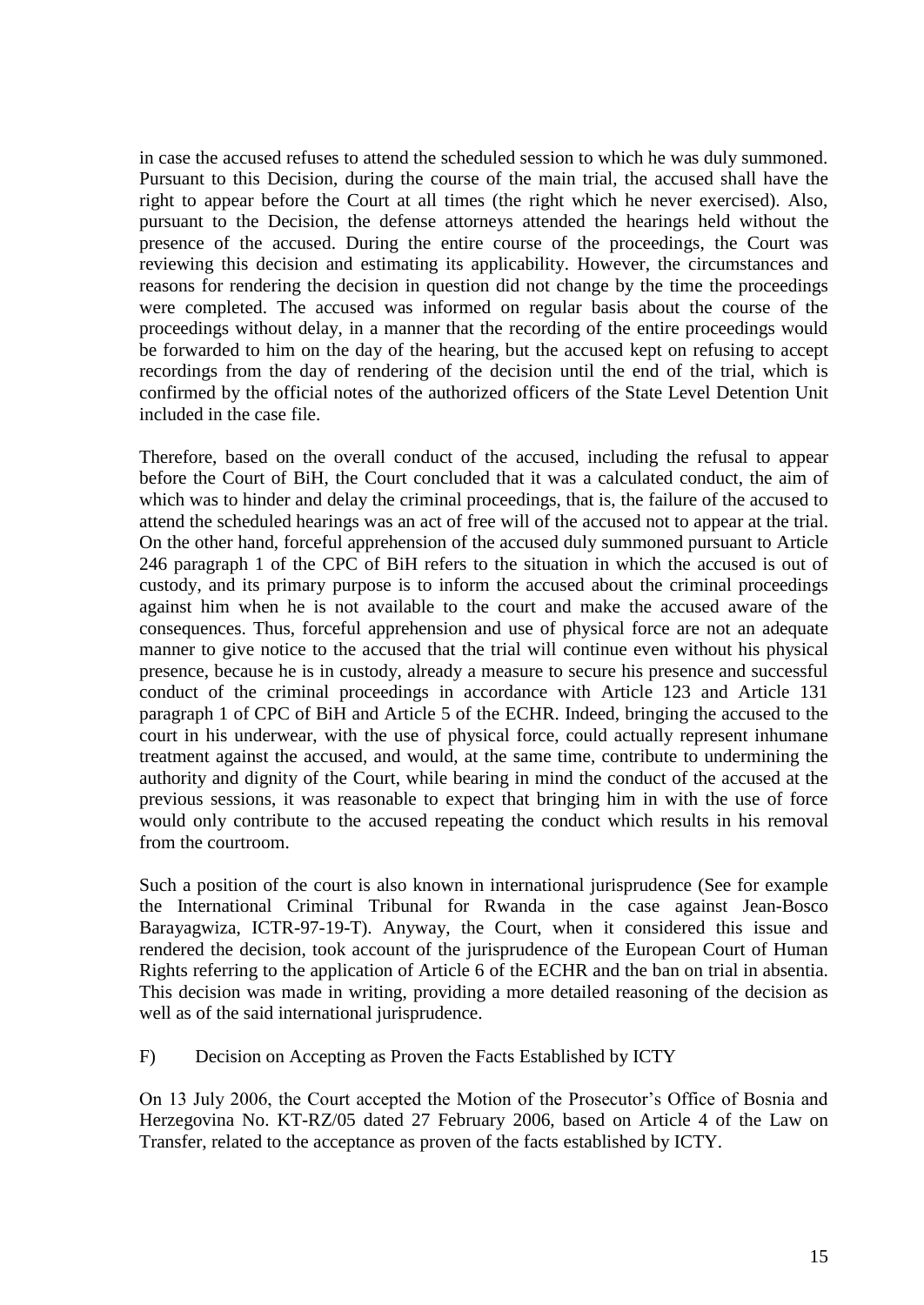With this Decision, the Court also expressed its agreement with and accepted as valid the ICTY Trial Chamber Decision of 16 May 2003 related to the acceptance of the Prosecutor's Motion for Judicial Notice. In addition to that, the Panel accepted the facts established with the above mentioned decision as proven in the proceedings before the Court of BiH.

1. The Prosecutor's Office of BiH proposed accepting as proven the following facts: the fact that from April 1992 until February 1993 there was an armed conflict between Bosnian Serbs and Bosnian Muslims in the territory of Foča Municipality. Non-Serb civilians were killed, raped or otherwise abused as a direct result of the armed conflict; the fact that there was a systematic attack by the Bosnian Serb Army and paramilitary units against the Muslim civilian population of the municipalities of Foča, Gacko and Kalinovik; the fact that the conflict involved a systematic attack by the Bosnian Serb Army and paramilitary groups against the civilian population of Foča municipality. The campaign was successful in its aim of cleansing the Foča area of non-Serbs. One specific target of the attack were Muslim women, who were detained in intolerably unhygienic conditions in places such as the Kalinovik school, Foča High School and the Partizan Sports Hall, where they were mistreated in many ways, including being raped repeatedly.

These facts were established in the ICTY first-instance and the Appeals Panel Judgments in the case against Kunarac et al. (IT-96-23-T and IT-96-23/1-T). The above stated facts are relevant for the criminal case against Radovan Stanković conducted before the Court of BiH, given that he is charged with the criminal offenses that were indeed committed within the widespread and systematic attack by the Army of the Serb Republic of Bosnia and Herzegovina, police forces and paramilitary formations against the non-Serb civilian population, conducted in the broader territory of the Foča municipality. In other words, this is a kind of criminal offense committed in the same geographical area and at the same time and in the same operation.

The Court did not accept the objection of the defense referring to the acceptance of the established facts as proven, because the defense failed to substantively challenge the Motion of the Prosecutor. The objections of the defense boil down to the position that in case those facts were accepted in the criminal case against Radovan Stanković, the principle of equality of arms and the principle of immediacy, set forth under CPC BiH, would be violated, all in conjunction with the statement of the Prosecutor that, should the established facts be accepted as proven, there would be no need to hear 11 witnesses.

First of all, according to Article 4 of the Law on Transfer, the Court may, at the request of a party or proprio motu, decide to accept as proven facts that are established by legally binding decisions in proceedings before the ICTY. The Law on Transfer is a lex specialis, and, as such, it can be applied in the proceedings before the Court of BiH, which was not challenged by the defense. The primary purpose of Article 4 of the Law on Transfer is the efficiency and effectiveness of the proceedings; however, one has to be very cautious when applying this legal provision, insofar as not to challenge the fairness of the trial, and not to accept the facts that would directly or indirectly incriminate the accused.

The facts concerned are general in nature and they pertain to the existence of the armed conflict, existence of the widespread and systematic attack in the territory of the Foča municipality, and the fact that the attack was directed against the civilian population of the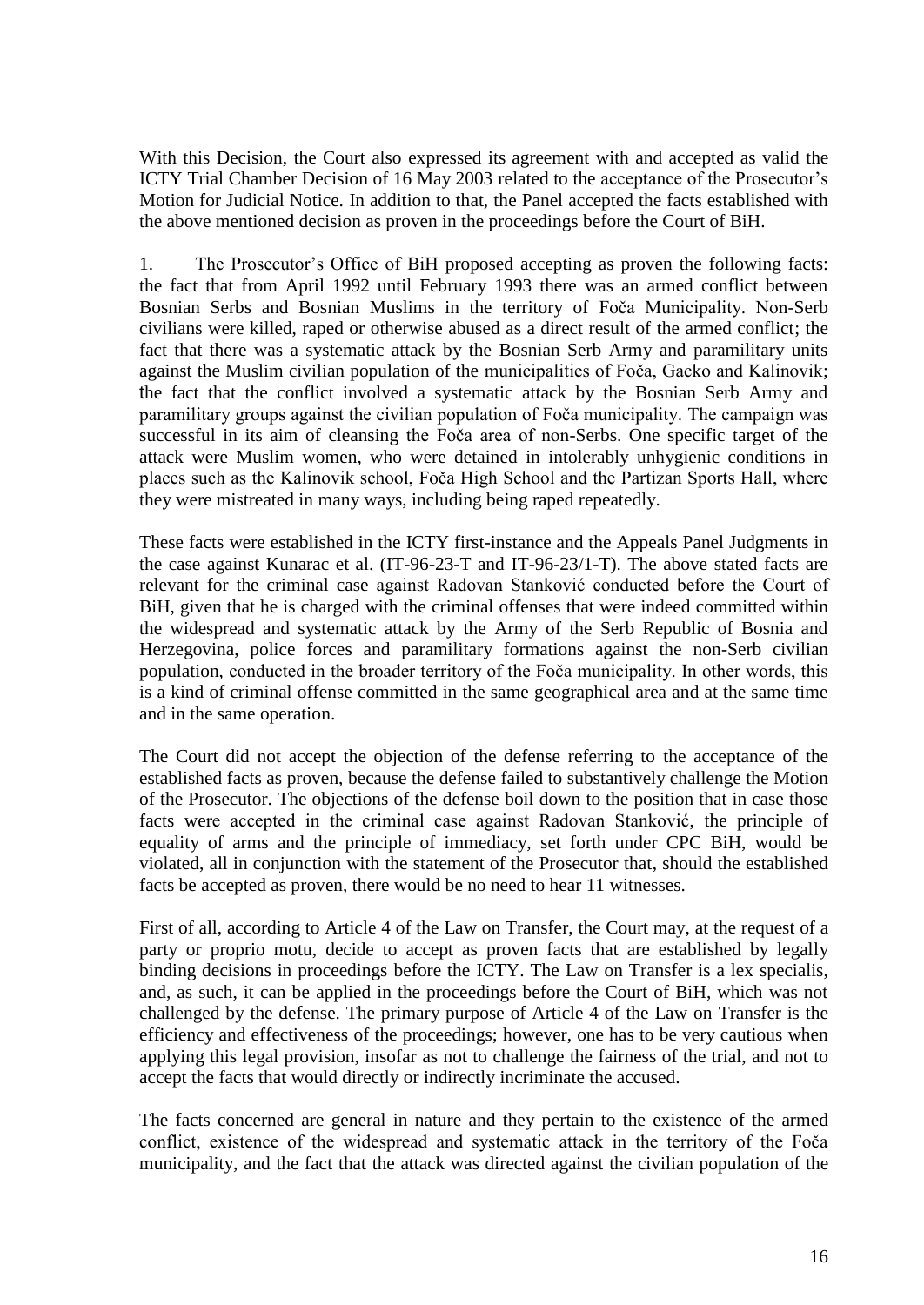Foča, particularly targeting Muslim women. Besides, the facts related to the incriminating actions of the accused Radovan Stanković, whether his actions were part of the widespread and systematic attack and whether the accused knew of the attack, were established by the Court during the evidentiary procedure through direct presentation of evidence by the parties to the proceedings. So, the facts related to the accused's attitude towards the criminal offense he was charged with and his possible criminal responsibility were established by the Court during the evidentiary procedure, as set forth under CPC of BiH, respecting the principle of immediacy and equality of arms.

In the written Decision on Acceptance of Established Facts as Proven, the Court also considered the Decision on Prosecutor's Motion for Judicial Notice Pursuant to Rule 94(B) issued on 16 May 2003 by the ICTY Trial Chamber, by which it accepted 36 facts. Considering that the case against the accused Radovan Stanković was transferred from the ICTY to the Court of BiH pursuant to Rule 11bis of the Rules on Procedure and Evidence, that after the case was referred, the Indictment brought against Radovan Stanković was accepted as adapted in Counts  $1 - 4$ , while it was confirmed in new counts, Counts 5 and 6, that the Rule 94(B) of the Rules on Procedure and Evidence pertaining to the judicial notice of the adjudicated facts corresponds with Article 4 of the Law on Transfer which refers to the acceptance of the established facts as proven, and that the taken judicial notice of facts by the Decision of the ICTY Trial Chamber (36 facts) include the established facts proposed by the Prosecutor's Office to be accepted as proven, the Court fully agreed and accepted as valid the Decision of the ICTY referring to the established facts in the Radovan Stanković case. In its written Decision dated 13 July 2006, the Court gave a more detailed reasoning of the decision on the acceptance as proven of established facts, while the significance of the established facts for these criminal proceedings is given hereinafter and refers to the existence of a widespread and systematic attack as a key element of the criminal offense the accused is charged with.

Although some of the above mentioned decisions are procedural decisions of the trial panel (Decision on Exclusion of the Public, Decision to Hold the Main Trial without Presence of the Accused and Decision on Acceptance of Established Facts) which, according to Article 239, paragraph 4 of the CPC of BiH, are always "announced and entered in the main trial record with a brief summary of the facts considered" and can be contested only in the appeal against the verdict, the Court decided that even these decisions, after their announcement at the main trial, should be rendered in writing as special decisions and important for the jurisprudence of the Court. The Court has been primarily led by the fact that public was excluded from a part of the main trial in these criminal proceedings and that the accused was not present at the main trial, therefore, the Court, through these written decisions, provided for the accused and the public to be better informed about the course of these criminal proceedings.

Also, the Court decided when pronouncing the verdict and elaborating it in writing, not to mention in any way the persons indicated in the operative part of the Indictment filed by the Prosecutor's Office of BiH as possible co-perpetrators of the criminal offense in the Indictment, whose full names and surnames or nicknames are given in the Indictment. So, the Court has decided instead of their names or nicknames to use the term "another person" or "other persons", given that these persons are not subject to charges in this criminal case. The exception is Dragoljub Kunarac aka Žaga, whom the Court considered acceptable to be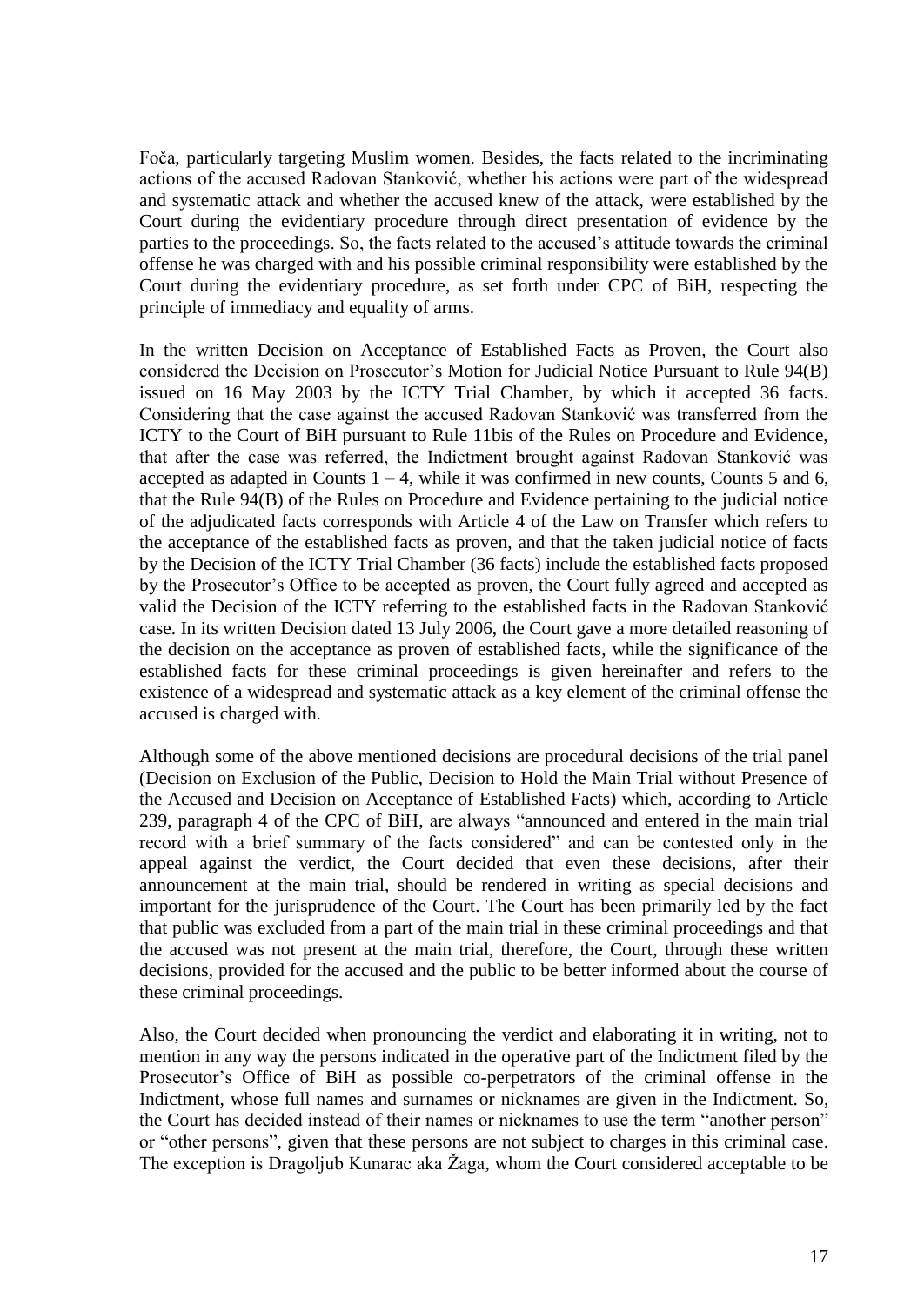mentioned in the Verdict by name and surname, given the fact that he was sentenced to 28 years of imprisonment by a legally valid ICTY Judgment against Dragoljub Kunarac et al. No. IT-96-23&23/1 dated 22 February 2001 and given the content of the Judgment.

Further, instead of the initials J.B. from the Indictment, the Court decided to use the designation J., because during the evidentiary procedure it was positively established that it is the person whose name starts with that letter, while the Court was not able to establish the precise identity of that person, that is, name and surname, therefore, the initials were replaced with the designation J.

# 5. Evidence Evaluation

By evaluation of all the presented evidence individually and in their correlation, the Court established beyond any reasonable doubt that in the incriminated period the accused was staying in the area of Miljevina and Foča and as a member of the Miljevina Battalion commanded by Pero Elez and subordinated to the Foča Tactical Brigade, as part of a systematic and widespread attack of the Army of the Serb Republic of Bosnia and Herzegovina, members of Police and paramilitary formations against the non-Serb civilian population in the wider area of Foča municipality, which lasted from April 1992 to February 1993, he committed the criminal offenses specified under Sections 1-4 of the sentencing part of the Verdict.

As it arises from the Indictment, the accused Radovan Stanković is charged with the criminal offense of Crimes Against Humanity under Article 172 paragraph 1 item c), e), f) and g) of the CC of BiH. The burden of proof of all essential elements of that criminal offense, that is, the existence of a widespread or systematic attack targeting any civilian population, knowledge of such an attack by the perpetrator and that the action of the perpetrator was part of the attack, and the fact that there is a nexus between the act of the accused and the attack against civilian population, lay with the Prosecutor's Office of BiH.

The Court found indisputably and it considers established the fact that at the time of incriminated events in the territory of Foča Municipality there was a widespread and systematic attack targeting non-Serb civilian population, as stated in the reasoning of the Decision on Acceptance of Established Facts dated 13 July 2006, with such an attack, in the context of Crimes against Humanity, pursuant to international customary law, not being limited exclusively to the existence of the "armed conflict".

In relation to the other necessary key elements of Crimes against Humanity, it is indisputable that in the period relevant to the Indictment the accused was a member of the Miljevina Battalion subordinated to the Foča Tactical Brigade and that he was in a wider area of Foča, which is not contested by the accused himself or his defense. Therefore, the Court found that the accused had the knowledge of the widespread and systematic attack targeting non-Serb civilian population and his acts were part of that attack, thus all the essential elements of Crimes against Humanity are met.

It was disputable whether the accused took part in the criminal offenses in the manner as presented in the Indictment. Deciding on this disputable and the most important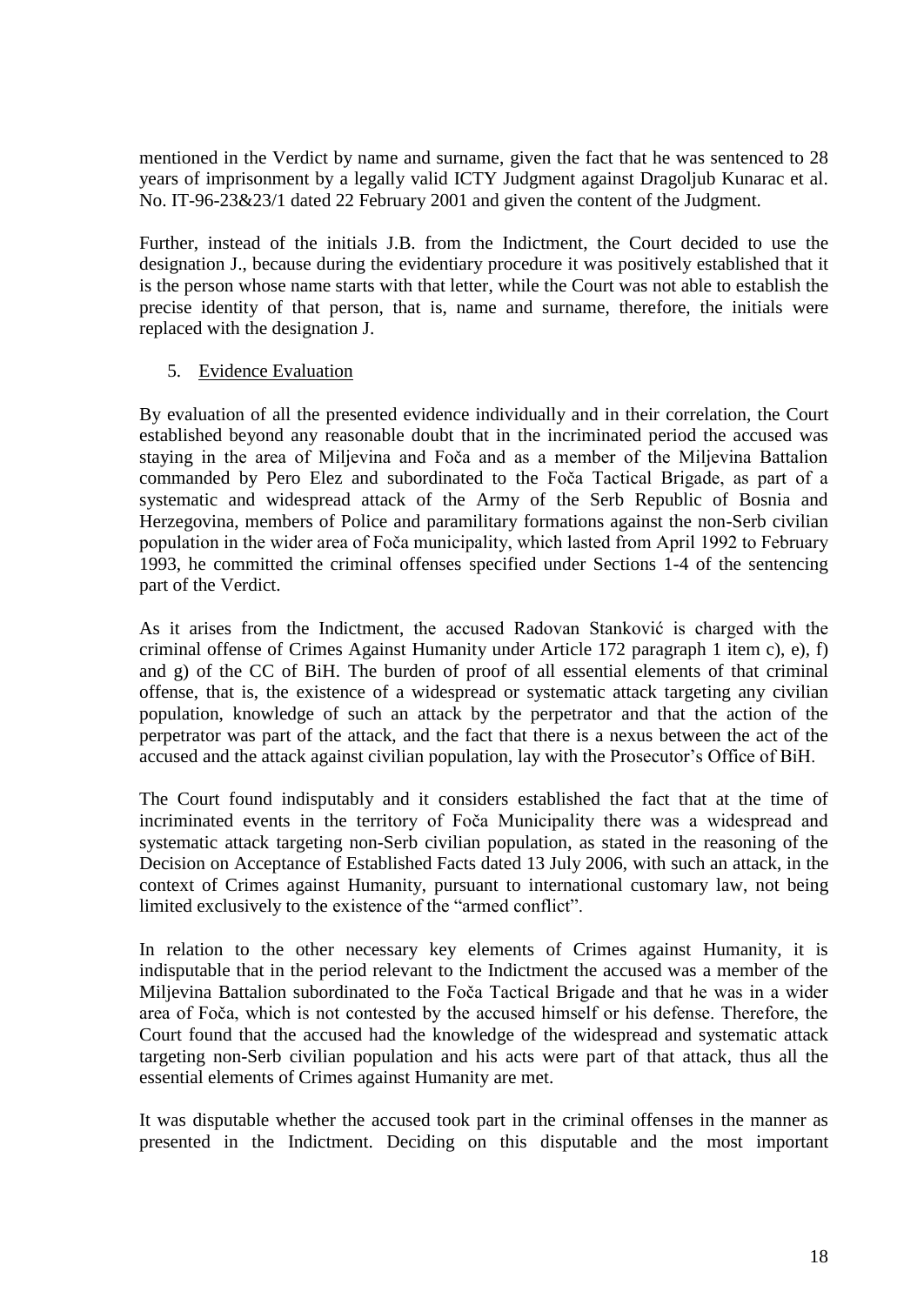circumstance, the Court started from the indisputably established fact that the accused was staying in a wider area of Foča and Miljevina at the time of the incriminated events.

The protected witnesses and in particular the witnesses who were detained in Karaman's house claimed categorically that Radovan Stanković had committed the criminal offenses referred to in Counts 1-4 of the Indictment.

## **Count 1** (establishment of detention centre called Karaman's house, destiny of underage A.B. and assigning of detainees to different soldiers)

The sworn witnesses A., B., C., E., and D., testify before the Court about the circumstances related **to the detention of women and young girls** in Karaman's house, the presence and status of the accused Radovan Stanković in Karaman's house (that the accused was a person "in charge of the house" and had the key role in assigning the detained girls to different Serb soldiers), and the circumstances of raping the girls in this house. Among these testimonies, the statements of the protected witnesses C. and D. are especially convincing. They are both categorical in their claims that Radovan Stanković also raped them.

The witness under pseudonym A. indicates in her statement that before the beginning of the armed conflict she lived with her family in a certain village in the municipality of Foča and that after the village was seized in July 1992, she was captured with other civilians and transported to Buk Bijela, then to the Foča High School and Partizan Sports Hall in Foča, and finally, in early August 1992, together with the other three girls, including her relatives C. and D., she was transferred to Karaman's house in Miljevina. In her statement she said that she found three soldiers in Karaman's house, whose names she learned subsequently, and one of them was Radovan Stanković. Later on, the other three girls, A.B., M. and N., were also brought to the house. The witness described the conditions in Karaman's house in details, stating that it was referred to by the soldiers as the "Brothel". In no uncertain terms she also claims that the accused Stanković was "in charge" of the house, making such positive conclusion based on her stay in the house. The witness A. stated that, being 24 at the time, she was the oldest of the detained girls and the others were between 12 and 19 years old. In reference to the rapes in Karaman's house, this witness stated that the detainees were raped in all possible ways, such as vaginal penetration, oral sex and anal penetration, while as regards the participation of the accused in these actions, the witness explicitly stated that he was also "beating and raping them all". As for the conduct of the accused, the witness A. also described the situation in which one day the accused forced the detaineewitness D. to bathe him in a bathroom and she was not willing to do it immediately. The witness A. recalls that on that occasion, because she did not obey immediately, Radovan Stanković punched her so hard that she was all blue. These allegations were corroborated by the witness D. herself, who said that Radovan Stanković, generally speaking, "always looked sulky and strict", then that he was making noise from time to time and sometimes he would hit them. Then, the witness D. confirmed that the accused hit her, a consequence of which was a bump on her head and blue eye, which will be specified later in the explanation of the criminal offenses referred to in Count 4. The witness under pseudonym B., subsequently to her capture and detention in the school in her village, then in the school in Kalinovik and abuse in the apartment in Foča, was brought to Karaman's house, together with the witnesses-sisters C. and D. She also describes the house in details, indicating that it was a two-storey house, with two entrances, that a living room, bathroom and kitchen were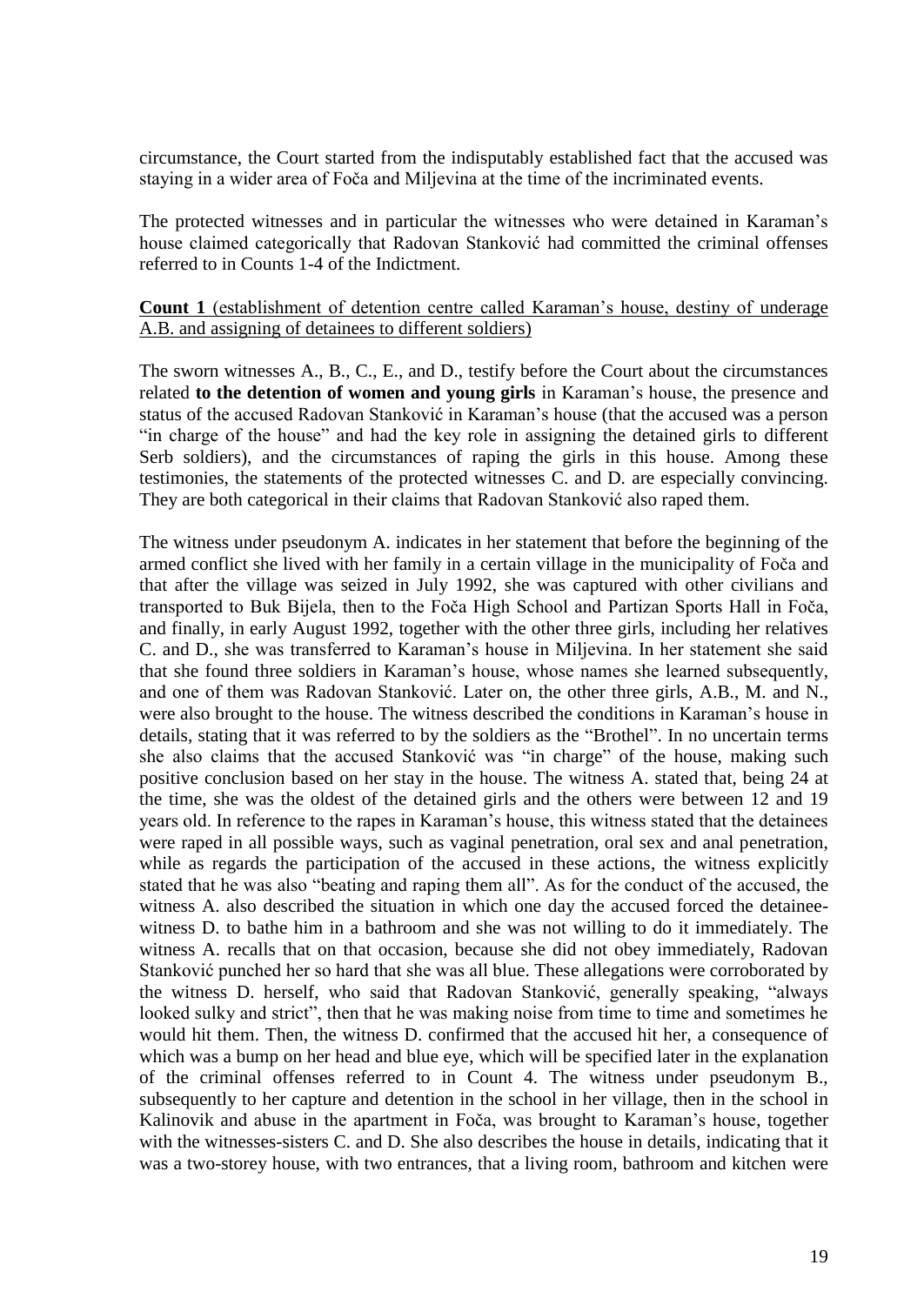located on the ground floor and that upstairs there were two or three rooms, given that he house was not completed, that is, furnished. The witness B. told the Court that after her arrival at the house she was assigned to Radovan Stanković, with whom she slept the first night, but he did not rape her because, as the witness assumes, he did not find her attractive given that she had been tortured by the rapes from the night before her arrival at Karaman's house and was bleeding massively. However, she added that Radovan Stanković treated her as his property and that he could do whatever he wanted with her, and anyway he acted arrogantly and carelessly during her stay in the house which lasted approximately 5 to 10 days. Karaman's house, according to the testimony of this witness as well, had a status of a "brothel" where Serb soldiers used to come to rape girls. She remembers that when they met in Foča later on, one of the two sisters who had been detained in Karaman's house told her that Radovan Stanković had raped her. In addition, the witness B. said that 12 and 13 years old girls were also detained in the house, and indicates that a Serb soldier who "regularly" raped girl J. was staying in the other part of the room in which she stayed and slept with the accused, which is actually the living room of the house. She could watch that and she also knows that other detainees were raped too, because, as the witness says, "nothing was hidden". Referring to one soldier, who mainly had sexual intercourse with very young girls, she said that when he arrived he would take upstairs two and sometimes even three young girls in one day. The witnesses C. and D., full sisters, were also brought to Karaman's house at the same time, after their capture and stay in different detention centers. The sworn witness C. gave a very detailed and comprehensive statement before the Court about the time period she spent in Karaman's house and the role of Radovan Stanković in it. In other words, the witness C. remembers that, after she had been abused the night before in Foča, she was brought to Miljevina and Karaman's house together with her sister and witness A. She also describes the house in the same manner as previous witnesses – that there were a living room, a kitchen and a bathroom on the ground floor and three rooms upstairs. The house, according to the testimony of the witness C. as well, was not fully constructed, that is, completed. When they arrived in front of the house, two girls whom she did not know from before were taken out and they were brought into the house. She found witness J. in the house who was doing something in the kitchen. After their arrival, they were taken to the neighboring house to take a shower, and when they returned to Karaman's house, after she prepared food, she went upstairs with a soldier who had told her previously that she had been assigned to him. She knows that her sister stayed in the living room with a person who claimed her as his own, and she thinks that this person raped her sister that night, although she did not see it. The witness C. stated that she was not sexually abused that night or the following couple of nights by a solider to whom she was originally assigned, because she had a period. She remembers that on the fifth day of her stay Radovan Stanković followed her into the room upstairs, but after he spoke with a person who claimed her as his own, Stanković left. The witness C. further remembers that a girl from Gacko, captured in Kalinovik, was brought to Karaman's house the following morning. She was very young, that is, she was maybe 12-13 years old. After the arrival of that young girl, Radovan Stanković convinced the soldier who claimed her as his own that it would be better for him to take that young girl for himself, while Stanković claimed the witness C. as his own. The witness was present when the accused was telling this. She stressed that, contrary to the soldier to whom she had been assigned before and who was even-tempered, Radovan Stanković was arrogant, speaking in a raised voice and acting like an order-issuing authority, that he had to have it his way and that nobody opposed him. She remembers that, in addition to the three of them who were claimed by three different soldiers (she was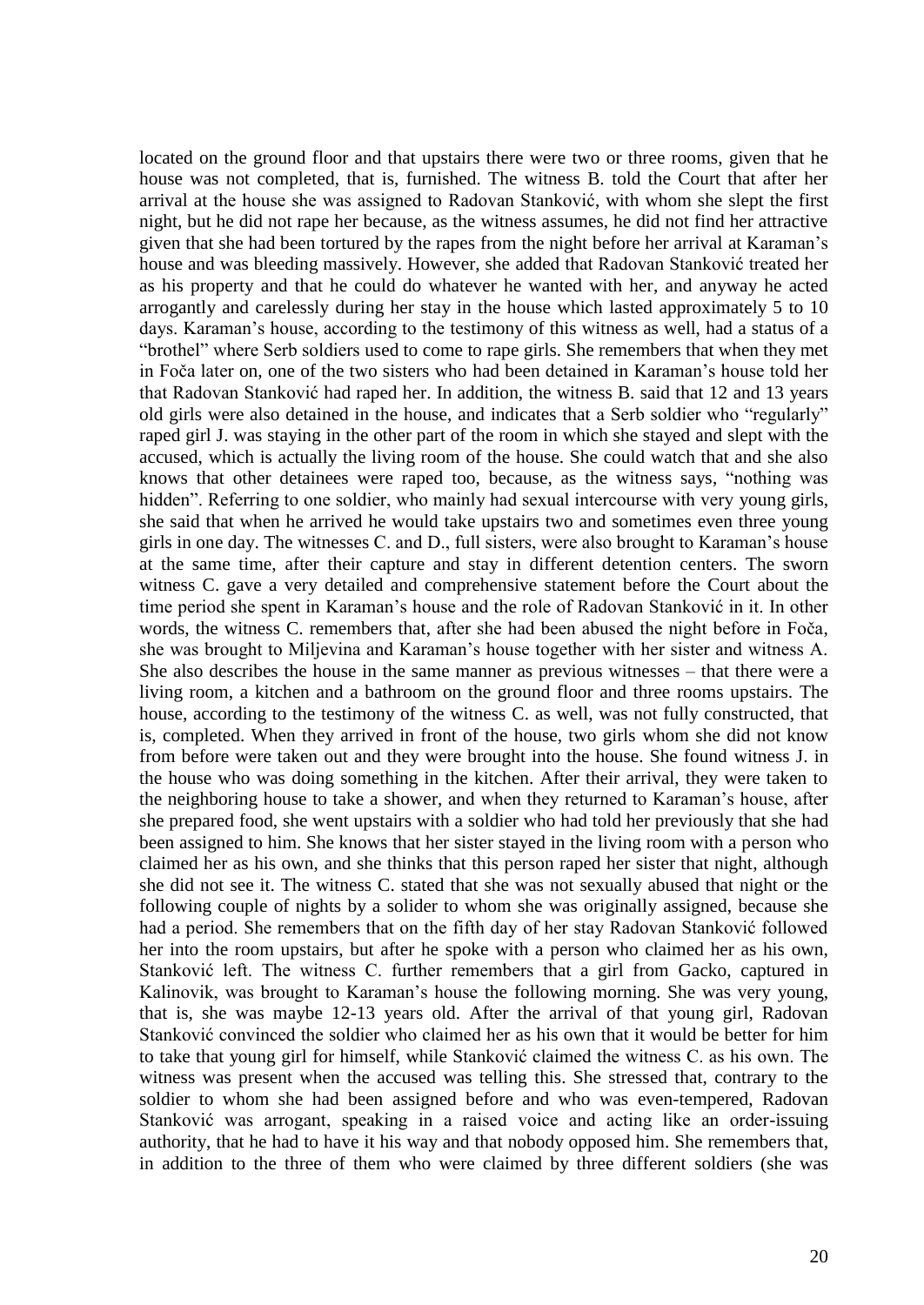claimed by Radovan Stanković), her sister, who had not turned 16, and the witness-injured party A. were also in the house, and that later another three girls were brought in, including a girl who was 12 years old at the time (A.B.). Actually, these girls were not claimed by anyone, that is, different soldiers who came there would take them upstairs for sexual abuse and rape. In her statement given before the ICTY she stated that J., her sister D., then A., B., J.G., M., N. and A.B. were also detained Karaman's house when she was detained there. The witness C. explicitly confirmed that the rooms in Karaman's house were used for rapes by soldiers who came there and that the house was referred to as the Brothel. The said witness D., who also testified under oath before the Court, stated that on 3 July, after the Serb forces attacked the village in Foča Municipality in which she had lived with her parents, sister (witness C.) and brother, on which occasion her father was killed, she was captured and with the rest of her family transported to Foča, Buk Bijela settlement. There, she was raped by Serb soldiers for the first time, then transported to the Foča High School wherefrom she was also taken out and brought to the apartments and houses for rape. After that, she was transported to the Partizan Sports Hall in which she was detained for a period of 20 days to one month, and wherefrom she was also taken out and raped. After that she was taken to one house in which they stayed overnight and then she was taken to Miljevina, to Karaman's house, together with her sister (witness C.), relative (witness A.) and a girl whom she did not know before but thinks she was from Kalinovik. As far as she can remember, Radovan Stanković, one soldier and one girl were in the house when they were brought there. The witness D. remembers, as the witness C. said in her statement, that the girls were going to the neighboring house to take a shower. At that time, the witness D. was underage and attended the second grade of high school prior to the incriminated events and stopped attending in the spring of 1992. The witness recalls that, among the soldiers who were staying in the house, Radovan Stanković was always there, that in her opinion he was "in charge" of the house and that he was one of the two men who were approving other soldiers to enter the house, that is, the person without whose approval unknown soldiers could not enter Karaman's house. The witness D. confirmed that her sister, witness-injured party C., was originally assigned to another soldier, but that after a couple of days she was claimed by Radovan Stanković as his own, in reference to which the witness indicates that she would not be in a better position if Radovan Stanković had protected her more because, as the witness states, "he did not protect anyone", and she remembers him as somebody who was constantly sulky and strict. In reference to the establishment of a women's detention center in Karaman's house, the statement of the witness E., girl from Miljevina, corresponds to the statements of the above mentioned girls who testified before the Court. This girl had been taken away from her house some 3-4 months before that and detained in the house owned by Alija Hrbenić, relative of Ramiza Kariman, where Ramiza was also accommodated. The houses of Alija Hrbenić and Ramiza Kariman are some 10 meters apart. The witness E., who was 16 at that time, indicated that at that time Karaman's house was occupied – one member of the Serb Guard was living there for several weeks, and soldiers would drop by, including Radovan Stanković. She knew Stanković, as she states, "almost all her life", because he had lived upstairs. She remembers that on the day when she was taken away from the house in which she was detained, other girls were brought to Karaman's house. She was in front of Karaman's house and she saw Radovan Stanković in front of the house, three other men and four or five girls, including the sisters D., who was her classmate, and C., whom she also knew from the school. She remembers seeing that Žaga-Dragoljub Kunarac drove them in a car and after the girls dropped off the car she asked the witness D.: "What are you doing here?". The girls who came in the car, states the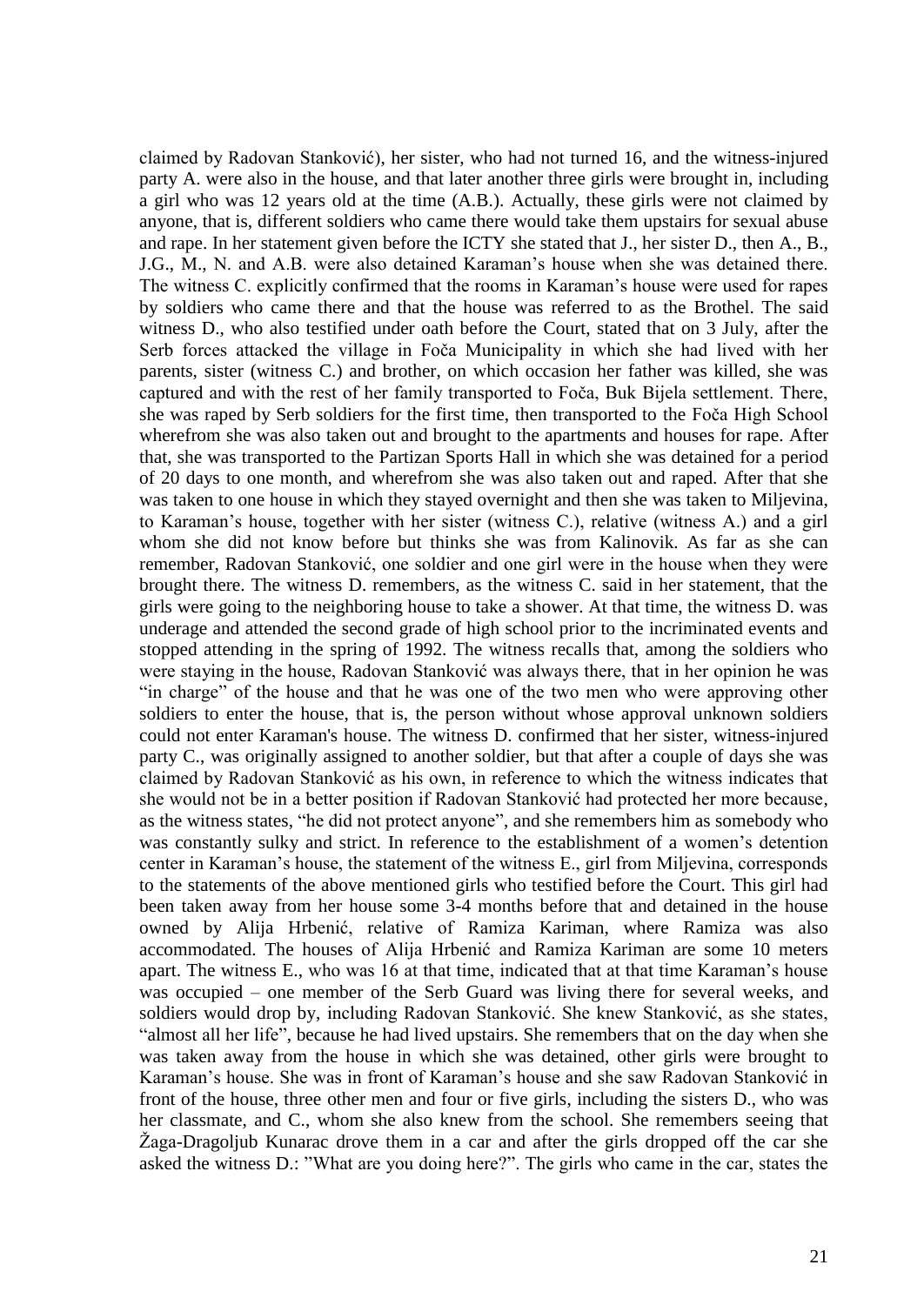witness E. further, looked scared and under stress. After that, Dragoljub Kunarac forced her into the car and she and Ramiza Kariman were taken away from that place to the village of Trnovača. Based on the records of the hearing of the witness N. given to the Prosecutor's Office of Bosnia and Herzegovina No. KT-RZ-45/05 dated 26 October, which was read out at the main trial, it is visible that this witness was also one of the detained girls in Karaman's house in the incriminated period of time. In her statement, the witness N. indicates that in early September 1992 three soldiers brought her into Karaman's house in which she positively found the following girls C., D., J., A. and A.B. and of the soldiers Radovan Stanković and another soldier. This witness described Karaman's house and its location in the same manner. She also stated that Radovan Stanković, in addition to another person, was the "boss" in the house, claiming that he had knowledge of all the rapes ongoing there, that many things happened with his approval, and she remembers him well as a rude and emotionless person. The witness N. knew him since before that, because their fathers worked in the same company and were good colleagues and she used to see him practically every day. The witnesses-eyewitness who were detained in Karaman's house state consistently that they could not escape from the house even when they were alone and had the house key, because, as they state, where they would flee to, given that Serb soldiers were everywhere.

In reference to the fate of the **underage girl A.B.,** who was only 12 years old at the time, in particular regarding her removal in Foča from a bus going to Goražde, the fact that she was brought to the detention center and has been missing since, the Court based its conclusions on the heard witnesses and in particular the witnesses A., C., J., I. and K., given that the witnesses A. and C. were also detained in Karaman's house at the time when A.B. was detained there, while the witnesses J., I. and K. testified about the circumstances of her removal from the bus. So, the witness A. remembers that the girl was originally claimed by the soldier who preferred younger girls, and, later on, when she was assigned to other soldiers during her detention in Karaman's house, she was assigned by Radovan Stanković. The witness C. testified that the girl A.B., who was 12 years old at the time as far as she, too, can remember, was detained in Karaman's house, and she assumes that the girl was also raped because all the detainees were brought to Karaman's house for the purpose of being raped. The witness under pseudonym I., who used to reside in Miljevina, mother of the girl A.B., confirms that her daughter was born in 1980 and that her daughter was taken to Karaman's house on several occasions. As for the house, the witness says that it was used by Serb soldiers, stating: "Well, entered when the war had already started and…..occupied the house and opened a brothel." In reference to the removal of her daughter from the bus, she recalls that on the day concerned, more precisely, around the Partizan Sports Hall and the bus, she saw Radovan Stanković and asked him to save her daughter because some persons wanted to take her away when she was entering the bus. She remembers that the bus in which she was with her three children, with A.B. being the eldest of the children, stopped because a police car blocked its way, that soldiers entered the bus, called A.B. by name and surname, who was appealing "There is no use of me, 12 years old", and with an excuse that they were taking her to see some relative they removed the girl from the bus. The witness I. could not confirm that she herself saw whether Radovan Stanković participated in the removal of A.B., but she knows that she spoke about it with the witnesses A. and J., who told her that another person had removed the girl from the bus but the accused Stanković had taken her to Karaman's house. In her statement before the Court, the witness J. said that on the day concerned she was also with her children in the same bus as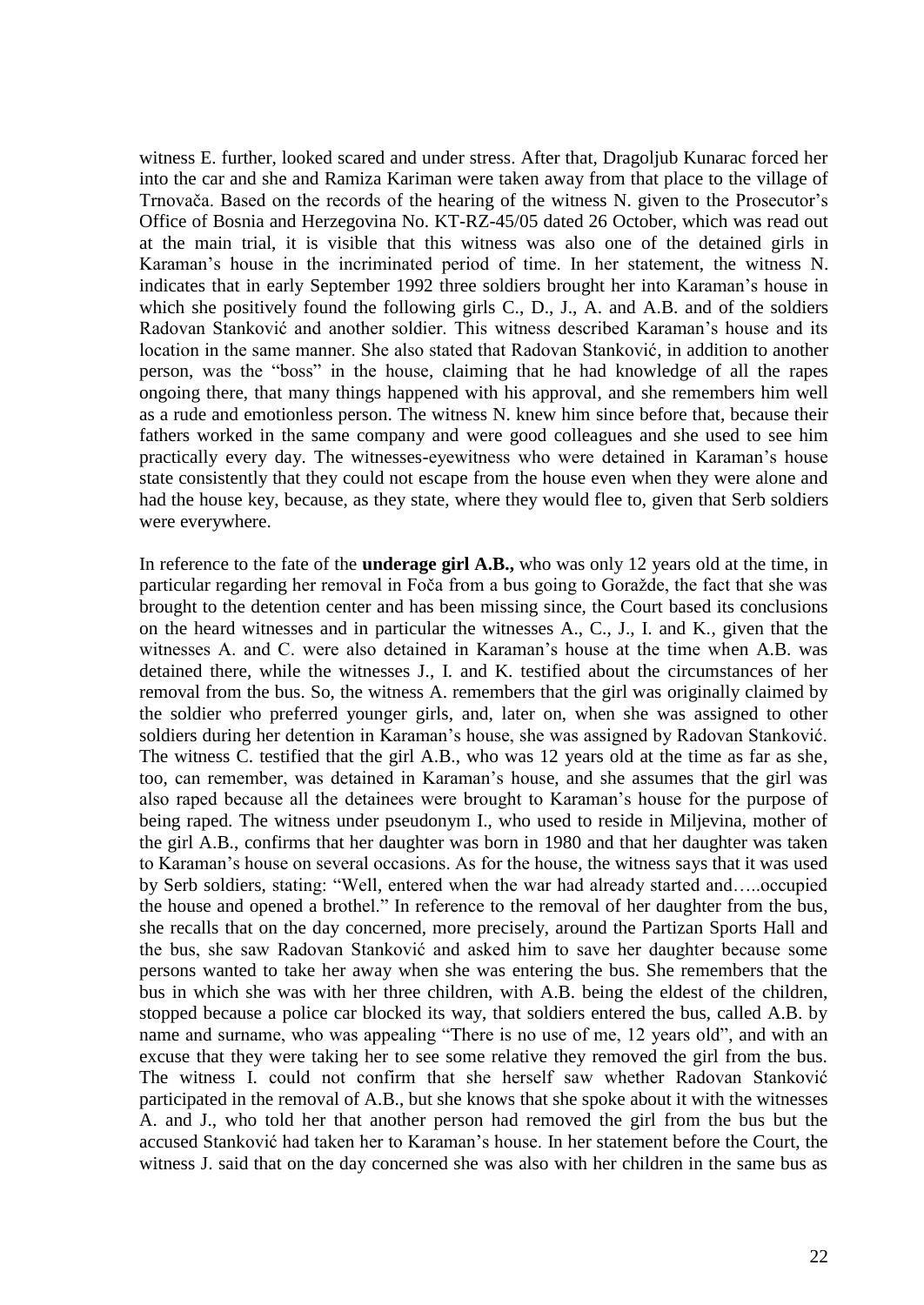the girl A.B. She remembers that the girl, with her mother and two sisters, was sitting in the front part of the bus. She cannot remember seeing Radovan Stanković, but she remembers that the A.B., after she was removed from the bus, clutched at the bridge railing and wanted to jump from the bridge. However, one of the men grabbed her by her hair and prevented her from jumping. She also remembers that at the time the rumor was that the girl said: "Please, Radovan, save me." Witness J. has known Radovan Stanković, as she states, ever since she arrived in Miljevina in 1983. They lived in the same neighborhood, that is, one apartment building was between their places of residence and her brother-in-law was also the next-door neighbor of his parents, so she has known him since his childhood. The heard witness K. was also in the same bus on the day concerned. She knew Radovan Stanković from before that, because they were neighbors, they were living in the same building, that is, the witness K. and her family lived on the first floor and Radovan Stanković, his mother and brother lived on the second floor. Witness K. remembers that the bus in which they were was stopped on the bridge. Radovan Stanković and another person entered the bus and removed the girl A.B. from the bus and she was saying: "Rašo, please don't let them take me away". The witness K. remembers that all people in the bus could see that the girl clutched at the bridge railing, probably because she wanted to jump into the water, but that she was prevented from doing that. This witness also confirmed that the girl was sitting in the front part of the bus, that is, the third row starting from the front, and the witness herself was sitting in the center of the bus. The statement of the witness A. is fully consistent with the above mentioned statements, according to which the girl A.B. was taken from Karaman's house together with another girl, and after a certain period of time following her separation from her mother and removal from the bus, Radovan Stanković brought her back to Karaman's house. The witness A. is familiar with this situation referring to the removal from the bus because the girl A.B. herself told her about it after she returned to Karaman's house.

In reference to the **assignment of the girls**, the witness A. is categorical in her statement that Radovan Stanković was assigning the girls to different soldiers, and among other things she stated the following: "Radovan was there constantly, he was deciding who would be ... with whom", then "he was the person who did the assignment, he was bringing other men to the house, deciding who would go with whom and who would rape whom and the like", including those who were coming from Montenegro for rape every weekend. So, the witness A. also said before the Court that on one occasion Radovan Stanković forced M. and D. to go upstairs with Montenegrins who slapped, beat and finally raped them both. As a punishment, he brought into the house two men, one of whom did not have one eye. The witness-injured party D. had to go upstairs with them as a punishment. However, he kept her with him and sent two other detainees to the room, of whom M. was screaming and asking for help, so Radovan kicked them out. Then, M. went to the corridor, fell, slipped down against the wall and fainted. During her testimony, the witness A. specifically reiterated that the accused himself brought some individuals to the house and assigned them the detained girls for rape. The witness D indicated in her statement that, in reference to the assignment of the girls to different soldiers who came to Karaman's house, there were two persons, one of whom was Radovan Stanković, deciding what would happen to the detained girls and without whose approval the other soldiers could not enter the house. In reference to the assigning of the girls, the witness D. also stated that the girls who were not "assigned" in advance were nobody's, that is, everybody's, including herself. The witness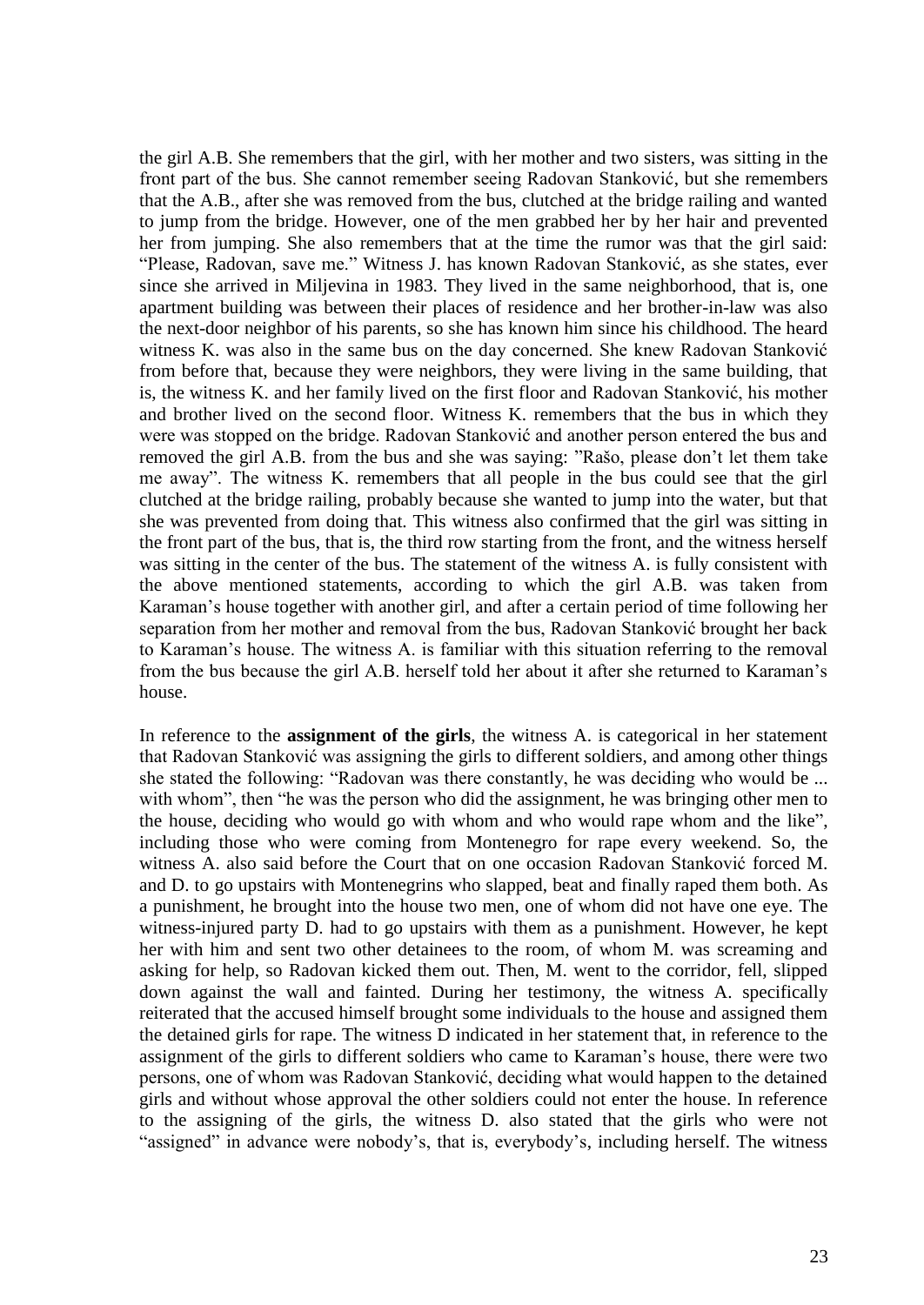D. also stated that the underage A.B. was one of the girls who were not assigned and who were "available" when other soldiers came.

Therefore, in reference to Count 1 of the sentencing part of the Verdict, the Court gave full credence to the heard witnesses, because the statements of certain witness given before the ICTY, that is, the Prosecutor's Office of BiH and at the main trial, were clear and convincing to the Court, mutually consistent, as well as the statements of different witnesses who testified about the same circumstances. Also, in reference to the first paragraph of Count 1 - bringing of the girls and establishment of the Karaman's house detention center, the Court established the facts that the girls A., D., B. and C. were captured, then detained in different locations and abused in an apartment at Osmana Đikića Street in Foča, wherefrom Dragoljub Kunarac aka Žaga took them to Miljevina on 3 August 1992. After that they were moved to Karaman's house, women's detention center referred to as the "Brothel", established by the accused Radovan Stanković and three other soldiers, in which at least nine women were detained and abused. All the witnesses identically described Karaman's house, its purpose at the time concerned, the presence and role of the accused in the house. The description of the house corresponds to the material evidence: photo documentation and a drawing of the house owned by Nusret Karaman. In reference to the above mentioned, it should be certainly taken into consideration that the statements of the above mentioned witnesses cannot correspond exactly, that is, in all the details. In fact, they were personally subjected to different forms of physical and psychological abuse before their arrival and subsequently after the arrival in Karaman's house, thus constantly in fear for their personal security and fate. Nevertheless, it is important to note that they are correspondent in their important elements All the witnesses who were personally detained in Karaman's house are also stating consistently that the accused was arrogant, rude, always speaking in voice raised, that nobody dared to oppose him, so considering also the conduct of the accused he has been demonstrating since his arrest, both before the ICTY and the Court of BiH, the Court irrefutably reaches the conclusion that the witnesses are telling the truth, both in relation to the conduct of the accused and his role in Karaman's house.

In reference to the second paragraph of this Count, based on the statements of the above mentioned witnesses heard in respect to the circumstances of removal of the underage A.B from the bus and the fact that once again she was taken to Karaman's house, the Court found that the accused has committed the criminal offenses related to the incriminated event. Based on the List of Missing Persons in BiH of the International Committee of the Red Cross dated 15 January 1997, it arises that A.B. is registered as a missing person and still unaccounted for, as can be seen from the testimony of her mother.

The third paragraph of Count 1 of the sentencing part of the Verdict relates to the criminal offenses of inciting other soldiers to rape and abuse the detainees, that is, assigning girls to himself and other Serb soldiers for rape, approving other soldiers to enter Karaman's house, as well as personal bringing of other soldiers. The Court indisputably and positively found that the accused has committed these criminal offenses based on the statements of the witnesses heard in respect to these circumstances, which correspond in important elements, primarily in reference to the fact that the accused had the status of the person "in charge" of the house, that he personally claimed the witness–injured party C. as his own, treated her as his property, approved other soldiers to enter the house, that is, assigned the detained girls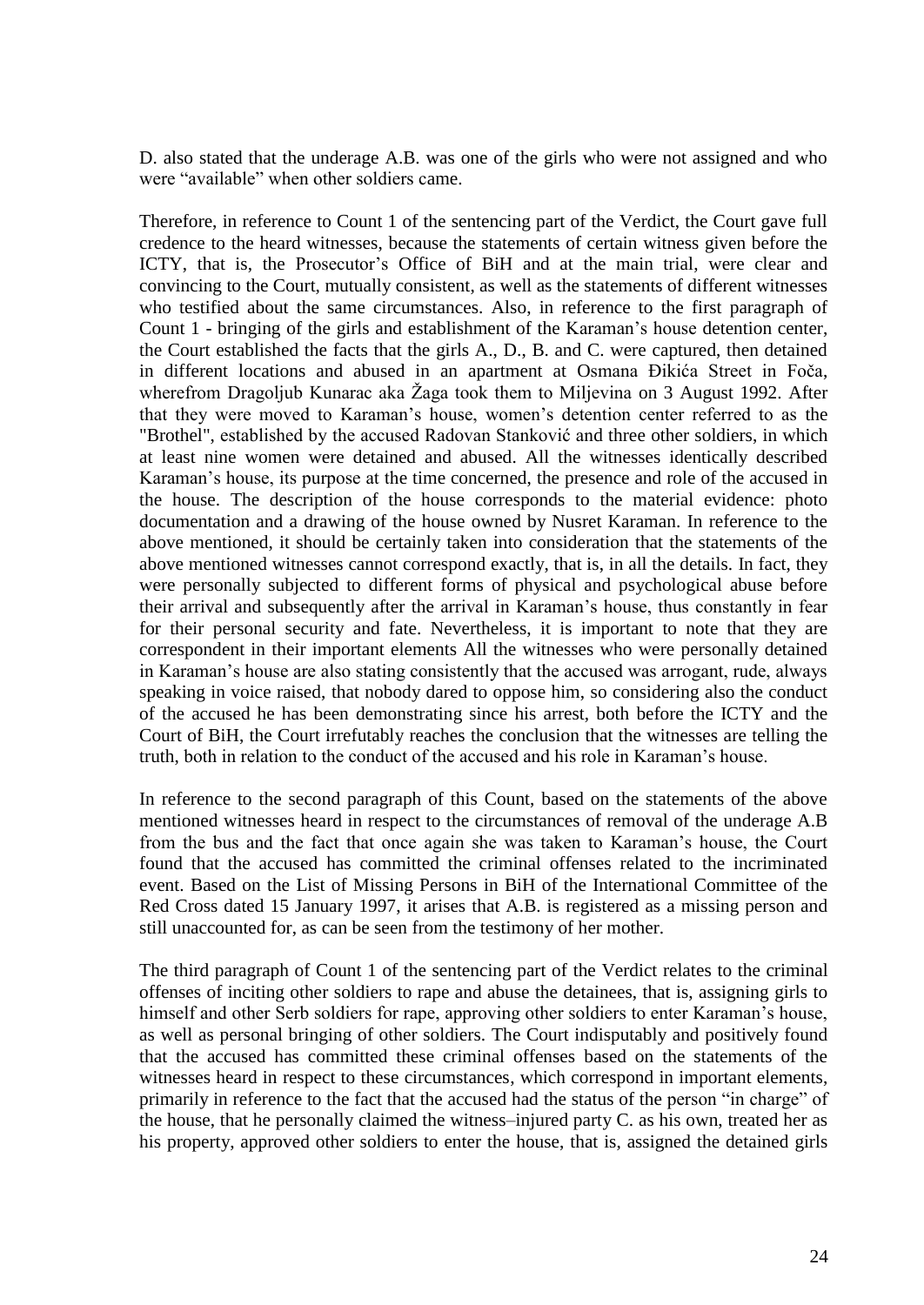for rape to other soldiers who were coming to the house, as well as that he himself brought soldiers into the house on several occasions.

# **Count 2:** (subjecting female detainees to forced labor, verbally insulting them and calling them derogatory names)

With regard to Count 2, which deals with forcing the captive girls to do various work, and insulting the girls, the Court reached the conclusion that the accused committed the incriminated actions primarily on the basis of the convincing and consistent testimonies of the witnesses-injured parties, who did that work and suffered insults from the accused during the time of their detention in Karaman's house, and also on the basis of testimonies of other witnesses who testified on these circumstances indirectly. First of all, witness A. testified before the Court that during the time she spent in Karaman's house, she was in charge of the kitchen work, she had to get up at five o'clock every morning because the soldiers would leave for operations early, and it was her duty to wake the soldiers, prepare coffee and tea, prepare food, or, as the witness A. says, she prepared "everything she was ordered to, whatever anyone wanted". Also, she would bake the bread, work, clean and wash every day. With respect to the work she did in the kitchen, the witness also mentioned that, in the beginning, since for a while she was assigned to a person everybody referred to as "Major", she was nicknamed "Majorka", i.e. as she says: "Then, Radovan laughed and called me Majorka for a while, and then, since I was in the kitchen non-stop, they started calling me Maja". Witness A. especially pointed out that once she had to wash Radovan Stanković's uniform stained with blood, which she found especially difficult and distressing, since the uniform was full of blood and even after three hours of scrubbing and washing she was unable to clean it, which the witness says she will never be able to forget. Finally, regarding the forced labor and the work that the captive girls had to do in Karaman's house, witness A. concluded: "We all did everything". Regarding the work they did outside that house, this witness stated that during the period of her detention at Karaman's house, together with female detainees – protected witnesses C. and D., she went to clean the apartment of the accused that he was allocated in Miljevina. In her testimony before the Court, witness B. also confirmed that the captive girls had to, as she says: "wash, clean, wash their clothes, cook, everything that needed to be done in that house". Witness C. also confirmed that female detainees had to clean Karaman's house and that the house was full of garbage, so they had to take the garbage out and burn it, they also had to prepare the food for the soldiers who stayed at that house and wash their clothes. Witness C. especially mentions that Radovan Stanković would often call the girls to the bathroom to bathe him. She also stated that Radovan Stanković once took her out together with witness A. to go and clean and paint the apartment he had been "allocated" in Miljevina. Later on, it was exactly that apartment that Radovan Stanković took witness C. to from Karaman's house. She stayed at that apartment for about 10 days, in which period of time, as the witness alleges, she had to "do all daily chores, wash and cook and sexually please, everything she did at Karaman's house". After that, Radovan Stanković took witness C. to an apartment he had been allocated in Foča, in the apartment block called "Brena", which she also had to clean. The testimonies mentioned above are fully supported by the testimony of witness D., who confirmed that the captive girls did the housework at Karaman's house, specifically mentioning washing, cooking, cleaning and washing uniforms. She remembers that on two occasions she was taken out of the house to other locations to do the cleaning, once to clean some kind of a workshop which they were taken to by a soldier, and the second time when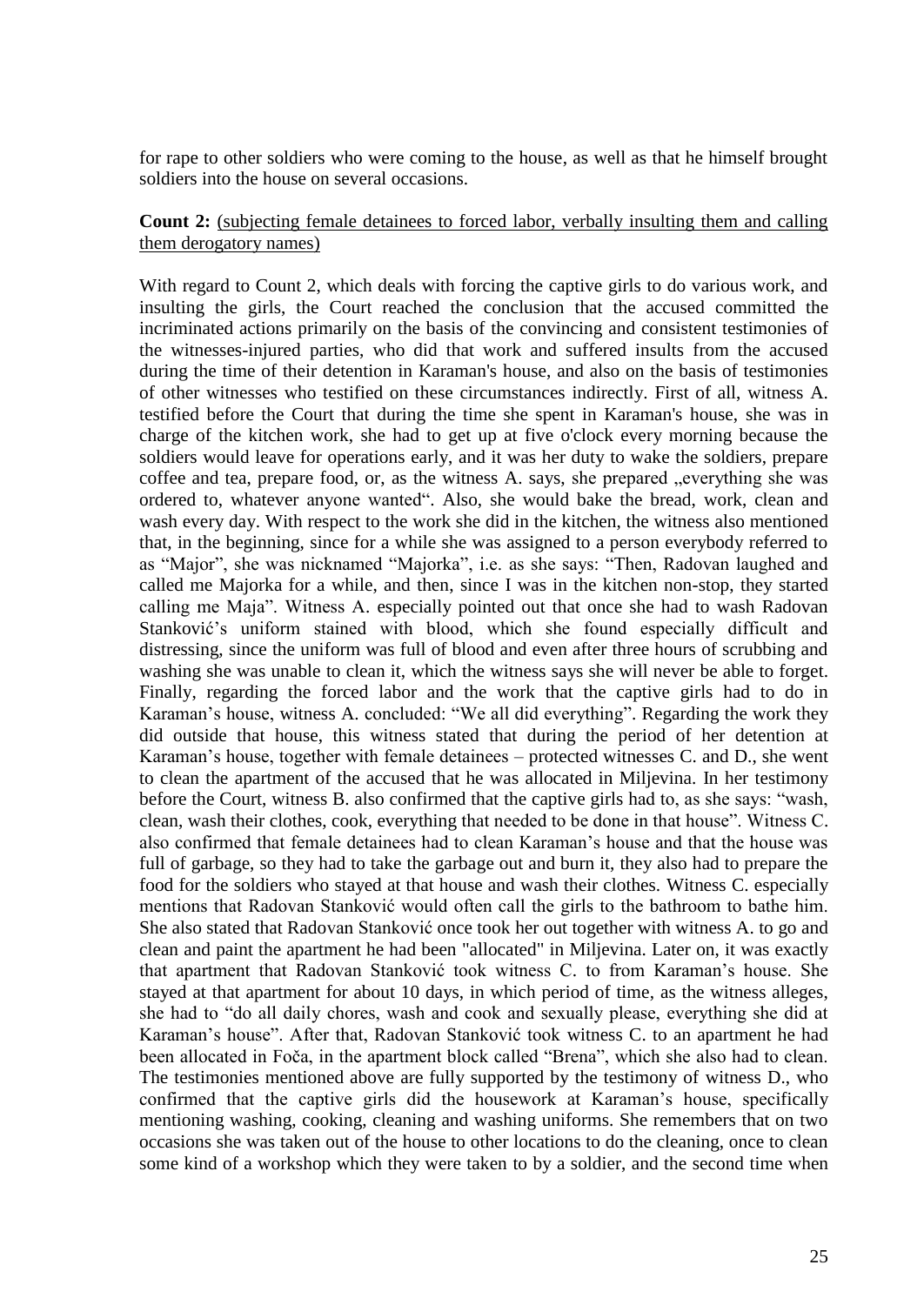the accused Radovan Stanković took them to clean the apartment. In her statement given before the ICTY on 19 and 20 January 1996, witness D. stated that on that occasion A., C. and she herself were taken to "scrub the wallpapers, paint the window frames and generally clean the whole apartment". That the accused subjected the girls to forced labor is also indicated in the record on witness N. statement, who stated that she had to do housework at Karaman's house, specifically, the cooking, tidying, cleaning, all that as ordered by Radovan Stanković and another soldier.

With regard to the verbal insults and referring to the girls as "bulas" and using other derogatory names, witness A. stated that, whenever he came to the house, Stanković would address the captive girls by saying: "Bulas, how's it going my Bulas, Bulas", and he also always made them don mini-skirts and make themselves pretty. These allegations are also supported by witness C., who states in her testimony that the accused often called the captive girls "Bulas", sneering while saying that. Witness C. mentioned the same term, "Bula", when explaining the assignment of girls to different soldiers, which was done by the accused Radovan Stanković, too. So, the witness C. says about him: "Well, he would often call me 'my Bula'." Witness C. also stated that, during her stay in Karaman's house, the accused Stanković would often say to the captive girls: "Your destinies have been written, we have to kill you sooner or later, because we must not leave traces behind us or witnesses for anything that is being done", which is why, as witness C. says, the girls "were scared, of course". The witness adds that she herself took this threat seriously, that the accused never spoke in a "normal", but always in a heightened tone of voice, and that she could never trust him, not even after she left Karaman's house and stayed in the apartments with Radovan Stanković, or later on after going across the border, but it was only later, after a while, that she realized that she was free. Witness C. finished her testimony about the humiliation of girls at Karaman's house by saying: "So, all these things were done in fear, under pressure, under coercion, under orders … While at Karaman's house, only Muslim girls were brought there, exclusively to be raped, humiliated, mistreated and humiliated in every aspect…" The fact that the captive girls were insulted by the accused and how he treated them was also confirmed by witness N. in her statement given to the Prosecutor's Office. She stated that: "He addressed us women using derogatory names, at first Ustashas, later Balijas and then Bulas, we had to do what he ordered".

# **Count 3** (forcing detainee C. to sexual intercourse, raping her younger sister, underage D. in her presence and taking C. to apartments in Miljevina and Foča, where the accused continued raping her and subjecting her to forced labor)

As regards the incriminated acts under Count 3, the Court first of all notes that when evaluating evidence for the criminal acts under two previous Counts, we have already somewhat discussed the acts under this Count, which are mostly related to the accused's treatment of witness C. For that reason, when examining the relevant issue of whether the accused committed the criminal acts under this Count of the Indictment and in the way as presented in the Indictment, the Court primarily relied on the testimony of this witness. The Court bases its conviction that the accused has committed the incriminated acts described in more detail in Section 3 of the sentencing part of the Verdict on a detailed and comprehensive statement about the relevant circumstances given by protected witness C., whose statement was also supported and corroborated by statements of witnesses A. and D. Witness C. first of all gave clear and detailed account of the situation and circumstances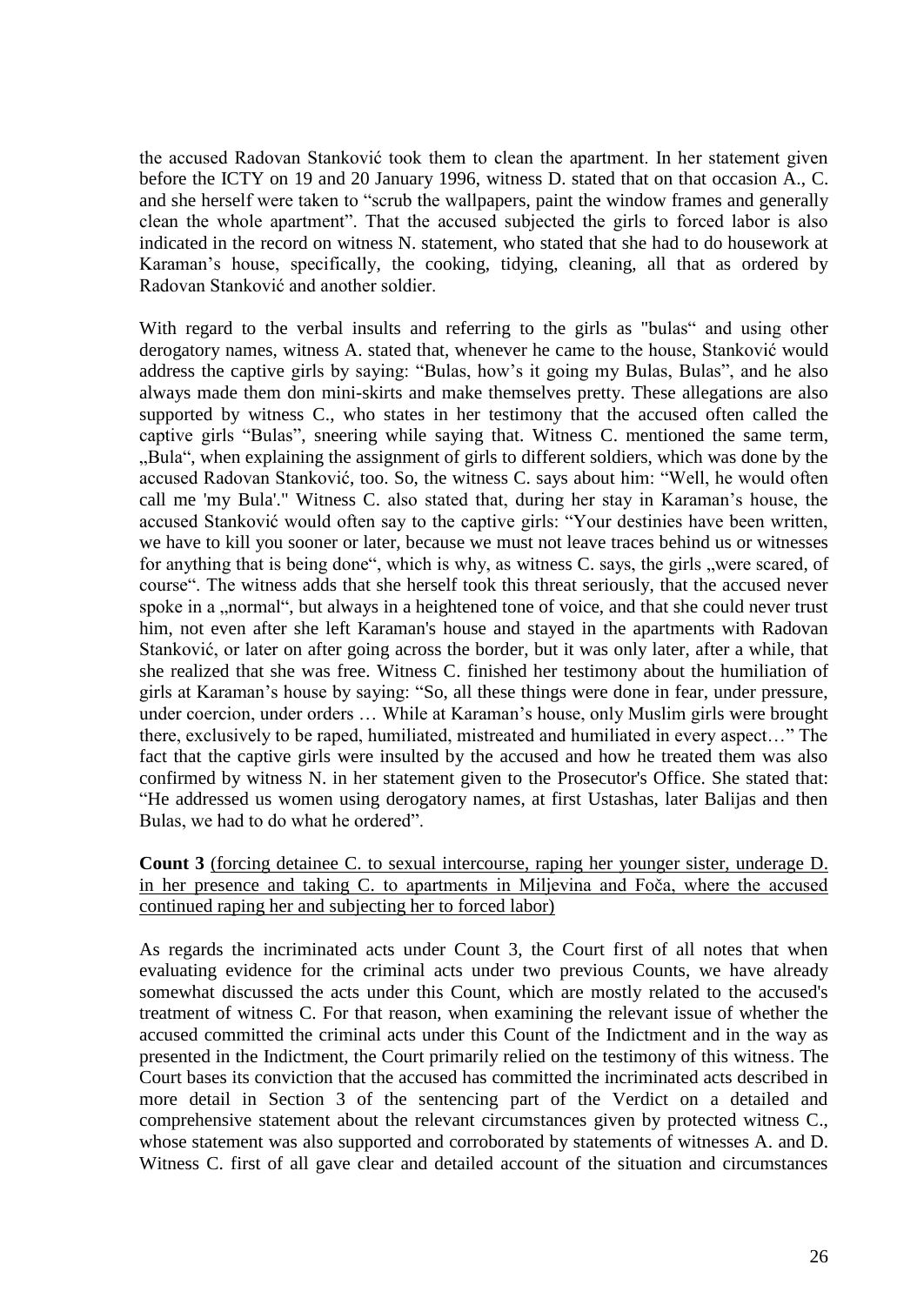surrounding her capture and detention at the Foča High School, then in Partizan, and her taking to the house at the Osmana Đikića Street in the vicinity of the Aladža mosque, and the time she spent at that house and then her taking to Karaman's house. As has already been mentioned, according to what this witness remembers, she, her cousin and her underage sister were taken to Karaman's house in the critical period by one of the soldiers whose name she would find out later. Upon her arrival at the house, she was initially assigned to another soldier, and then, five days later, Radovan Stanković claimed her for himself, following the negotiations with that soldier and persuading him that he had better claimed the underage girl, who had been brought in the meantime, for himself, the accused Stanković did "get" witness C. Witness C. is categorical in her allegations that, the first night when he claimed her, Radovan Stanković raped her, vaginally, on the ground floor, in a room first initially occupied by him and detainee B. and another soldier with detainee J. from Kalinovik. She further alleges that, at that time, she did not use any protection from unwanted pregnancy, and that Stanković later on brought her some pills that he said were "protection" and she used 2-3 of those and then stopped using them because she was suspicious about them, or, more precisely, they were not in a pill packet or had anything written on the packet. Witness C. categorically alleges that from then on, every night during the time she spent at Karaman's house, Radovan Stanković raped her in the living room in the house, where the other soldier also and the girl assigned to him slept. Since these two were on the other couch, at the distance of some two meters, the witness says she could see and hear the other men rape this other girl. She further alleges that, in addition to raping her there, Radovan Stanković also raped her in the bathroom, in the bath tub, and that he forced her to oral sex and she says that on those occasions Stanković did not care whether anyone else was there, or, in other words, the soldiers did not pay attention to each other. The accused also raped her sister – witness D. in her presence, and that happened one night when the soldiers brought wine and ordered the girls to drink too. Radovan Stanković was nervous that evening and he kept shouting and forced the girls to drink too. After a while, he told witness C. to go to sleep in the room which the two of them used and she did what he told her. After a while, the accused came to that room bringing her sister with him. The light in the room was off, but the light in the hall, which was big, was on and the witness could see the accused bringing her sister in holding the sister's hand, i.e., the sister's elbow. The underage D. was crying, begging him, asking him "why are you taking me in", and then he raped her on the bed where that other soldier and the girl assigned to him usually slept, while witness C. was on the three-seater couch where she usually slept. She recognized her sister by the sister's crying and voice, but she also clearly saw when the door opened and when the accused Stanković brought her into the room, because the bed she was in was right next to the door. After he raped her sister, the accused and the sister, i.e. witness D. left the room. In regard to this criminal offense of rape of witness D., who at that time was underage and had not yet turned 16, witness C. stated that, had she had enough strength at that moment, she would have strangled, i.e. killed the accused without any consideration of the consequences. She further adds that she did not discuss this with her sister later because, as she says, she thinks her younger sister was aware that she was there all the time, and she also adds that the accused did it that way intentionally. From Karaman's house, Radovan Stanković took witness C. to the apartment in Miljevina, the same apartment he had previously taken them to clean. The accused and witness C. slept in that apartment alone, and his mother came a couple of times, and his sister once, to see the apartment. As regards the treatment in this apartment, witness C. stated that, as at Karaman's house, she still had to do all the work, i.e. "wash, cook and sexually please, so absolutely nothing changed". As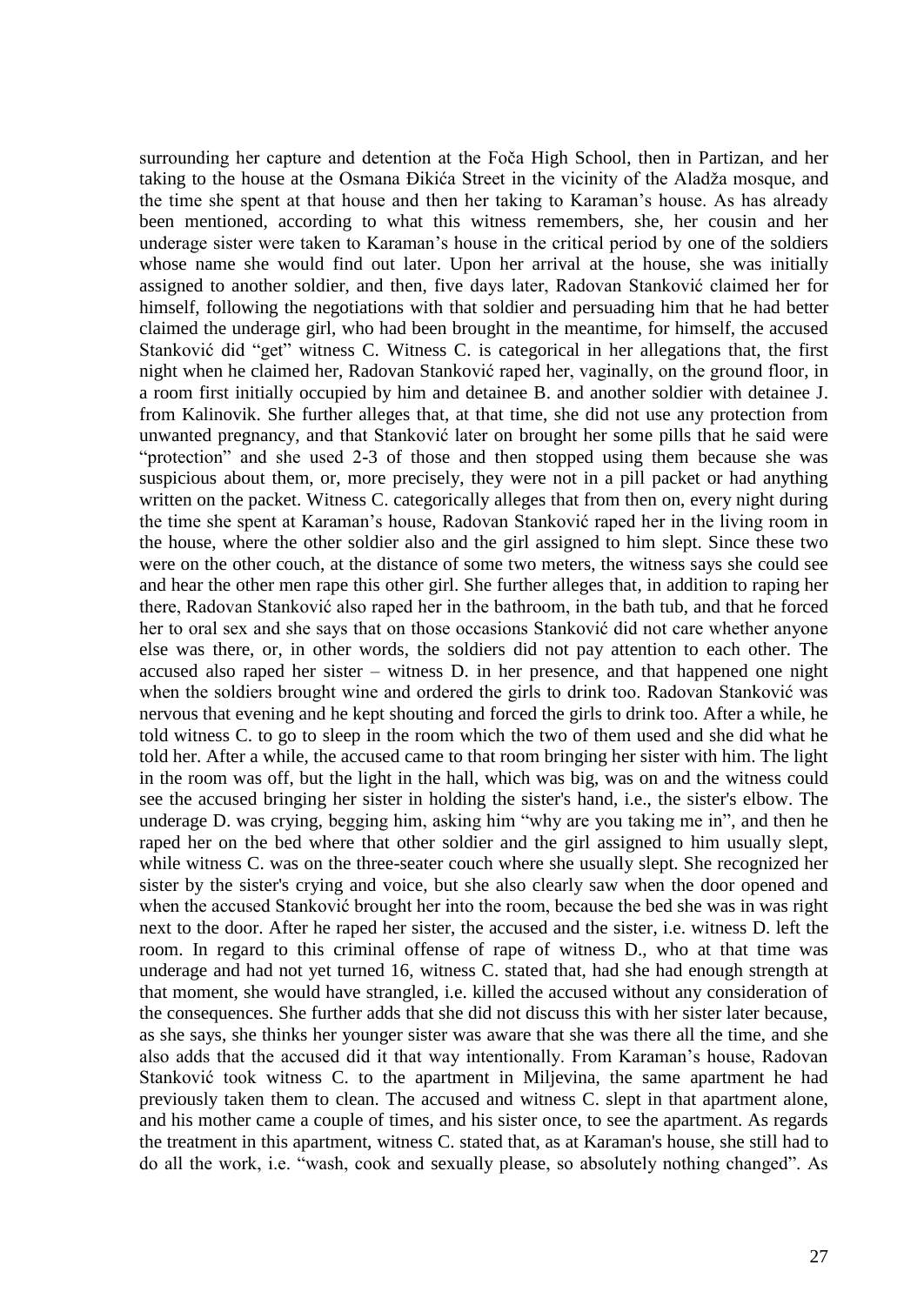regards the conduct of the accused during sexual intercourses, witness C. stated that the accused was the same as at Karaman's house. Having spent about 10 days in that apartment, the accused took witness C. to the apartment in Foča located in the "Lepa Brena" apartment block. During the time they spent in that apartment in Foča, the accused was absent 2-3 days, because, as he told the witness, he went to Igalo for rehabilitation, and he had been wounded at the time when the witness was held captive at Karaman's house. Documentary evidence (List of Soldiers Wounded in the Time Period between 6 April 1992 and 30 September 1993 and the Certificate No. 05-1/640 dated 29 September 1993) also shows that the accused was wounded in October 1992. Witness C. stayed in that apartment until early November, i.e. until 1 or 2 November, when the accused took her across the state border and to the Nikšić bus station, put her on the bus to Podgorica and in that way released her from captivity. The witness remembers that, at first, she could not believe she was actually free and that only the next day did she become partly aware of that, but she was still distrustful of people, because she recalls she had problems when contacting people from Merhamet and Red Cross in Podgorica and that people she contacted tried to convince her that they were not like the people who had held her and that she could trust them. Witness C. gave statements both to ICTY and to the Prosecutor's Office of BiH; the statement given before the ICTY on 11 and 12 October and 6 December 2003 corresponds to the said testimony before the Court. Also, in that statement, in regard to the detention and abuse at Karaman's house by the accused, she said: "He raped me every night. Sometimes he raped me vaginally, sometimes orally. I think he also raped me anally, but I am not sure now. Sometimes he would lie down and tell me what to do to take more active participation. He mostly raped me in the dark. He maybe raped me in the bathroom a couple of times, in the bath tub, and the light was on. I had to bathe him, a couple of times he raped me during the bathing". In regard to the raping of her sister, she is categorical in this statement: "That night, I remember that Stanković raped my sister in my presence. He did that on purpose". In her statement given before the ICTY, the witness stated the following about the later abuse following her taking from Karaman's house: "I also had to submit to his sexual demands as before. He continued raping me in the same way he raped me before, whenever he chose and against my will". These allegations are consistent with the statement No. KT-RZ-45/05 which witness C. gave to the Prosecutor's Office of BiH on 12 November 2005 and which she ended by saying: "Yes. I was Stanković's property". The Record of the statement by witness N. also indicates that Radovan Stanković treated witness C. "as his property". The fact that the accused Stanković claimed witness C. as his own and that she was subjected to physical labor was also confirmed by witness A. She said in her statement: "Then Stanković claimed C. as his own", and further "later, when he claimed C. as his own, she had to wash the things belonging to him", referring to the clothes and uniform belonging to the accused Stanković. Witness D. also confirmed that her sister – witness C. belonged to Radovan Stanković and that he raped her during the time spent in the Karaman's house, and that later, when she met Radovan Stanković in the street, he told her that her sister had been sent to Montenegro.

## **Count 4** (rape and abuse of underage detainee D.)

The Court established that Radovan Stanković committed the criminal offenses closely described under Count 4 of the Indictment, specifically that, in Karaman's house detention center, he took underage D. to a room upstairs and forcibly engaged in sexual intercourse with her, and that, on a different occasion, he took her to the living room, where he had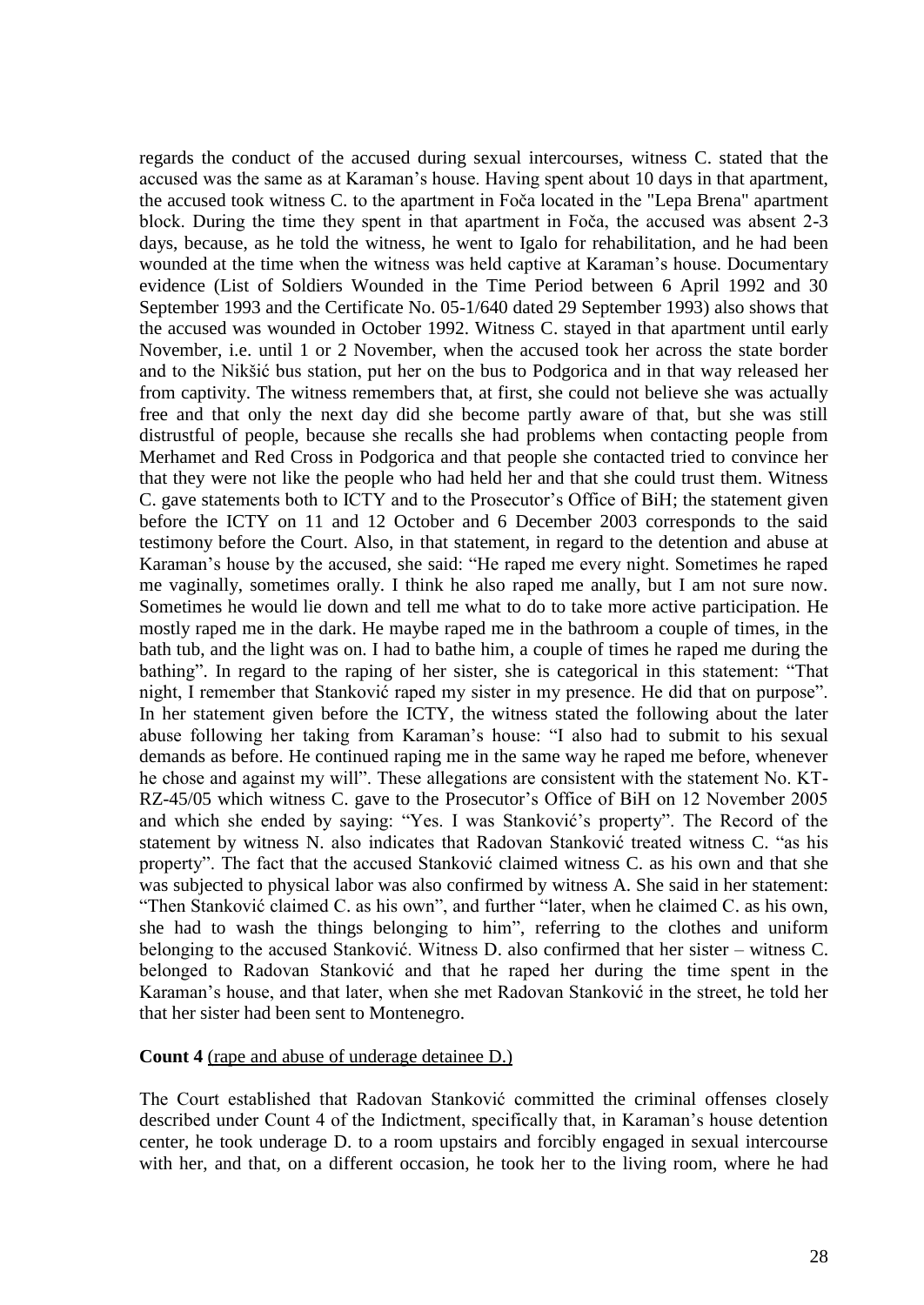previously sent her sister C., and forcibly engaged in sexual intercourse with her in the presence of her sister, that he also forcibly engaged in sexual intercourse with her on several other occasions, and also beat her causing her visible injuries, all this was primarily established on the basis of the testimony of witness-injured party D. herself, who was examined before the Court in the course of the main hearing, but also on the basis of testimonies of other witnesses which support one another and are consistent. A closer account of witness D.'s statement detailing the circumstances surrounding the capture, detention at other centers and final taking to Karaman's house is given in relation to Section 1 of the Verdict. With regard to the criminal offenses of sexual and other forms of abuse she was subjected to following her taking to Karaman's house, witness D. categorically confirmed in her statement that she was raped by almost all soldiers who were there, some of whom she saw only once and whose names she does not know, and among the names of those she knows she mentioned Radovan Stanković and four other men. However, she was unable to state precisely how many times Radovan Stanković exactly raped her. In her statement given before the ICTY on 19 and 20 January 1996, witness D. also said that, during the time she spent in Karaman's house, she was raped by seven men, whose names she gives, including Radovan Stanković. In this testimony, witness-injured party D. stated: "During my detention at Partizan and later in Miljevina, I was raped vaginally, anally and orally. When I say I was raped orally, I mean that soldiers forced me to perform fellatio on them. When I say I was raped anally, I mean that soldiers forcibly inserted their penis into the anal opening". During her testimony before the Court, the witness recalls that the accused Stanković sometimes yelled at her, and that he would even hit somebody, and so he hit her too and caused her injuries. According to her, she also had a bump on her head and bruise on her eye and she remembers that this happened in the bathroom, when her head hit the wall, the tiles, which caused the bruise. However, she does not remember whether he also raped her then, but she knows that the reason for this was her refusing to do something he wanted her to do. Witness D.'s statement detailing her physical abuse she was subjected to by the accused in the bathroom is fully consistent with the statement by witness A., who also described in detail this bathroom incident, which is closely described under evaluation of evidence for Section 1 of the Verdict detailing the conduct of the accused and his treatment of the girls detained in Karaman's house. Thus, witness A. also confirmed that on that occasion witness-injured party D. suffered injuries caused by the accused, and she says: "He punched her so hard that she was all black and blue". As regards the rape of witness D. in the presence of her elder sister – witness C., witness D. stated that she remembered that Radovan Stanković had threatened her that he would "take both of them and rape them together", but she could not remember whether this actually had happened. However, the Court was able to determine beyond doubt that this incriminated action had taken place in the way as described under Count 4 of the Indictment. Namely, the elder sister – witness C. (whose statement has been presented in the previous Section) gave an extremely detailed and convincing account of the situation when her younger sister, at that time still underage, was raped in her presence exactly in the same manner as described in the Indictment, and of her feelings at that moment, saying that had she been able to, she would have "strangled, killed Stanković there on the spot". In addition to that, witness A. also said in her statement that she knew that witness D. had been raped in the presence of her sister – witness C., and so she stated that, at the time of this incident, she had not been in the same room with them – in the living room, but she was upstairs in the house, but that both sisters had told her about this later, and that they had both cried because of this. Witness A. also recalled in her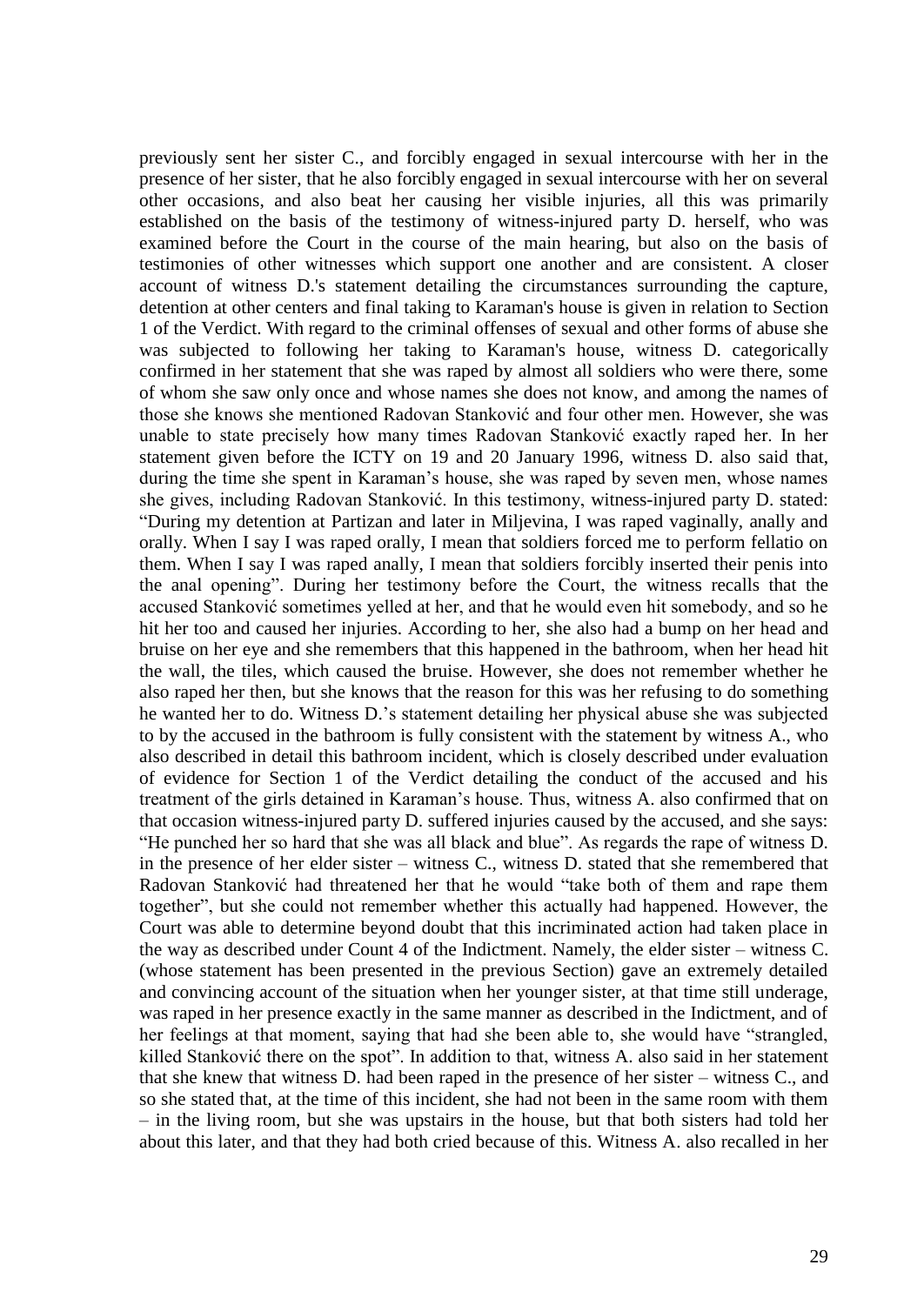statement an occasion when the accused Stanković had sent witness D. and another girl upstairs, beaten them and then raped both of them.

As regards the sentencing part of the Verdict, the Court gave full credence to the said witnesses, also taking into consideration the fact that, regardless of the previously ordered protective measures, which enabled them to testify via video-link from a different room, all protected witnesses, except witnesses A. and H., agreed to come to the courtroom and give evidence directly before the trial panel and in the presence of the Defense Attorney for the accused. The discrepancies in the witnesses' statements obviously result from the circumstances under which those statements were taken or generally from the usual psychological factors common for the process of perception and recollection, and especially bearing in mind the character of the criminal offenses that the accused is charged with (forcible sexual intercourse – rape), and the fact that some of the protected witnesses were underage. Also important here is the fact that the criminal offense of rape did not occur as a single, solitary case, like the situations where one victim is raped once by a single perpetrator, on the contrary, this is the case of multiple rapes of girls detained at Karaman's house, who, as a rule, were raped by several persons (except witness C., who was raped by the accused Radovan Stanković only) and over quite a long period of time. Besides, before they were taken to the women detention center called Karaman's house, the girls had already been subjected to various physical and psychological torture, including multiple sexual abuse and rape, which for women – victims carries a specific significance and weight and causes a special kind of trauma, psychological pain and violates human dignity. Therefore it is completely normal and acceptable that due to physical and especially psychological situation they were in at the time of their taking and stay in Karaman's house, and also due to their being distressed and worried about their final destiny, they were focused on the things that happened to them personally and not those happening to other girls, which logically results in discrepancies in their statements about the details they personally saw at the critical period or those they indirectly testified about. That the proved allegations from the Indictment caused specific psychological states and traumas in the women, who at the critical period were young, and most of them even underage, was stated by witnesses themselves in their statements, and so witness A., in her statement No. KT-RZ-45/05 of 30 December 2005 given to the Prosecutor's Office of BiH, says that she herself cried the most, and so, for a while, she was even called "Suzana". The name contains the local word "suza" which translates into English as "tear", so "Suzana" could be figuratively interpreted as "the woman in tears" or "the one who cries"*.* She says that she always found strength to comfort the other girls, because the other girls were young, so maybe they did not understand the situation they were in, so she gave them hope for life telling them that they would go to her brother's abroad. Witness C. also stated before the Court that her sister, for example, would often confine herself to a room, the one to which she was mostly taken, and would spend half a day or more there, and the girls generally lived in fear and were in an extremely difficult condition. Witness D. herself stated that she did not remember some things, not because of memory problems, but because those were things she wanted to forget and leave behind her. She also stated that, because of the abuse she had been through, she underwent a therapy with a psychologist, which lasted for approximately a year and a half. The traumas that the girls who were detained and abused in Karaman's house in the critical period suffered and the possible consequences resulting from those traumas, are also indicated in the Report on Neuro-psychiatric Evaluation of the Protected Witness N., Ref. number KT-RZ-45/05 of 26 June 2006 by Prof. Dr. Abdulah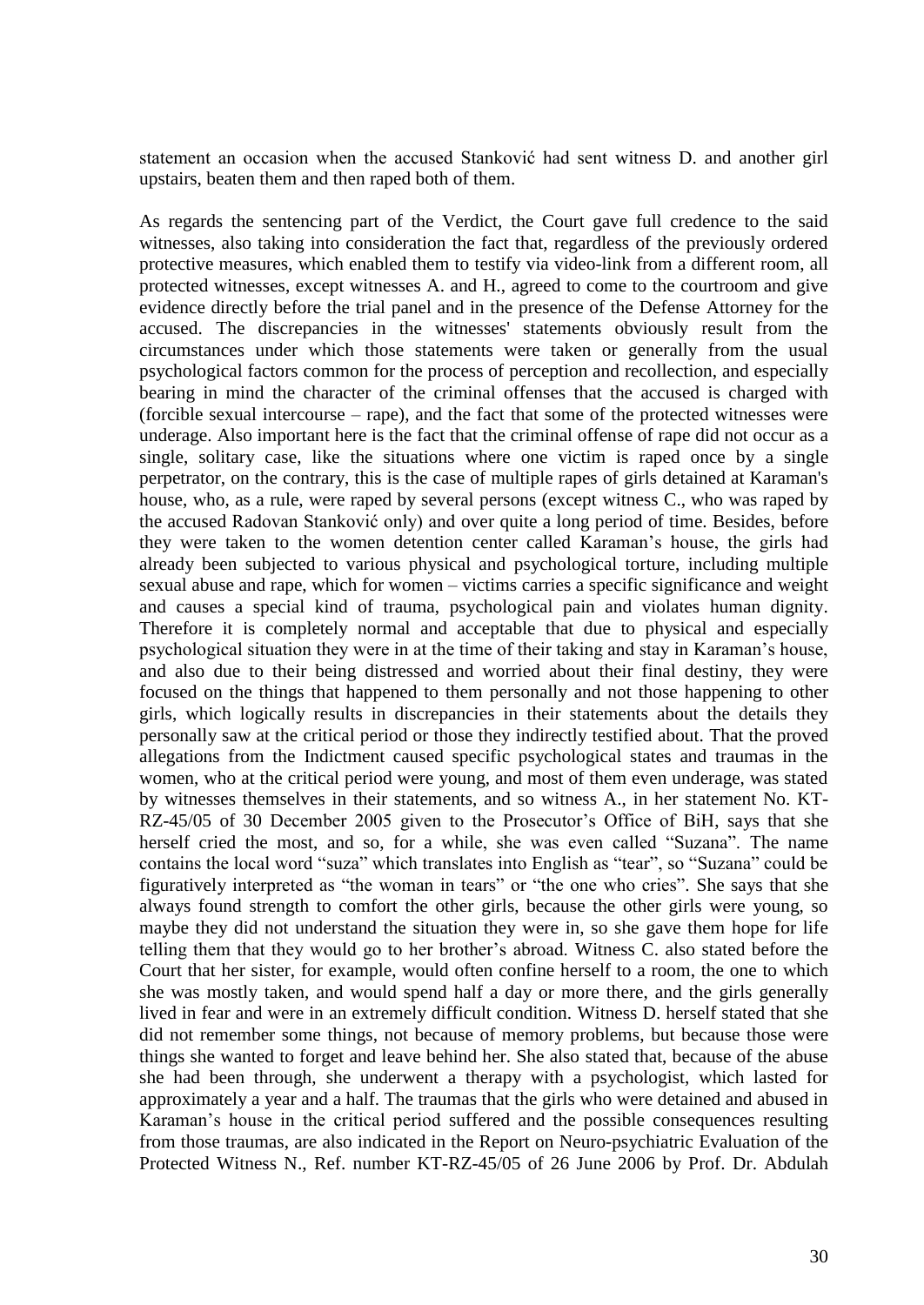Kučukalić. However, even in spite of the psychological state they were in at that time and the specific circumstances in the incriminated period, the witnesses managed to observe and memorize what the accused Radovan Stanković looked like at that time. Thus witnesses A., B., D., E., and K. in their testimonies before the Court and witness N. in her statement given to the Prosecutor's Office, which was read out at the main hearing, agreed that this was a person of medium height and average build, with dark hair and somewhat dark complexion. In addition to that, witness C. stated before the Court that she would be able to recognize him even nowadays, and witnesses E., I., J., K. and N. had known him from before – witnesses E., I., J. and K. had been his neighbors, and witness N. knew him because he had worked at the same company with her father.

In the process of evaluation of evidence, the Court also took into consideration the other evidence presented at the main hearing. However, the Court did not give special significance to that evidence and did not find it necessary to analyze it in detail because it did not have significant influence on the finally established state of the facts and inferences of the Court made on the basis of evidence evaluated herein.

## 6. Application of Substantive Law

As regards the substantive law to be applied given the time of the perpetration of offense, the Court has accepted the legal qualification of the charges and sentenced the accused for the criminal offense of Crimes against Humanity, in violation of Article 172 paragraph 1 item c), e), f) and g) of the Criminal Code of Bosnia and Herzegovina.

Given the time of the perpetration of the offense and the substantive law in effect at that time, the Court finds relevant the principle of legality and the principle of time constraints regarding the applicability of the criminal code:

Article 3 of the CC of BiH stipulates the principle of legality according to which no punishment or other criminal sanction may be imposed on any person for an act which, prior to being perpetrated, has not been defined as a criminal offense by law or international law, and for which a punishment has not been prescribed by law. Article 4 of the CC of BiH (Time Constraints Regarding Applicability) stipulates that the law that was in effect at the time when the criminal offense was perpetrated shall apply to the perpetrator of the criminal offense, and if the law has been amended on one or more occasions after the criminal offense was perpetrated, the law that is more lenient to the perpetrator shall be applied.

The principle of legality is also stipulated in Article 7 (1) of the ECHR which supersedes all national legislation of BiH (Article 2.2 of the BiH Constitution). The said Article of the ECHR reads: "No one shall be held guilty of any criminal offense on account of any act or omission which did not constitute a criminal offense under national or international law at the time when it was committed. Nor shall a heavier penalty be imposed than the one that was applicable at the time the criminal offense was committed". Thus, a heavier penalty than the one that was applicable at the time the criminal offense was committed is prohibited. Therefore, this provision bars the imposition of a heavier penalty without prescribing mandatory application of the law that is more lenient to the accused in comparison with the penalty applicable at the time of the perpetration of criminal offense. Article 7 (2) of the ECHR stipulates that: "This article shall not prejudice the trial and punishment of any person for any act or omission which, at the time when it was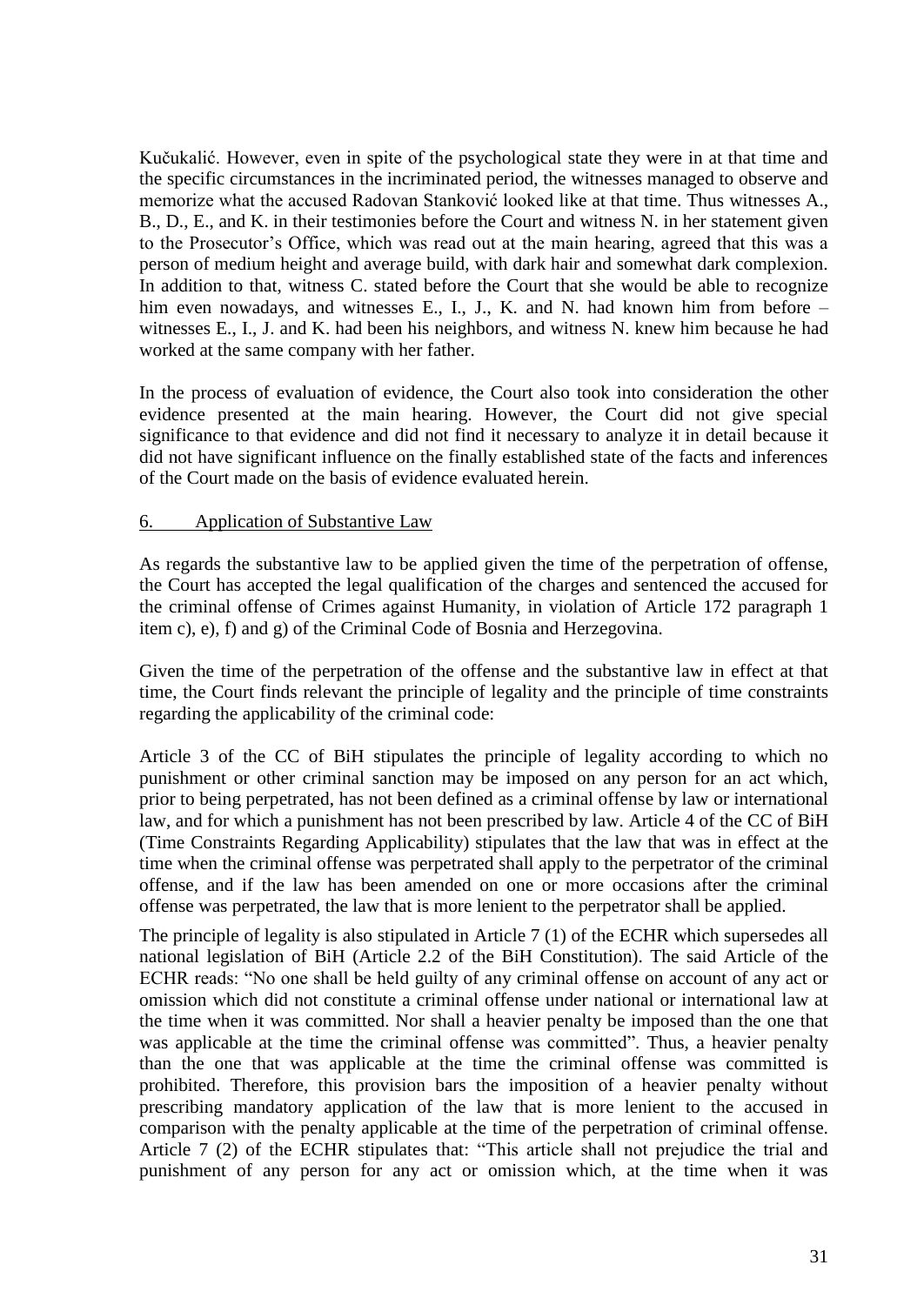committed, was criminal according to the general principles of law recognized by civilized nations".

Article 15 (1) of the International Covenant on Civil and Political Rights (hereinafter: ICCPR) stipulates: "No one shall be held guilty of any criminal offense on account of any act or omission which did not constitute a criminal offense, under national or international law, at the time when it was committed. Nor shall a heavier penalty be imposed than the one that was applicable at the time when the criminal offense was committed if, subsequent to the commission of the offense, provision is made by law for the imposition of a lighter penalty, the offender shall benefit thereby."

Article 15 (2) of the ICCPR prescribes that "nothing in this article shall prejudice the trial and punishment of any person for any act or omission which, at the time when it was committed, was criminal according to the general principles of law recognized by the community of nations".

Finally, Article 4a) of the CC of BiH stipulates that Articles 3 and 4 of the CC of BiH shall not prejudice the trial and punishment of any person for any act or omission which, at the time when it was committed, was criminal according to the general principles of international law, whereby provision of Article 7 (2) of the ECHR has actually been adopted enabling a significant departure from the principles of Article 4 of the CC of BiH, as well as a departure from the mandatory application of a more lenient law in proceedings conducted for acts which are criminal according to international law, which is exactly the case in the proceedings against the accused, because this is exactly an incrimination which includes a violation of international law. This is the position so far taken in the Court of BiH case law.

The State of Bosnia and Herzegovina, as a successor to the former Yugoslavia, ratified the ECHR and the ICCPR. Therefore, these treaties are binding on the State of Bosnia and Herzegovina and they must be applied by the authorities of BiH. Therefore, Article 4a) of the CC of BiH is only a domestic legal reminder, as it would not be necessary for the application of these treaties. For the same reason, all the courts in BiH are bound by the mentioned treaties and a provision like Article 4a) of the CC of BiH is not needed for its application.

Article 172 of the CC of BiH prescribes Crimes against Humanity like Article 5 of the ICTY Statute (Article 5 of the ICTY Statute defines Crimes against Humanity as specific individual acts "when committed in armed conflict, whether international or internal in character, and directed against any civilian population"). At the critical period, Crimes against Humanity were not explicitly prescribed by the criminal legislation in Bosnia and Herzegovina.

Customary status of punishability of Crimes against Humanity and individual responsibility for its commission in 1992 has been confirmed by the UN Secretary General<sup>1</sup>, International Law Commission<sup>2</sup>, as well as the jurisprudence of ICTY and the International Criminal

 $\overline{a}$ 

<sup>1</sup> *Report of the UN Secretary General Pursuant to Paragraph 2 of the Security Council Resolution 808, 3 May 1993, Sections 34-35 and 47-48.*

*<sup>2</sup> International Law Commission, Commentary on the Draft Code of Crimes Against the Peace and Security of Mankind (1996), Article 18.*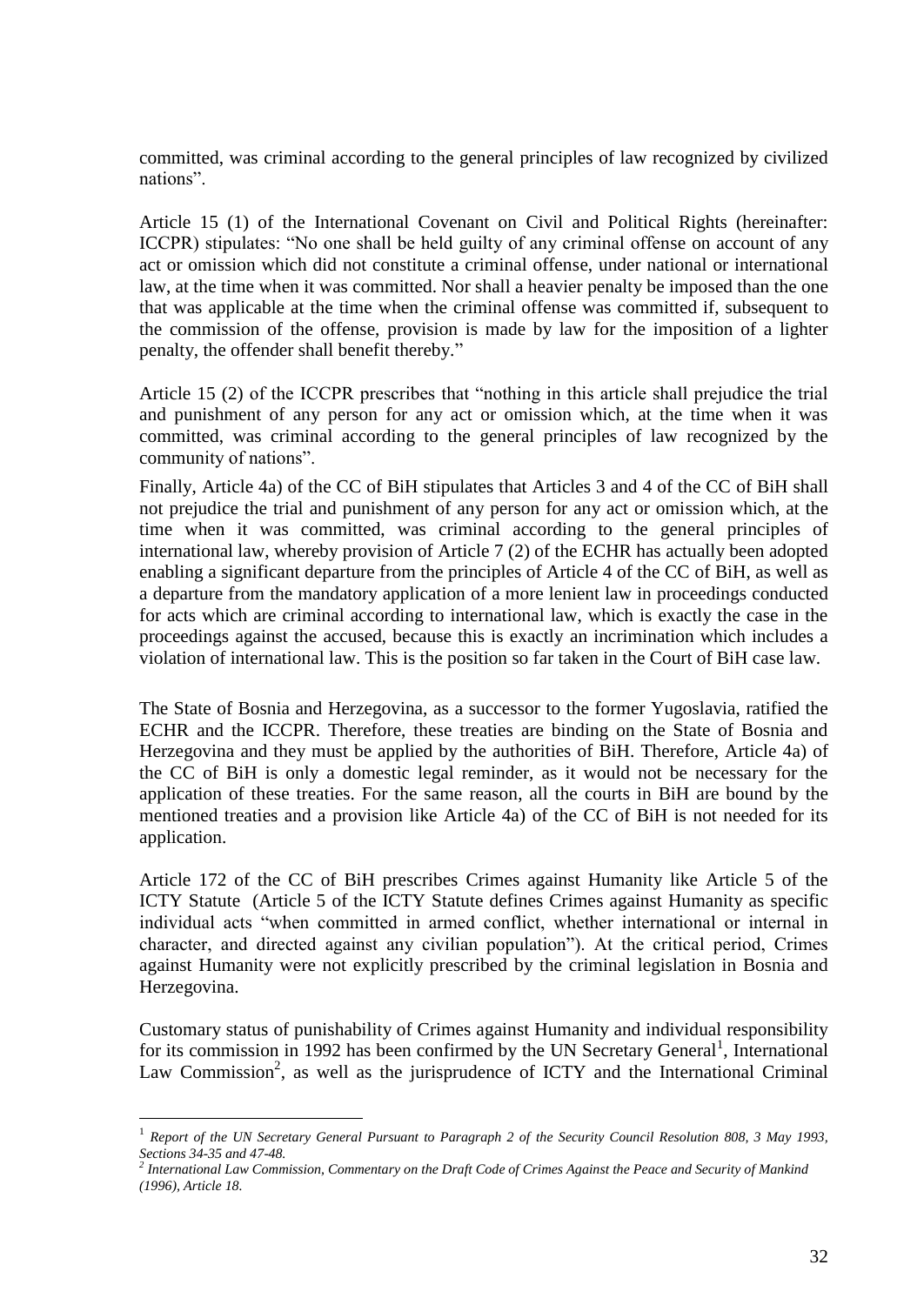Tribunal for Rwanda  $(ICTR)<sup>3</sup>$ . These institutions found that the punishability of crimes against humanity represents an imperative standard of international law or jus cogens<sup>4</sup>, therefore, it appears to be beyond dispute that in 1992 Crimes against Humanity were part of International Customary Law. That conclusion was confirmed by the Study on Customary International Humanitarian  $Law<sup>5</sup>$  of the International Committee of the Red Cross. According to that Study "serious violations of international humanitarian law constitute war crimes" (Rule 156), "individuals are criminally responsible for war crimes they commit" (Rule 151) and "States must investigate war crimes allegedly committed by their nationals or armed forces, or on their territory, and, if appropriate, prosecute the suspects. They must also investigate other war crimes over which they have jurisdiction and, if appropriate, prosecute the suspects" (Rule 158).

Article 4a) of the CPC of BiH mentions "general principles of international law". Article 7 (2) of the ECHR is about "general principles of law recognized by civilized nations" and Article 15 (2) of the ICCPR is about "general principles of law recognized by the community of nations". As neither the ECHR nor the ICCPR recognize a term identical to that one used by Article 4a) of the CPC of BiH, the used phrase is then a combination of the "principles of international law", as recognized by the UN General Assembly and the International Law Commission on the one hand, and the "general principles of the rights recognized by a community of nations, as recognized by the Statute of the International Court of Justice and Article 7 (2) of the ECHR and Article 15 (2) of the ICCPR on the other hand.

Principles of international law as recognized by the General Assembly Resolution 95 (I) (1946) and the International Law Commission (1950) are related to the "Nuremberg Charter and Judgment of the Tribunal", and therefore to the crimes against humanity as well. Principle VI.c. of the "Principles of the International Law Recognized in the Charter of the Nuremberg Tribunal and in the Judgment of the Tribunal" adopted by the International Law Commission in 1950 and submitted to the General Assembly, sets out crimes against humanity as a crime punishable under international law. Principle I stipulates that: "Any person who commits an act which constitutes a crime under international law is responsible therefore and liable to punishment". Principle II stipulates that: "The fact that internal law does not impose a penalty for an act which constitutes a crime under international law does not relieve the person who committed the act from responsibility under international law."

The case-law of the European Court of Human Rights stresses the application of the provision of Article 7 (2) in relation to the application of Article 7 (1) of the ECHR in several similar cases  $\frac{6}{3}$  which discuss the existence and punishability of Crimes against Humanity as a criminal offense. What is more, in the case of Kolk and Kislyiy versus Estonia, the European Court "recalls that the interpretation and application of the national in

 $\overline{a}$ 

*<sup>3</sup> ICTY, Appeals Chamber, Tadic, Decision on the Defense Motion for Interlocutory Appeal on Jurisdiction, 2 October 1995, Paragraph 141; ICTY, Trial Chamber Tadic Judgment of 7 May 1997, Paragraphs 618-623; ICTR, Trial Chamber, Akayesu, 2 September 1998, Paragraph 563-577.* 

*<sup>4</sup> International Law Commission, Commentary on Draft Articles on State Responsibility for Internationally Wrongful Acts (2001), Article 26.*  5

*Jean-Marie Henchaerts and Louise Doswald-Beck: Customary International Humanitarian Law. ICRC, Cambridge University Press, 2005.*

<sup>6</sup> *See e.g. ECtHR Judgment in the case of Naletilić v Croatia, 51891/99 and Judgment.*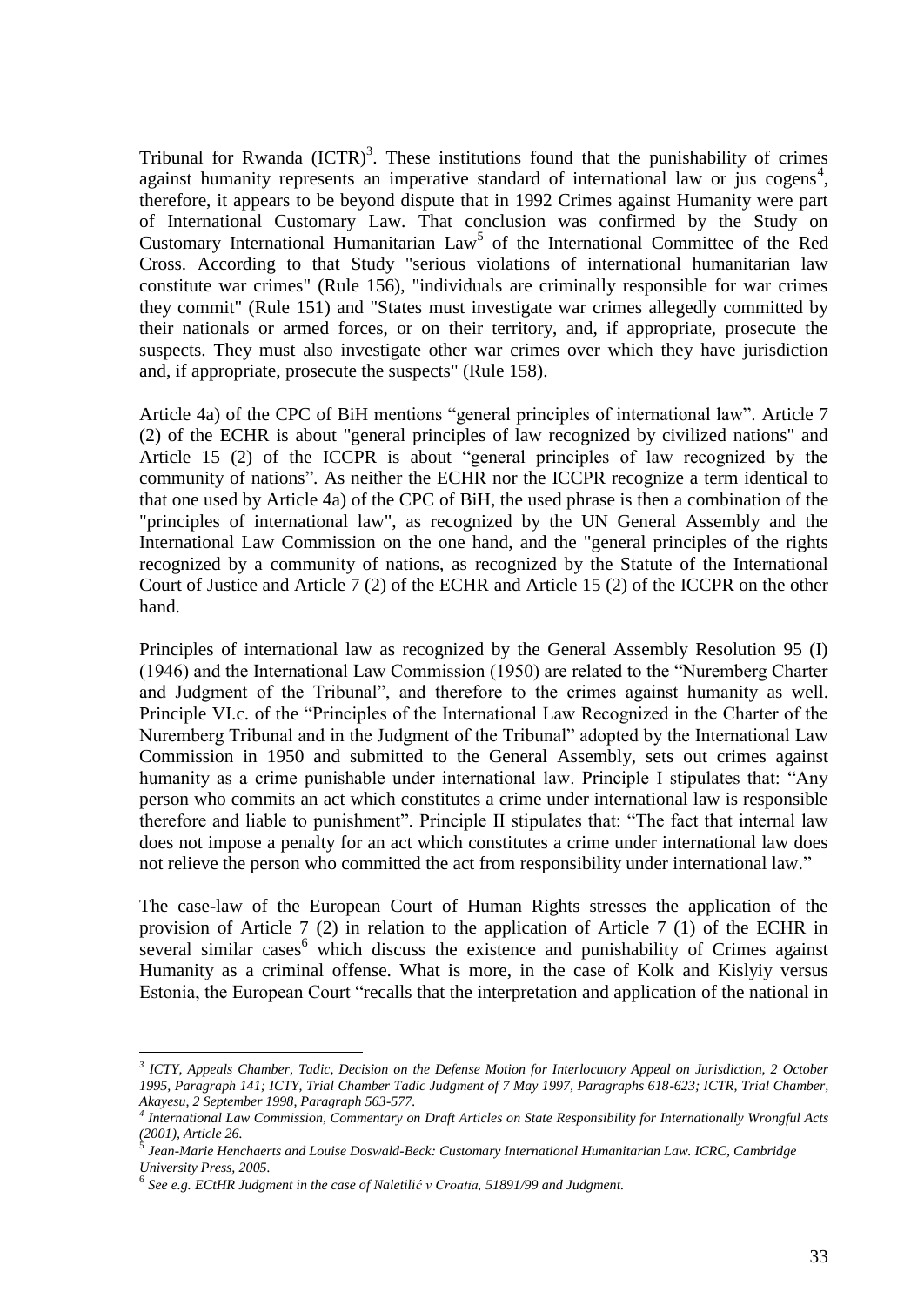principle fall within the competence of national courts  $\ldots$ <sup>7</sup> This is also applicable in cases when national law is related to the rules of general international law or international agreements.

Therefore, the criminal offense of Crimes against Humanity can, in any case, be classified under "general principles of international law" under Article 4a) of the CC of BiH. Thus, regardless of whether it is seen from the aspect of international customary law or the "principles of international law", it is beyond dispute that Crimes against Humanity represented a criminal offense in the critical period, i.e. that the principle of legality has been satisfied.

The fact that the criminal acts set forth in Article 172 of the CC of BiH can also be found in the law which was in effect at the critical time period – at the time of the perpetration of the offense, specifically under Articles 134, 141, 142, 143, 144, 145, 146, 147, 154, 155 and 186 of the CC of SFRY, or, in other words, that the criminal acts were punishable under the criminal code then in effect, additionally supports the inference of the Court regarding the principle of legality. Finally, as regards Article 7 (1) of the ECHR, the Court notes that the application of Article 4a) is further justified by the fact that the imposed punishment is definitely more lenient than the death penalty applicable at the time of the perpetration of the offense, which satisfies the principle of time constraints regarding applicability, or, in other words, the application of a "law more lenient to the perpetrator".

## Conclusion

 $\overline{a}$ 

The accused committed the said criminal offense with direct intent, because the evidence presented in the course of the proceedings shows that, at the moment of the perpetration of the criminal offense, the accused knew that, by his acts, he was violating the rules of international law and it is obvious that, by his acts, he wanted to cause prohibited consequence. Therefore, notwithstanding the fact that the accused has committed several different offenses (enslavement, imprisonment, torture and rape), as well as several identical acts (enslavement, imprisonment, torture and rape of several persons), the Court finds that in this particular case this represents only one criminal offense, Crimes against Humanity under Article 172 paragraph 1 item c), e), f) and g), because this is a single criminal offense regardless of the number of committed acts, or, in other words, in this particular case, different criminal acts that have been committed (enslavement, torture, imprisonment/deprivation of liberty, rape/sexual abuse) contain elements of criminal acts under Article 172 paragraph 1 item c), e), f) and g).

Bearing in mind the established state of the facts and the resulting consequence, as well as the causal connection between those two, the Court has found the accused guilty of the criminal offense of Crimes against Humanity in violation of Article 172 paragraph 1 item c), e), f) and g) of the Criminal Code of Bosnia and Herzegovina, and sentenced him to 16 /sixteen/ years of imprisonment, finding that this criminal sanction was proportionate to the gravity of the offense and the involvement and the role of the accused, and also that it will serve the purpose of sanctioning set forth in provisions of Article 39 of the CC of BiH.

<sup>7</sup> *See Papon versus France No. 54210/00, ECtHR 2001-XII and Touvier versus France, No. 29420/95, Commission decision of 13 January 1997.*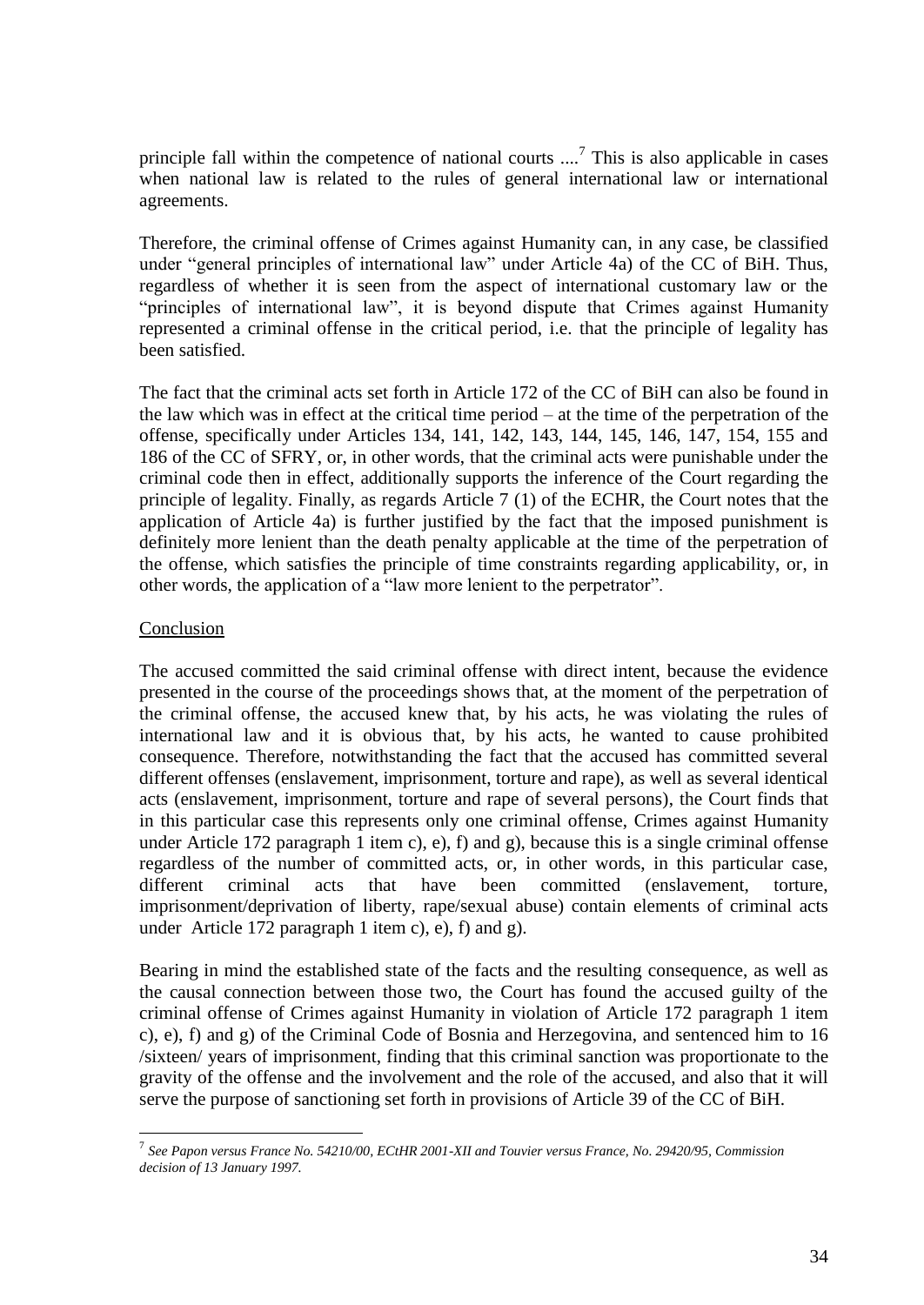In meting out the punishment, the Court accepted as extenuating circumstances the fact that the accused is a family man with three underage children, while the Court identified as aggravating circumstances the number of captured women who, at the critical time, were subjected to sexual torture and other forms of abuse, some of them were underage, aged between 12 and 16, as well as the inappropriate conduct of the accused before the Court, which is why he had to be removed from the courtroom twice, plus the constant insults directed against the Court of BiH and the judges of this Court, both national and international, and insults against the representatives of other institutions of BiH judiciary – Prosecutor's Office of BiH, Detention Unit and, finally, his very Defense Attorneys.

Pursuant to Article 56 of the CC of BiH, the time the accused spent in pre-trial custody from 9 July 2002 onwards shall be calculated towards the sentence of imprisonment, while, pursuant to Article 188 paragraph 4 of the CPC of BiH, the accused shall be relieved of the duty to reimburse the costs of the criminal proceedings, because he is currently in pre-trial custody and, at the same time, he is unemployed, and thus the Court finds that he does not have the financial means to pay those costs.

Ruling on the injured parties' claims under property law, pursuant to Article 198 paragraph 2 of the Criminal Procedure Code of Bosnia and Herzegovina, the Court referred the injured parties: A., B., C., D., E., G., H., I., J., K. and N. to civil action since the establishment of facts about the amount of the property claim would take a long time, which would then prolong these proceedings and for that reason the Court referred the persons mentioned above to civil action.

#### **II**

At the main hearing held on 27 October 2006, the Prosecutor abandoned prosecution of the accused under Count 5 of the Indictment. Given such state of facts, and pursuant to Article 283 c) of the CPC of BiH, the Court had to dismiss charges against Radovan Stanković under that Count of the Indictment, mentioned in the dismissing section of the Verdict, related to the criminal offense of Crimes against Humanity in violation of Article 172 paragraph 1 item g) of the CC of BiH.

### **III**

Count 6 of the Indictment alleges that the accused has committed a criminal offense of rape against the person under pseudonym G., i.e. that Radovan Stanković took her out of the Foča hospital, where she was admitted as a patient, and took her to an apartment, where he forcibly engaged in sexual intercourse with her and then took her back to the hospital. The Court has heard the witness – injured party, who is allegedly a victim of this offense. Since, based on witness G's testimony, given its incompleteness and imprecision, and having no other available evidence, the Court was unable to determine in a reliable way and beyond reasonable doubt that the accused did commit the said crimes, pursuant to Article 284 (c) of the CPC of BiH, the Court acquitted the accused of this Count of the Indictment.

In other words, in reference to this Count of the Indictment, the Court only disposed with the testimony of the above-mentioned witness G. given at the main trial before this Court.